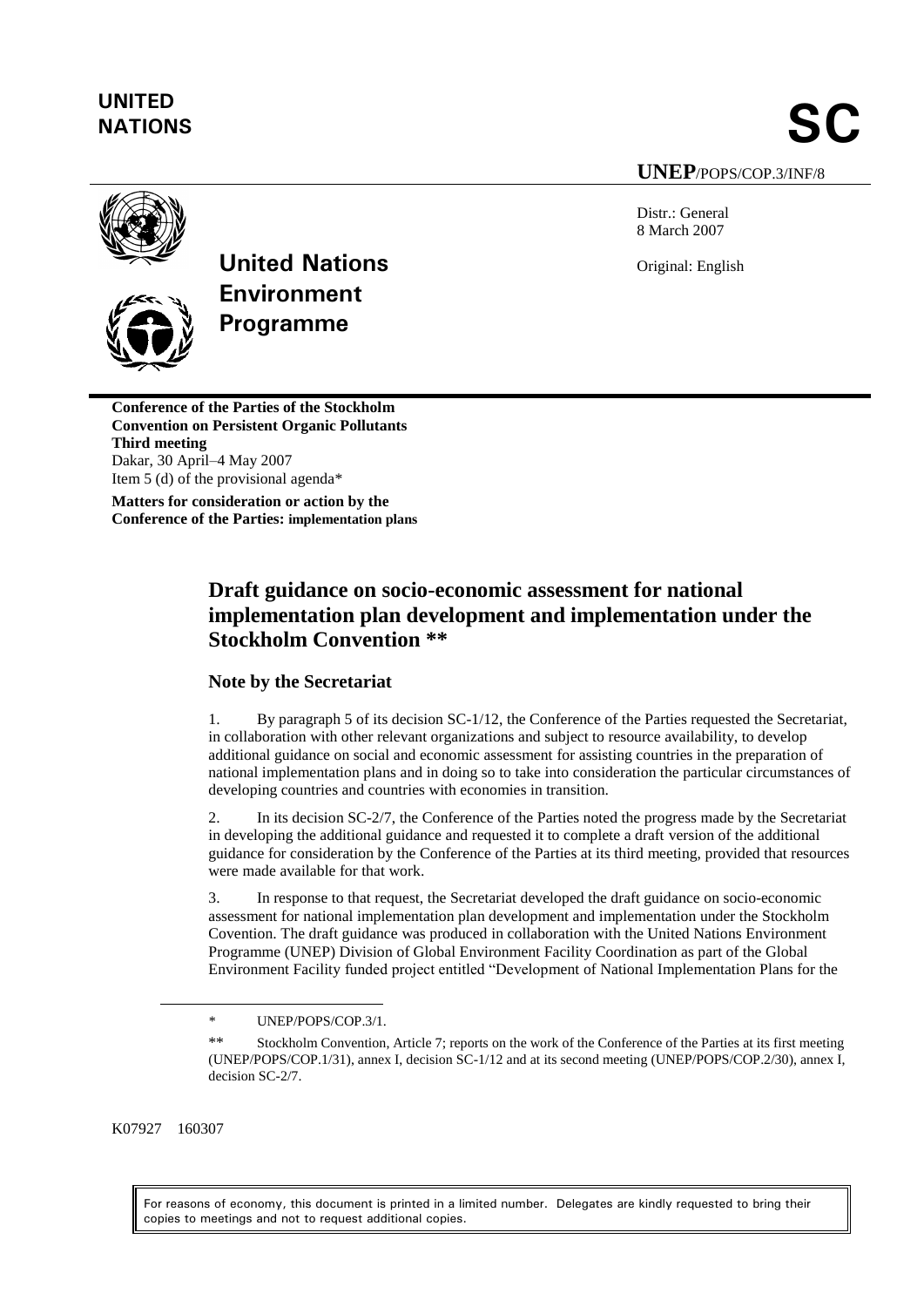Management of Persistent Organic Pollutants". The draft guidance is set out in the annex to the present note.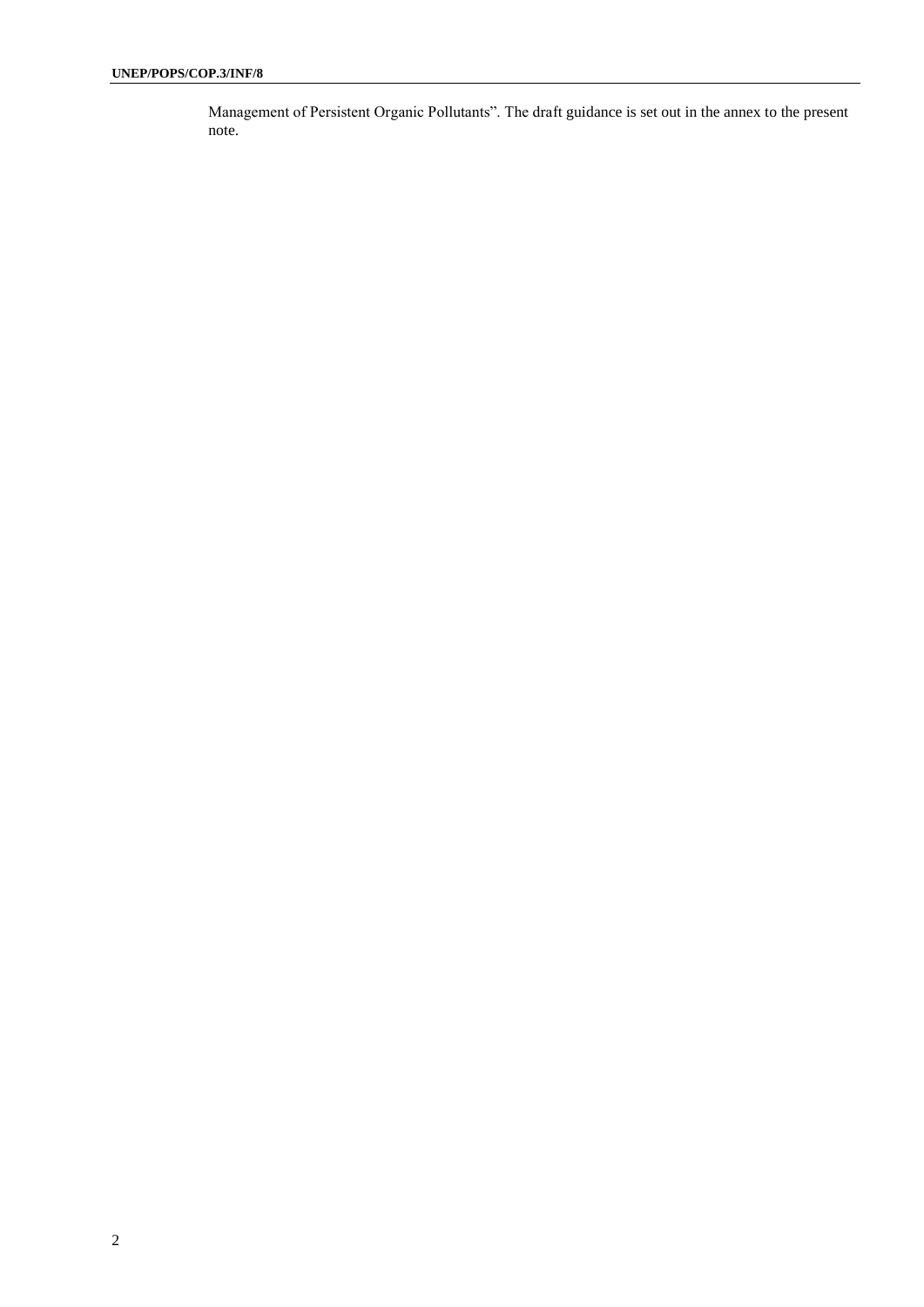### **Annex**

**Draft guidance on social and economic assessment for the development and implementation of persistent organic pollutant national implementation plans**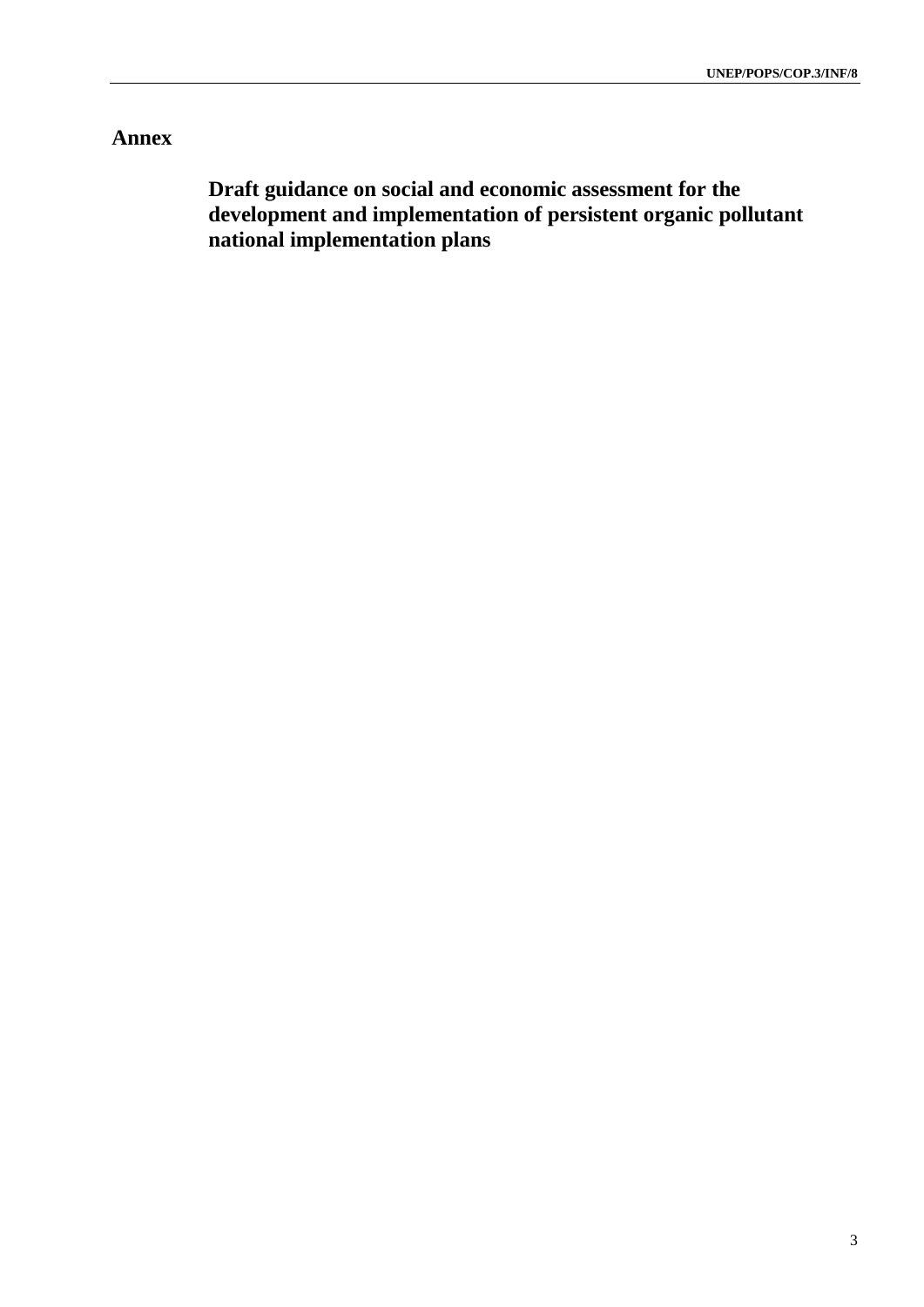



## **Guidance on Socio-Economic Assessment for National Implementation Plan Development and Implementation under the Stockholm Convention**

Draft March 2007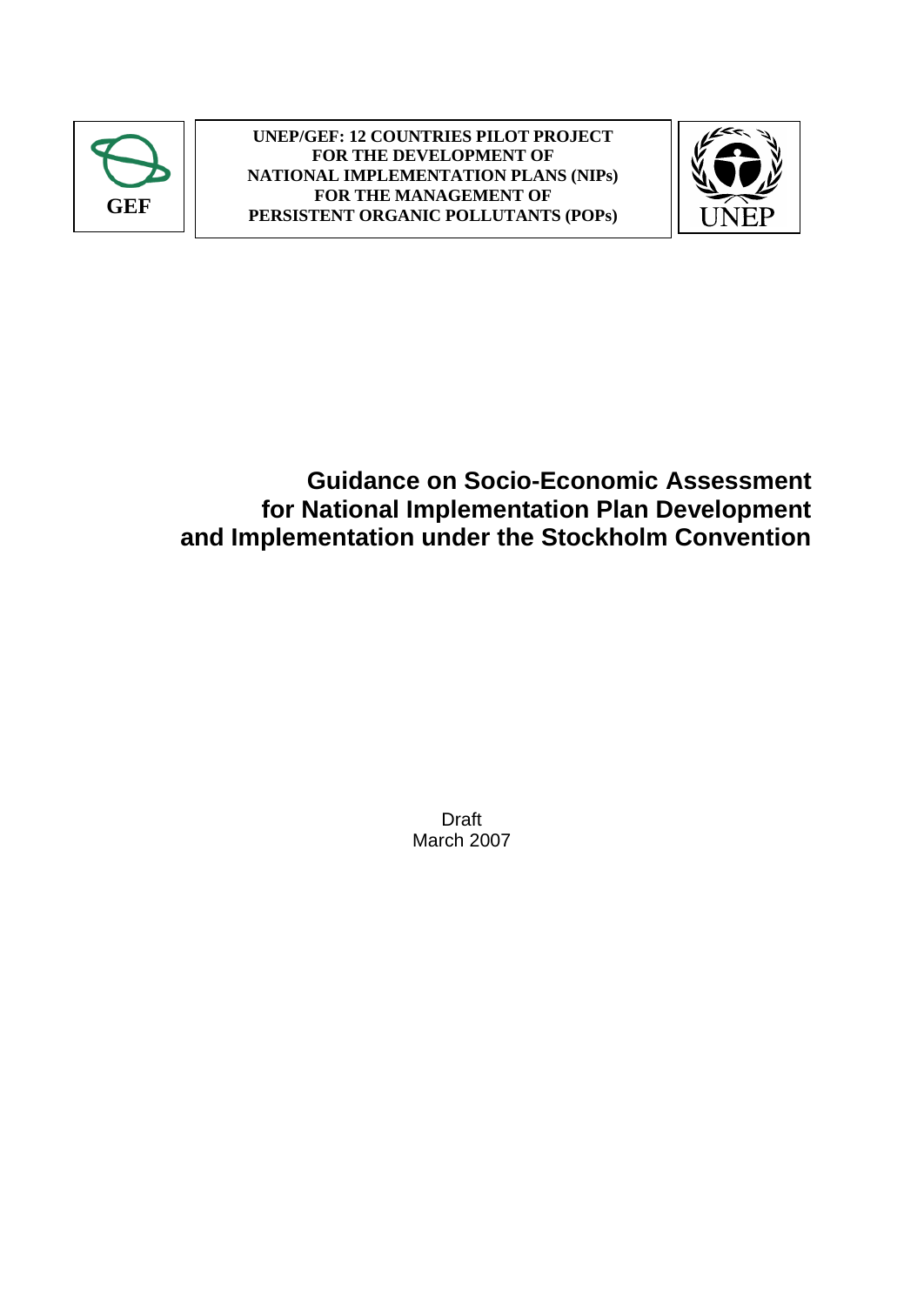## **CONTENTS**

| 1                                                                                      | <b>INTRODUCTION</b>                                                                                                              | Page No<br>3               |
|----------------------------------------------------------------------------------------|----------------------------------------------------------------------------------------------------------------------------------|----------------------------|
| 1.1<br>1.2<br>1.3<br>1.4                                                               | The purpose of this guide<br>Mandate<br>Intended readership and scope<br>How to use this guide                                   | 4<br>4<br>5<br>5           |
| <b>SECTION A</b>                                                                       | THE WHAT, WHY AND PRINCIPLES OF SOCIO-<br><b>ECONOMIC ASSESSMENT</b>                                                             | 9                          |
| A <sub>1</sub><br>A2                                                                   | What is Socio-Economic Assessment?<br>Why should National Implementation plans include Socio-<br><b>Economic Assessment?</b>     | 10<br>12                   |
| A3                                                                                     | How Socio-Economic Assessment might affect your<br>interventions.                                                                | 16                         |
| A4                                                                                     | General Principles and Practices Guiding a Socio-<br><b>Economic Assessment</b>                                                  | 17                         |
| A <sub>5</sub>                                                                         | The Main Tools used in Socio-Economic Assessment                                                                                 | 20                         |
| <b>SECTION B</b>                                                                       | UNDERTAKING A SOCIO-ECONOMIC ASSESSMENT                                                                                          | 23                         |
| B <sub>1</sub>                                                                         | Using Socio-Economic Assessment at different stages of<br>formulation and execution of the national implementation<br>plan       | 24                         |
| B <sub>2</sub>                                                                         | Setting up and undertaking Socio-Economic Assessment<br>within a Programme for Managing Persistent Organic<br>Pollutants         | 26                         |
| <b>SECTION C</b>                                                                       | <b>HOW TO' GUIDES</b>                                                                                                            | 37                         |
| C <sub>1</sub><br>C <sub>2</sub><br>C <sub>3</sub><br>C <sub>4</sub><br>C <sub>5</sub> | <b>Stakeholder Analysis</b><br><b>STEP Analysis</b><br>Social Risk Analysis<br><b>Consultation Tools</b><br>Livelihoods Analysis | 38<br>43<br>45<br>47<br>53 |
| C <sub>6</sub>                                                                         | <b>Cost Benefit Analysis</b>                                                                                                     | 58                         |
| C7<br>C <sub>8</sub>                                                                   | Problems and Options Analysis<br>Logical frameworks                                                                              | 66<br>73                   |
| Annex A                                                                                | <b>Process Flow Chart</b><br>References and Bibliography                                                                         | 76<br>77                   |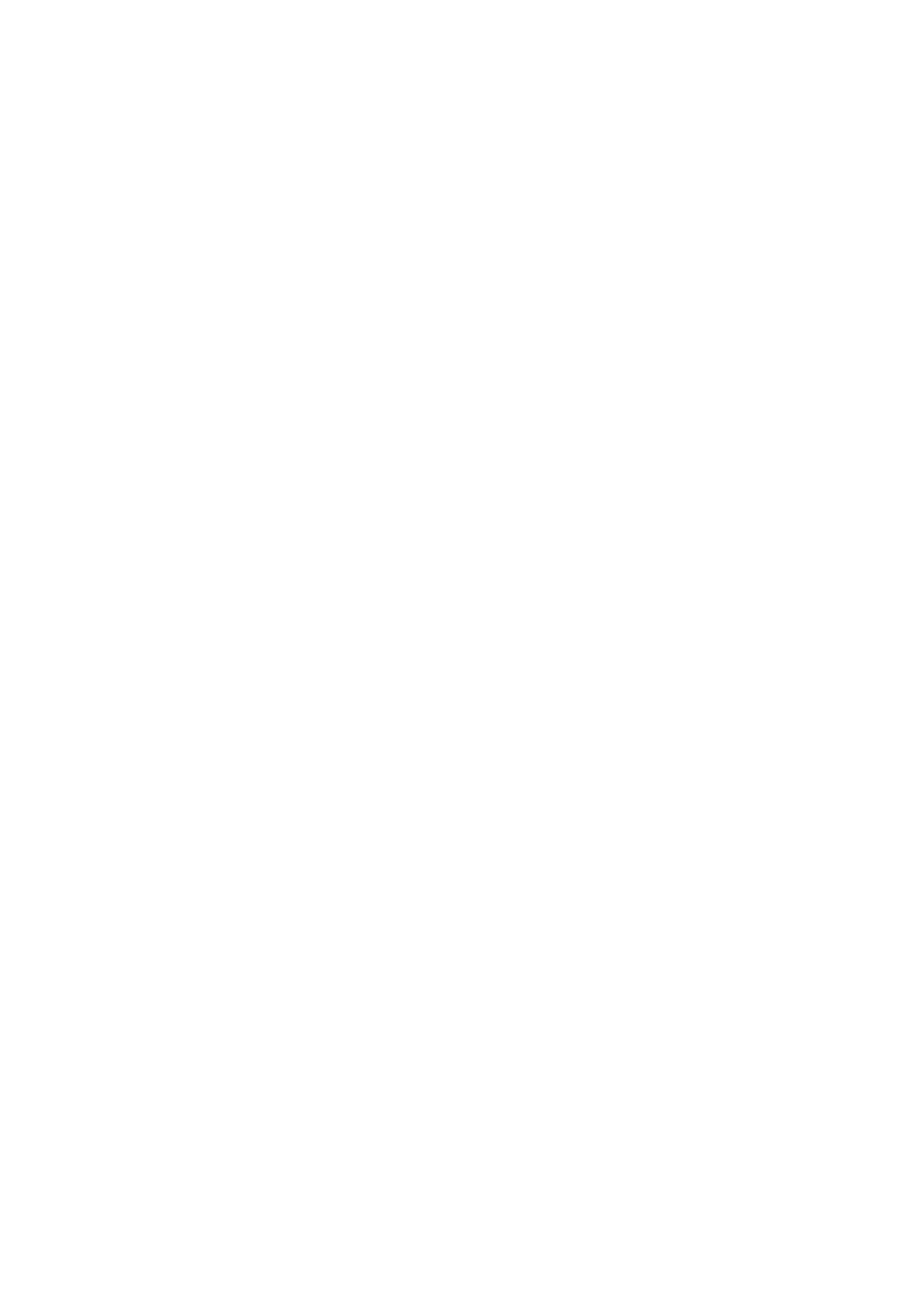Guidance on Socio-Economic Assessment on National Implementation Plan Development and Implementation under the Stockholm Convention

# **INTRODUCTION**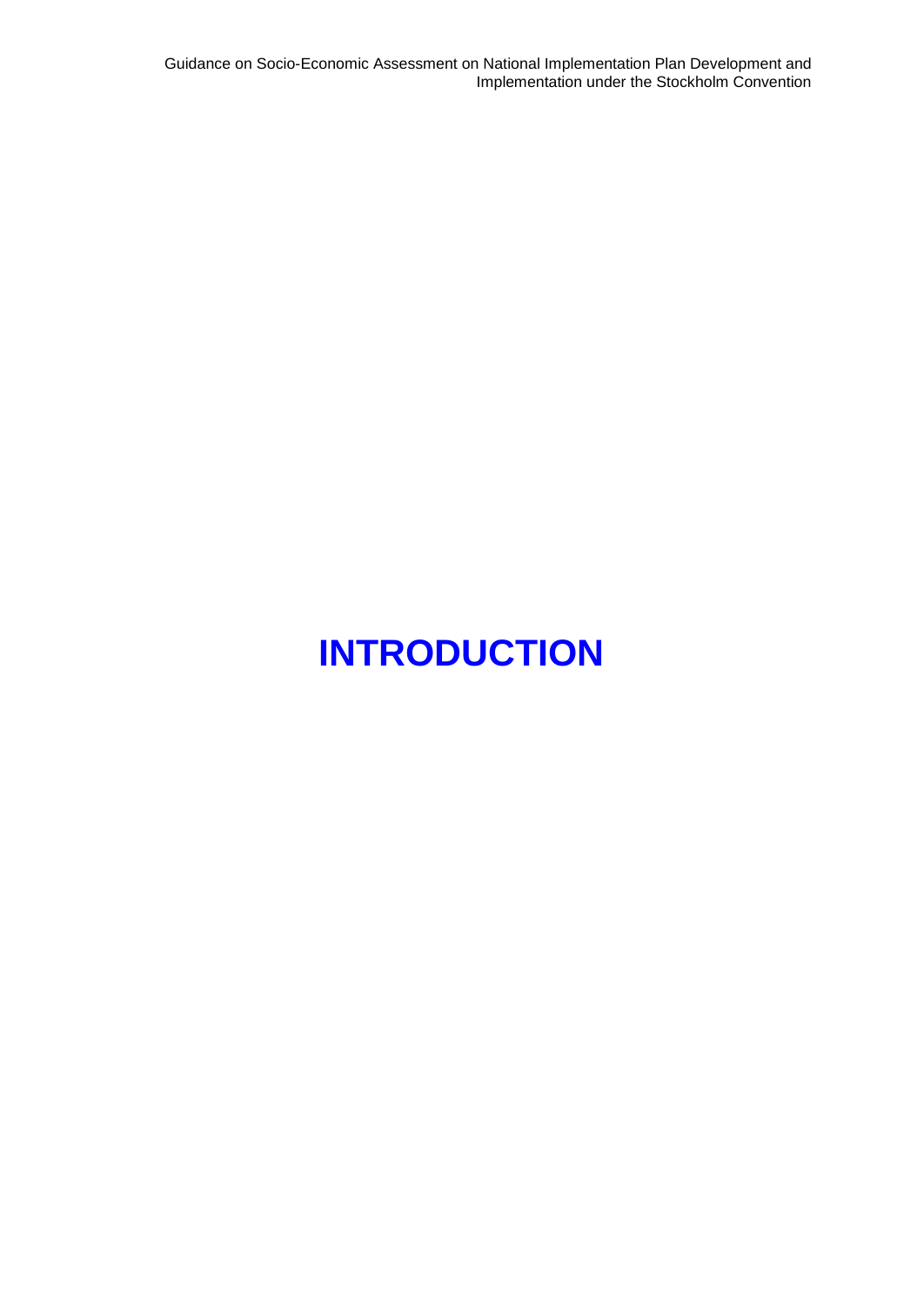#### **1 INTRODUCTION**

#### **1.1 The Purpose of this Guide**

The purpose of this guide is to assist Parties to conduct a socio-economic assessment when developing or implementing their implementation plan under the Stockholm Convention.

The guide has three main objectives:

- 1. To give **guidance** on Socio-Economic Assessment and provide a compelling rationale for its adoption in the development and execution of national implementation plans for the Stockholm Convention on persistent organic pollutants;
- 2. To **familiarize** the teams responsible for developing and executing national implementation plans with the process and methods of conducting Socio-Economic Assessment such that they are able to oversee the work of specialists;
- 3. To provide a practical toolkit setting out how collection of relevant socio-economic data and their analysis can be set alongside analysis of technical and other issues in order to inform **decision-making** within the planning and executing of a national implementation plan.

With respect to the first objective the guide sets out the conceptual framework of the importance of social indicators in successfully preparing and implementing a national implementation plan and explains the remit and boundaries of a socio-economic analysis.

In order to carry out a Socio-Economic Assessment the various methods and tools are explained, with reference to the kinds of data that provide insight, both for baseline and impact evaluation analyses.

With respect to the third objective, the guide systematically positions the Socio-Economic Assessment within the process of decision-making at any stage of the development of the national implementation plan and within the planning cycles to take action on persistent organic pollutants.

#### **1.2 Mandate**

The Conference of the Parties, in its decision SC-1/12 requested the Secretariat of the Stockholm Convention, in collaboration with other relevant organizations and subject to resource availability, to develop among others, additional guidance on social and economic assessment, and in doing so to take into consideration the particular circumstances of developing countries and countries with economies in transition.

8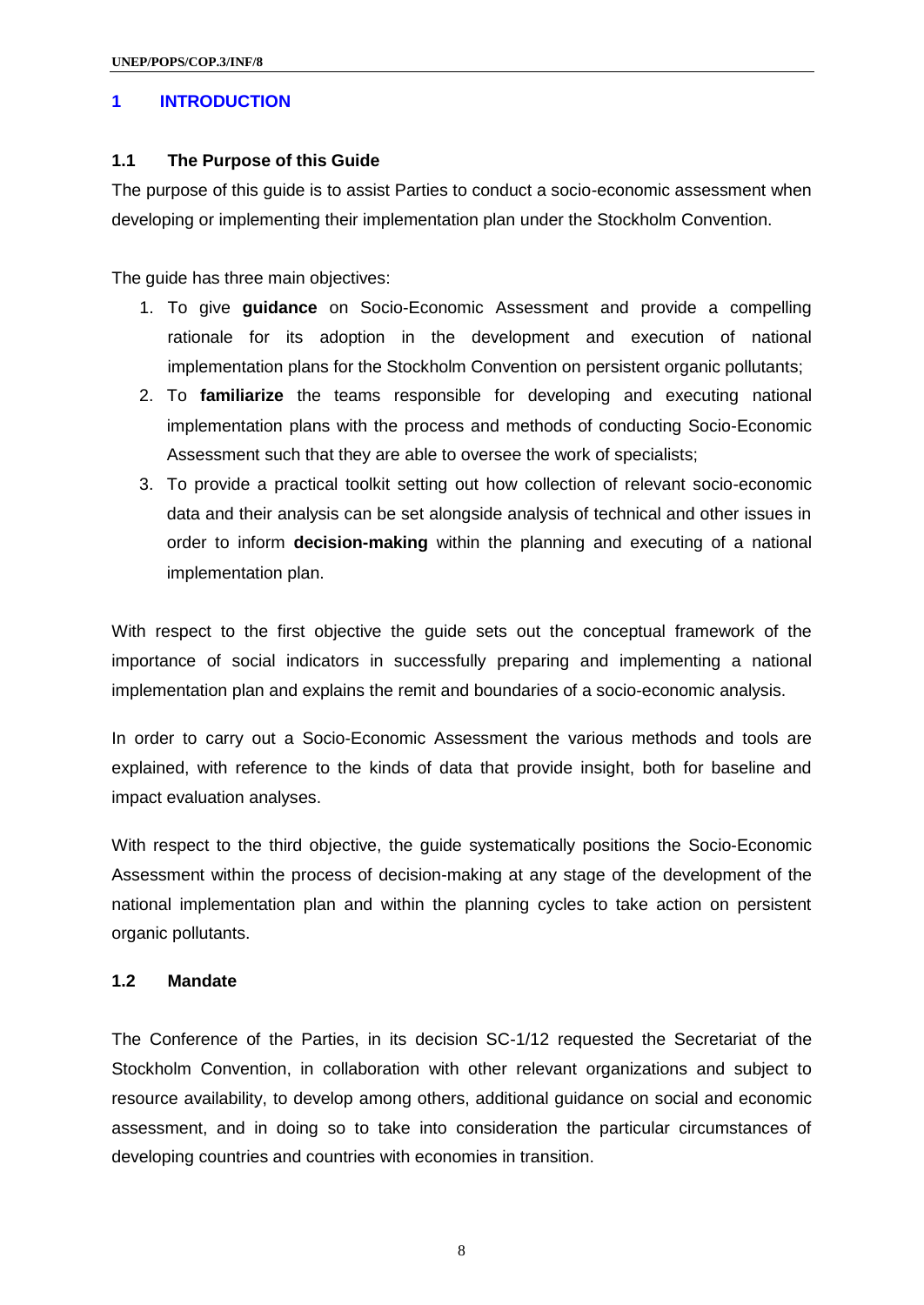In response to the above request, the Secretariat developed the present guide for socioeconomic assessment for national implementation plan development and implementation under the Stockholm Convention in cooperation with the United Nations Environment Programme (UNEP) Division of Global Environment Facility Coordination (DGEF), as part of the Global Environment Facility-funded project entitled "12 Country Pilot Project to Develop National Implementation Plans for the Management of Persistent Organic Pollutants".

#### **1.3 Intended Readership and Scope**

This guide is intended specifically for the country teams mandated to formulate and execute national implementation plans under Article 7 of the Stockholm Convention. Many Parties operate in a context where there are already priorities or plans to ameliorate the chemical and environmental impacts of persistent organic pollutants. **This guide is** *as relevant* **for these Parties** as it is for the minority of Parties where a national implementation plan has not yet been developed. It is not expected that teams should themselves become experts in Socio-Economic Assessment. Instead this guide is to enable them to supervise the work of a multi-discliplinary team engaged to carry out the Socio-Economic Assessment and to enable that work to feed in effectively to any decision-making process.

#### **1.4 How to use this guide**

 $\overline{a}$ 

The socio-economic guidance broadly follows the stages and steps set out in OECD Framework for integrating Socio-Economic Assessment in Chemical Risk Management Decision Making<sup>1</sup>. It is intended to guide country teams engaged in executing their national implementation plans and is written to be of practical rather than academic value.

To meet its three principal objectives, the Guide is set out in three parts:

- 1. Part A defines Socio-Economic Assessment and its value in the context of reducing the impact on humans of persistent organic pollutants and their environmental management.
- 2. Part B shows how Socio-Economic Assessment fits with national implementation plans and how to supervise Socio-Economic Assessment.
- 3. Part C describes the main tools used in Socio-Economic Assessment.

National implementation plans do not in themselves readily translate into practical action, and activities to reduce the social impacts of persistent organic pollutants are probably best

<sup>1</sup> Taken from OECD Environmental Health and Safety Publications (2000) FRAMEWORK FOR INTEGRATING SOCIO-ECONOMIC ANALYSIS IN CHEMICAL RISK MANAGEMENT DECISION MAKING. Series on Risk Management No. 13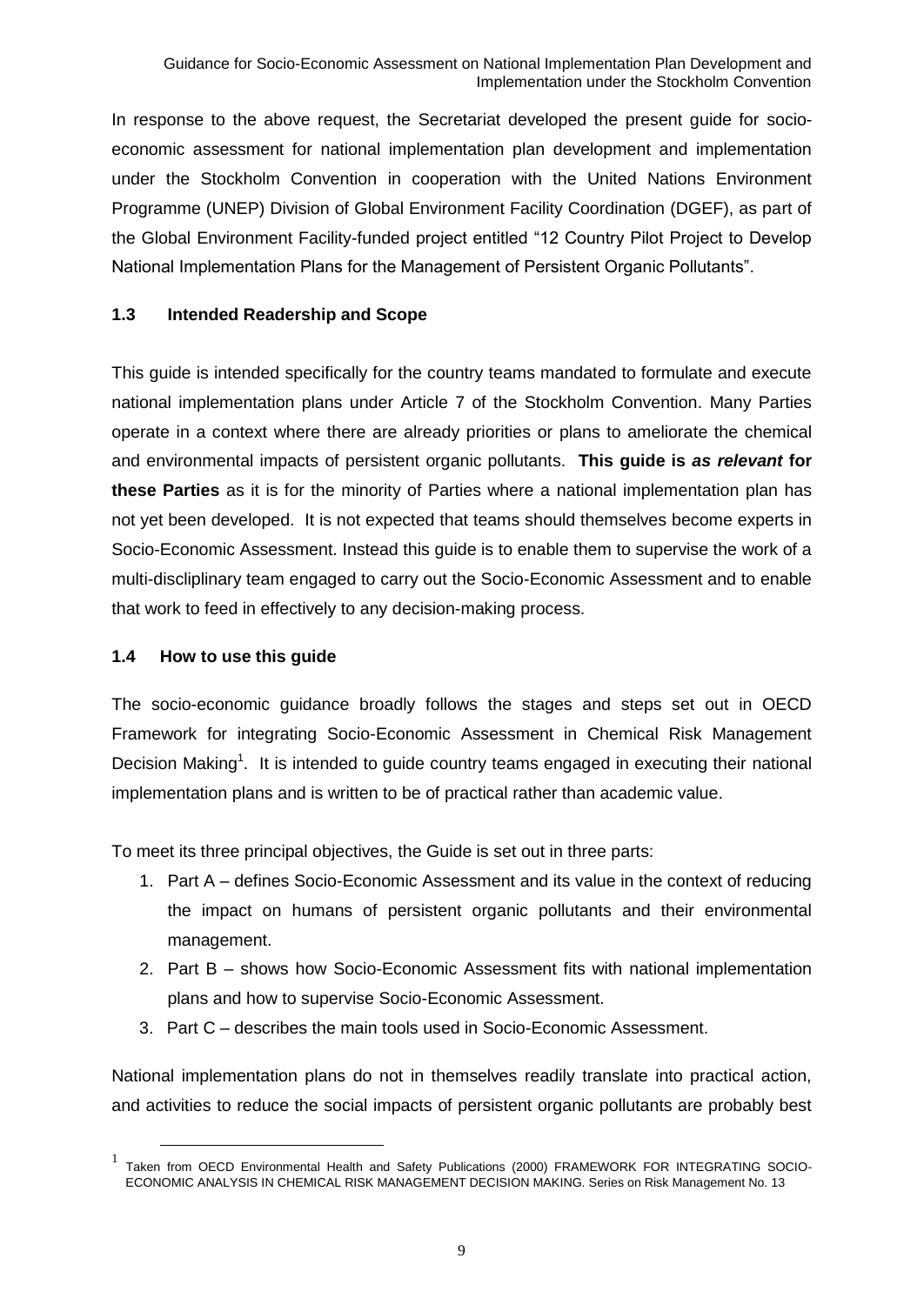considered collectively as an Impact-Reduction Project for Managing persistent organic pollutants in the environment.

The figure below sets out the process of a Programme Cycle for Managing persistent organic pollutants. This clearly shows that the Socio-Economic Assessment is an integral part of the Programme Cycle. It shows the interrelationship between Socio-Economic Assessment and the four individual periods in the Programme Cycle: design, project molbilisation, project management and lesson learning.

#### **Figure 1 shows how Socio-Economic Assessment is central to the Programme Cycle for Managing persistent organic pollutants**



Each period is broken down into stages as illustrated below:

**Period 1 Design:** A complete Socio-Economic Assessment takes place in Period 1 of the Programme Cycle. There are 4 stages in the Socio-Economic Analysis: (1) Identification of problem and Situation Analysis; (2) Undertaking the Socio-Economic Assessment; (3) Options Analysis and (4) Action planning. These will take place during the development of the national implementation plan, specifically in Phases I-IV (see Annex A for diagram of national implementation plan process).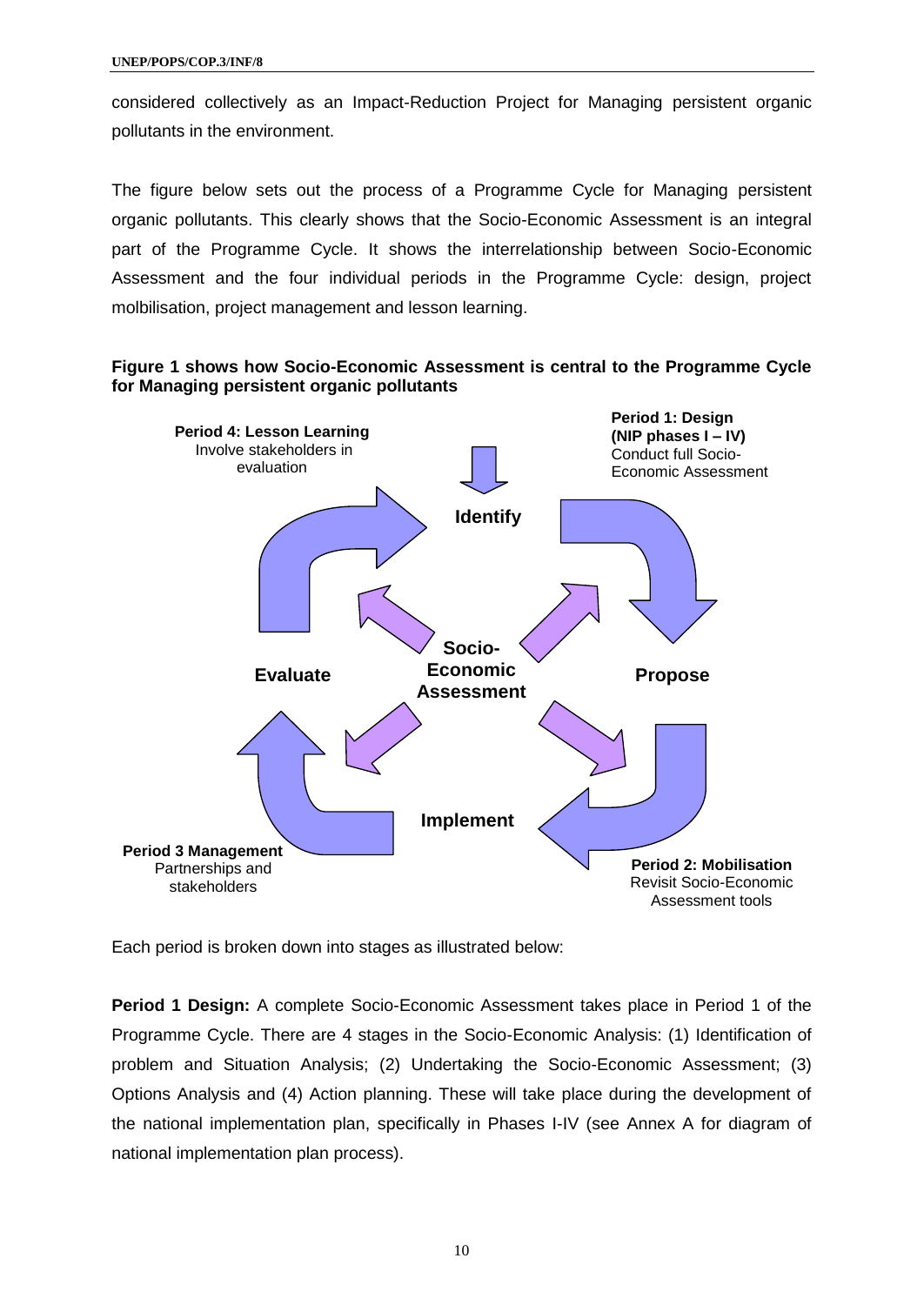**Period 2 Mobilisation:** The proposal, Allocation of resources, Assembling management team, Revisit of the Socio-Economic Assessment, Adjustment to the logical framework Development of Terms of Reference (ToR). Identify partners and possible funders through the stakeholder analysis and linkages with other government policies. If Socio-Economic Assessment has not been undertaken as part of the national implementation plan planning process it can be undertaken at the start of implementation

**Period 3 Management**: Implementation actions, use of Socio-Economic Assessment tools to ensure positive outcomes for most vulnerable stakeholder groups. Revisit stakeholder analysis to ensure implementation involves relevant stakeholder groups at appropriate times.

**Period 4 Lesson Learning: Evaluation. The lesson learning period that will shape fresh** initiatives in a modified national implementation plan. The different stakeholder groups identified in the Socio-Economic Assessment will need to be consulted to assess impact of persistent organic pollutants management action.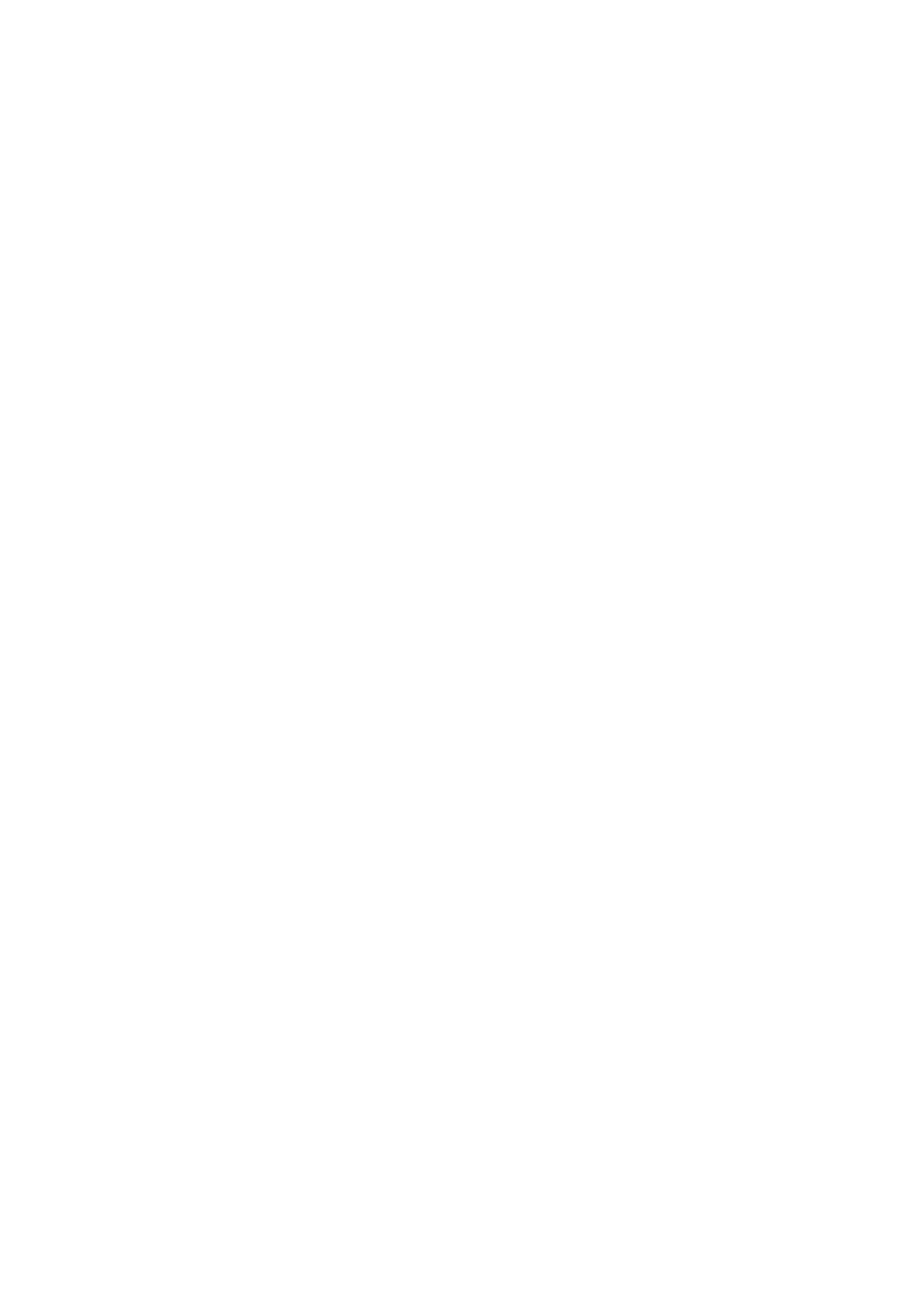Guidance for Socio-Economic Assessment on National Implementation Plan Development and Implementation under the Stockholm Convention

## **SECTION A: THE WHAT, WHY AND PRINCIPLES OF SOCIO ECONOMIC ASSESSMENT**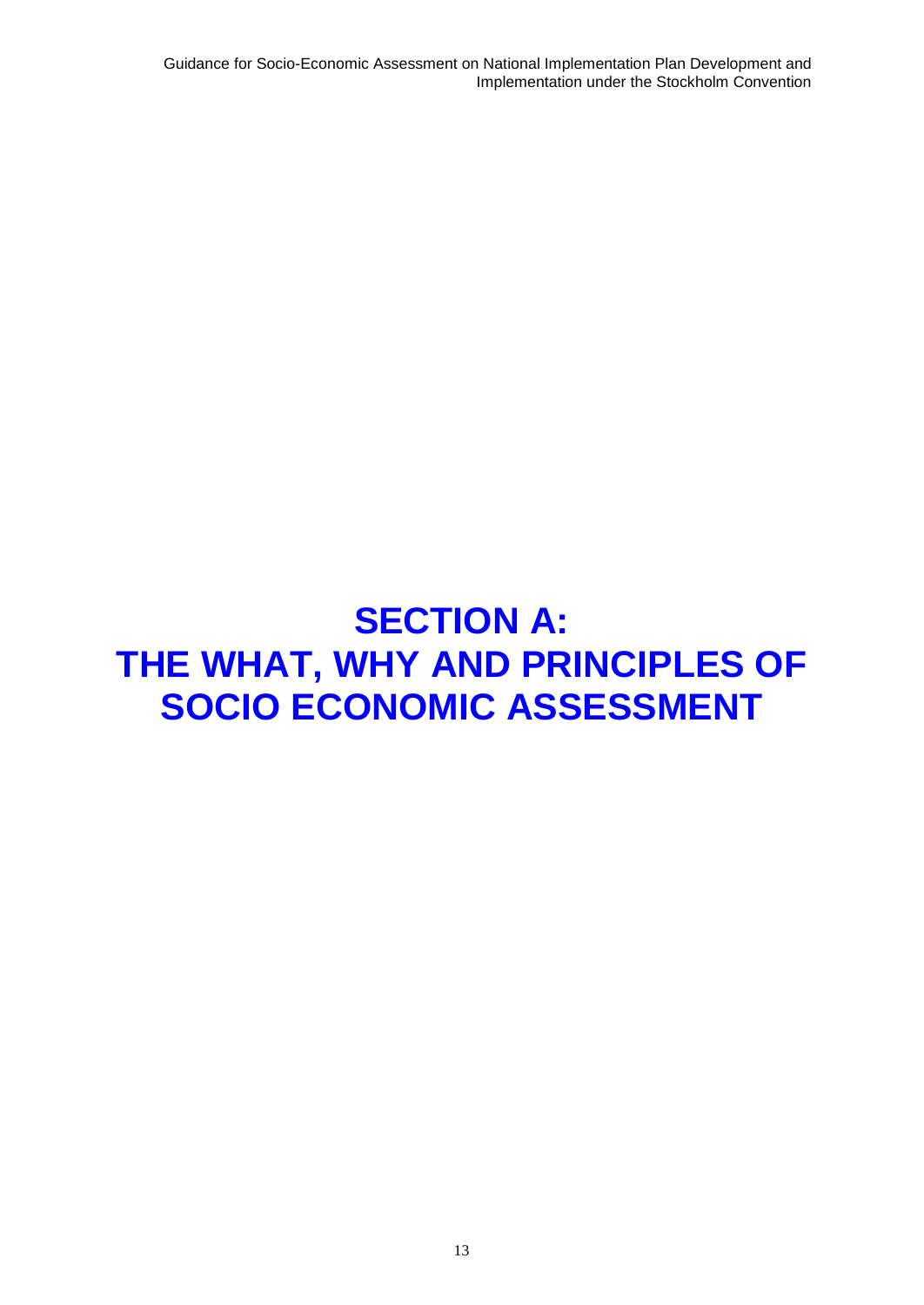#### **SECTION A: THE WHAT, WHY AND PRINCIPLES OF SOCIO-ECONOMIC ASSESSMENT**

#### **A.1 What is Socio-Economic Assessment?**

**Socio-Economic Assessment (SEA**) is a systematic appraisal of the potential social impacts of economic or other activities such as the management of persistent organic pollutants on all sectors of society (including local communities and groups, civil society, private sector and government). It is a means of analyzing and managing the intended and unintended social impacts, both positive and negative, of planned interventions (policies, programs, plans and projects) and any social change processes invoked by those interventions.

**Social impacts** are the changes to individuals and communities that come about due to actions that alter the day-to-day way in which people live, work, play, relate to one another, organize to meet their needs and generally cope as members of society.

In the context of managing persistent organic pollutants, social and economic impacts might include:

- vulnerability arising from exposure to persistent organic pollutants
- deterioration or improvement in health,
- loss or improvement in livelihoods,
- changes in cost of living
- changes in employment, income and workplace protection
- levels of child labour
- changes in levels of equity of wealth distribution
- opportunities for enterprise development (including Small and Medium Enterprises)
- changes in demand for public services, such as health and education and infrastructure.

The Figure below illustrates the potential impact on people of persistent organic pollutants.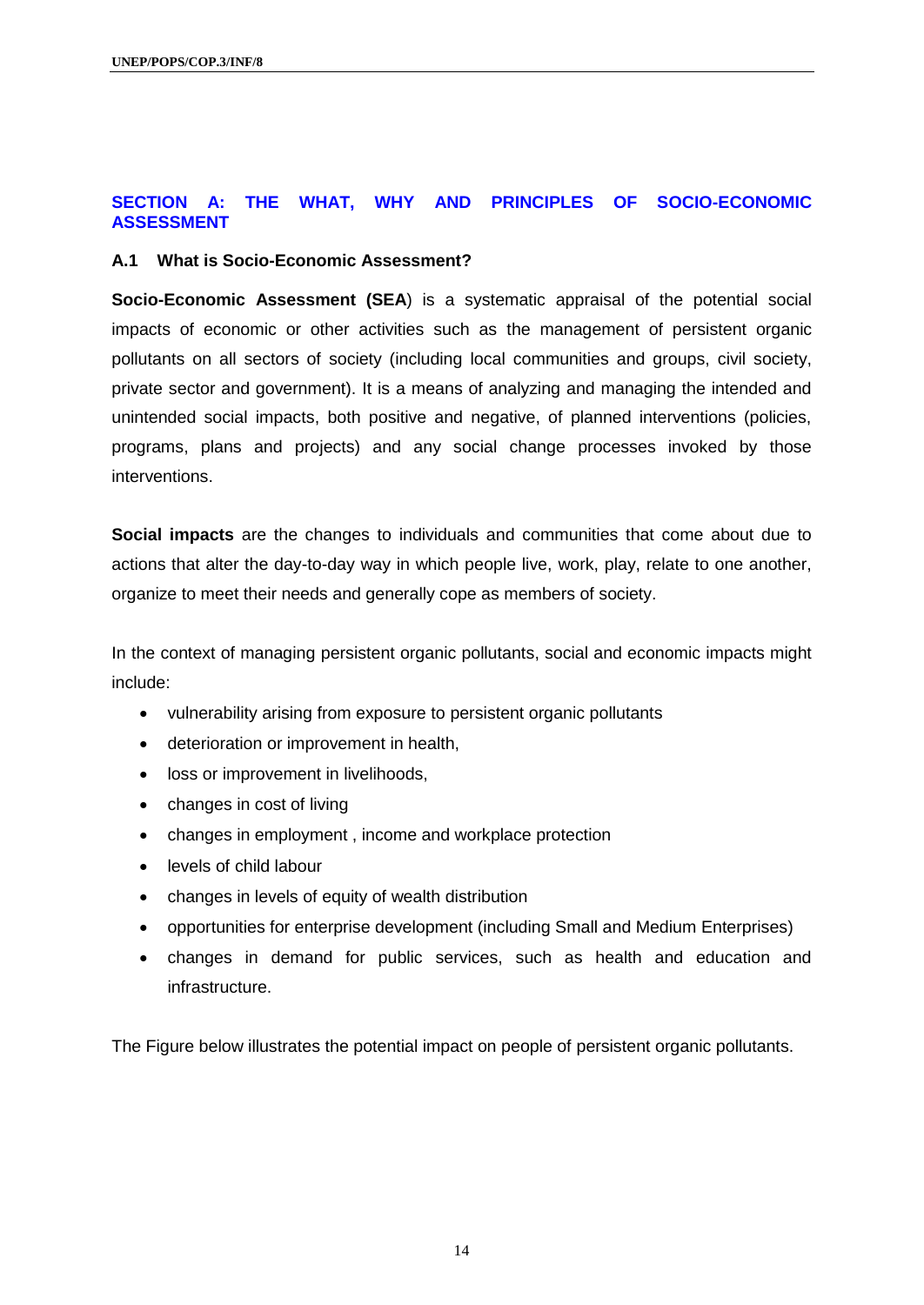

#### **Figure 2: The potential impact on people of persistent organic pollutants**.

Having assessed the potential impacts, Socio-Economic Assessment assists in deciding on and choosing actions that are appropriate and correctly focused as well as monitoring their effectiveness. Socio-Economic Assessment provides a basis for minimising the negative impact on populations and also in improving equitable outcomes for the most vulnerable groups.

#### **A.2 Why should national implementation plans include Socio-Economic Assessment?**

There are three compelling reasons:

- i) To ensure a positive impact on people as well as the environment
- ii) Obligations under the Stockholm Convention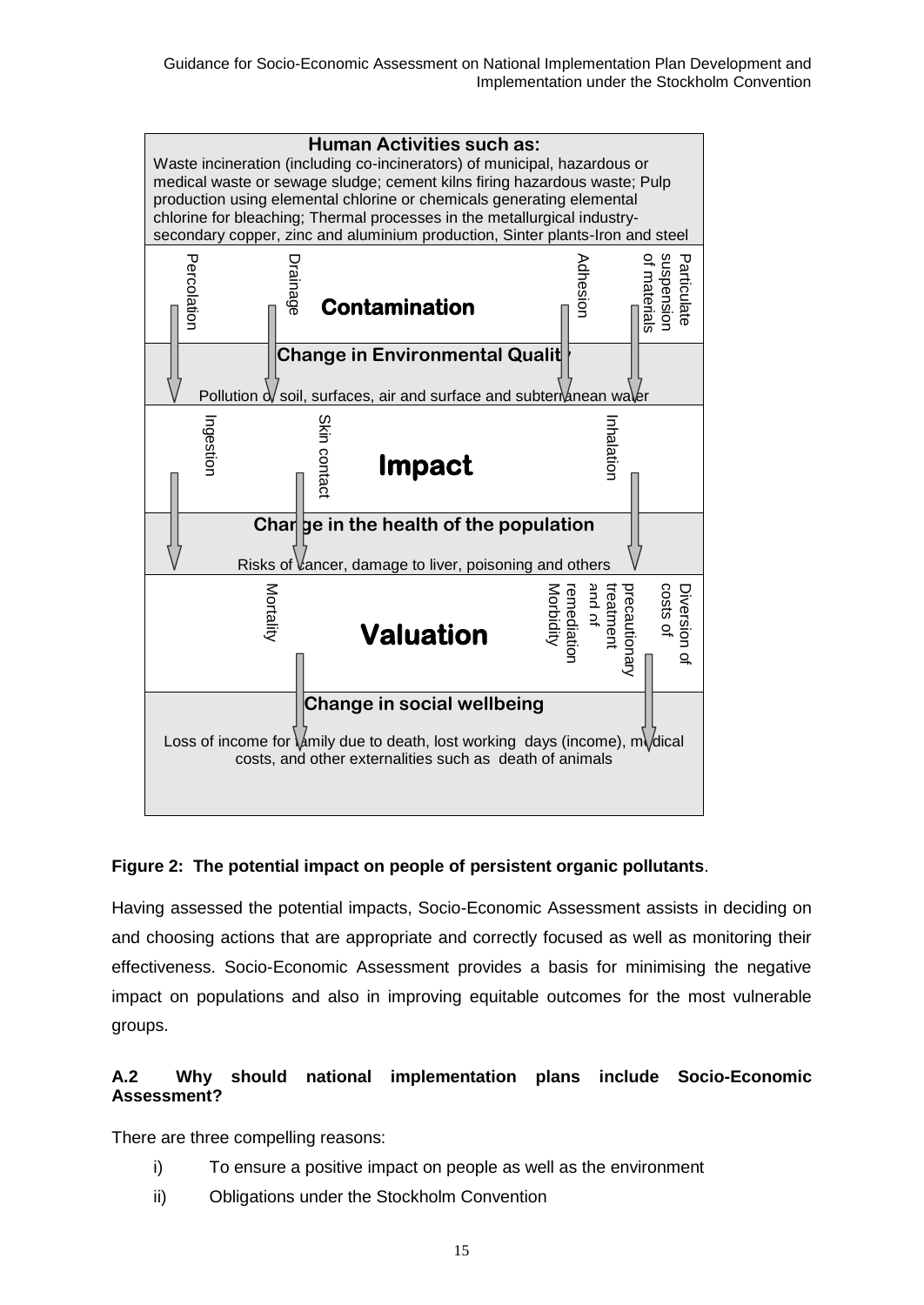iii) Contribution to Parties' Commitments to Other Socially-Focused International **Agreements** 

#### **i) To ensure a positive impact on people as well as the environment**

Much of the data informing decision-making in national implementation plans have been related to technical and scientific information about chemicals and the environment. Socio-Economic Assessment ensures that people are brought into the equation and that the management of persistent organic pollutants takes into account the impact of proposed management strategies on the well-being of all sectors of a community, especially the most vulnerable. The data generated by Socio-Economic Assessment will inform the national implementation plan and implementation teams, enabling them to analyse, monitor and manage the social consequences of action on persistent organic pollutants.

#### **ii) Obligations under the Stockholm Convention**

References to socio economic assessment can be found through out the text of the Stockholm Convention. Table 1 below lists such references indicating the importance of a socio economic assessment when implementing the obligations under the Convention.

Annex F of the Stockholm Convention on information on socio-economic considerations, provides an indicative list of items to be taken into consideration by Parties when undertaking an evaluation regarding possible control measures for chemicals being considered for inclusion under the Convention.

The preamble to Annex F states that: "An evaluation should be undertaken regarding possible control measures for chemicals under consideration for inclusion in [the Stockholm Convention], encompassing the full range of options, including management and elimination. For this purpose, relevant information should be provided relating to socio-economic considerations associated with possible control measures to enable a decision to be taken by the Conference of the Parties".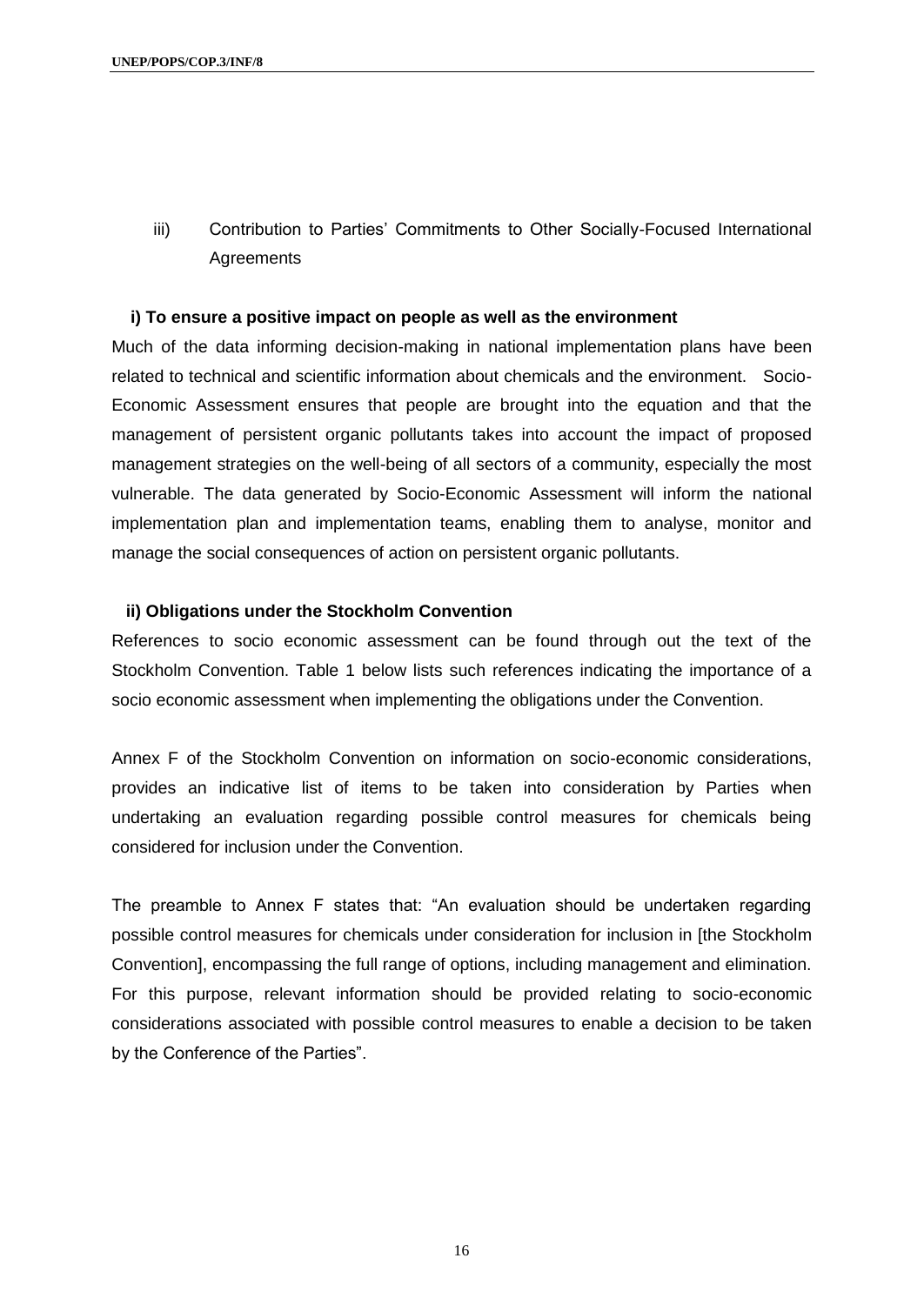## **Table 1: References to the Stockholm Convention where Socio-Economic Assessment can significantly improve chances of successful Compliance**

| <b>Reference in the Stockholm Convention</b> |                                                                                                                                                                                                                                                                                                                                                                                                                                      | <b>Importance of Socio-Economic</b><br>Assessment                                                                                                                                                                                                                                                                                                                                              |
|----------------------------------------------|--------------------------------------------------------------------------------------------------------------------------------------------------------------------------------------------------------------------------------------------------------------------------------------------------------------------------------------------------------------------------------------------------------------------------------------|------------------------------------------------------------------------------------------------------------------------------------------------------------------------------------------------------------------------------------------------------------------------------------------------------------------------------------------------------------------------------------------------|
| Preamble<br>Para, 2                          | "Aware of the health concerns, especially in<br>developing countries, resulting from local<br>exposure to persistent organic pollutants, in<br>particular impacts upon women and, through<br>them, upon future generations".                                                                                                                                                                                                         | It is not possible to draw conclusions from<br>health statistics about the causes of health<br>concerns related to persistent organic<br>pollutants. Socio-Economic Assessment<br>therefore needs to be undertaken in order to<br>gain a more accurate picture of the scale and<br>modality of the health impacts arising from<br>exposure of populations to persistent organic<br>pollutants. |
| Para, 7                                      | "Recalling also the pertinent provisions of the<br>Rio Declaration on Environment and<br>Development and Agenda 21".                                                                                                                                                                                                                                                                                                                 | Agenda 21 emphasises the importance of<br>involving stakeholders in environmental<br>decision-making as seen in" UNCED, 1992,<br>Agenda 21, Preamble Section 23.2.                                                                                                                                                                                                                             |
|                                              |                                                                                                                                                                                                                                                                                                                                                                                                                                      | "The need for new forms of participation has<br>emerged. This includes the need of<br>individuals, groups and organizationsto know<br>about and participate in decisions, particularly<br>those which potentially affect the communities<br>in which they live and work."                                                                                                                      |
|                                              |                                                                                                                                                                                                                                                                                                                                                                                                                                      | In this Socio-Economic Assessment guidance,<br>stakeholder analysis is the key tool and central<br>to the process of consensual and workable<br>decision making with regard to the conflicts<br>that arise in the management of persistent<br>organic pollutants.                                                                                                                              |
| Para, 17                                     | "Reaffirming Principle 16 of the Rio<br>Declaration which states that national<br>authorities should endeavour to promote the<br>internalization of environmental costs and the<br>uses of economic instruments, taking into<br>account the approach that the polluter should,<br>in principle, bear the cost of pollution, with due<br>regard to the public interest and without<br>distorting international trade and investment;" | This guidance offers Cost-Benefit Analysis<br>which addresses the principle of 'the polluter<br>pays'.                                                                                                                                                                                                                                                                                         |
| Preamble<br>Para. 18                         | "Determined to protect human health and the<br>environment from the harmful impacts of<br>persistent organic pollutants".                                                                                                                                                                                                                                                                                                            | The WHO regional office for Europe defines<br>environmental health as comprising" those<br>aspects of human health, including quality of<br>life, that are determined by physical, chemical,<br>biological, social and psychosocial factors in<br>the environment. It also refers to the theory<br>and practice of assessing, correcting,<br>controlling and preventing those factors in the   |
| <b>Article 1</b>                             | Objective<br>"to protect human health and the<br>environment from persistent organic<br>pollutants".                                                                                                                                                                                                                                                                                                                                 | environment that can potentially affect<br>adversely the health of present and future<br>generations" (2nd European Conference on<br>Environment and Health, Helsinki, 1994.)                                                                                                                                                                                                                  |
|                                              |                                                                                                                                                                                                                                                                                                                                                                                                                                      | The definition of human health and the<br>environment is broad and includes the well-<br>being of people. In protecting human health                                                                                                                                                                                                                                                           |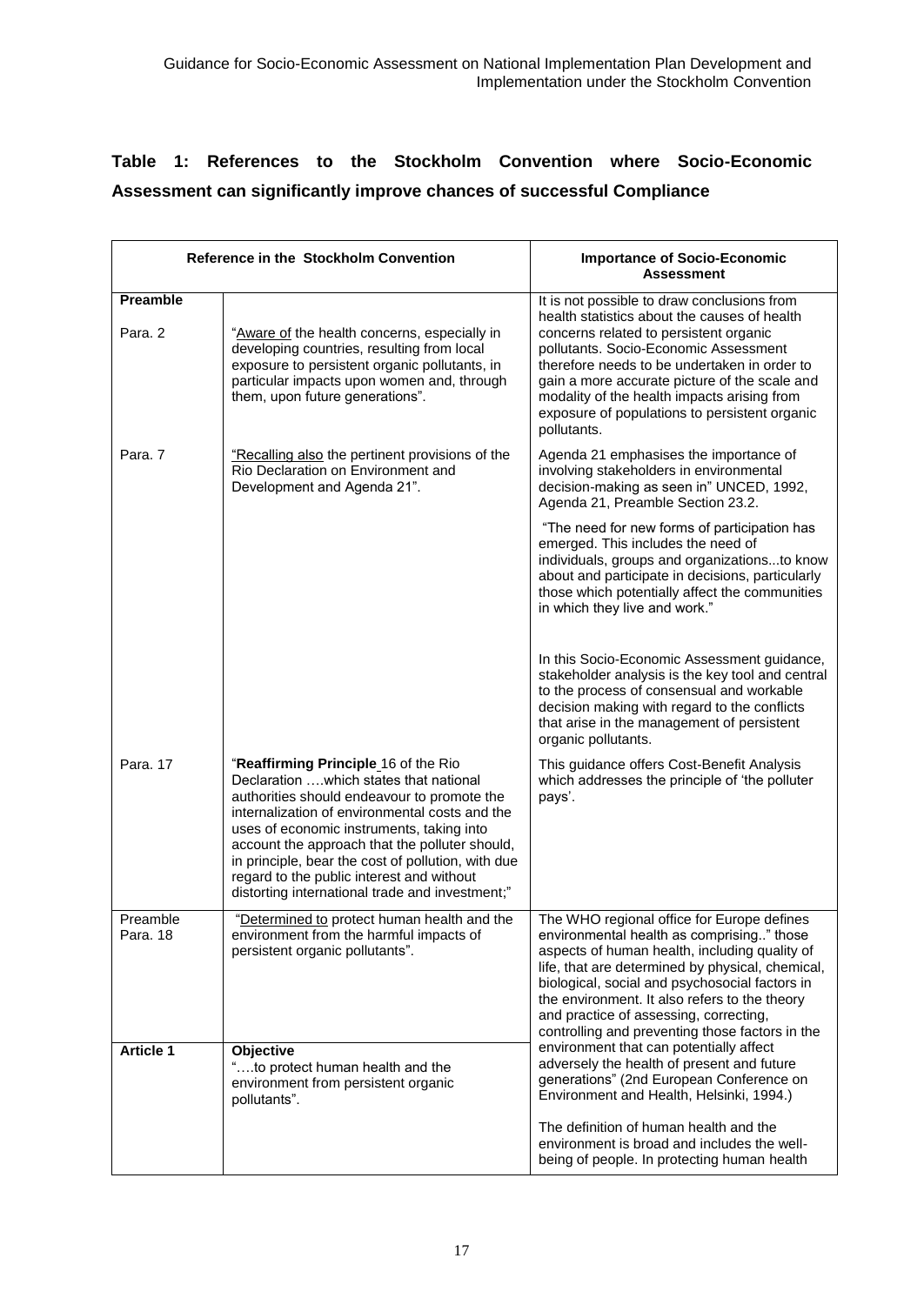| <b>Reference in the Stockholm Convention</b>    |                                                                                                                                                                                                                                                                                                                                                                                                                                                                  | <b>Importance of Socio-Economic</b><br><b>Assessment</b>                                                                                                                                                                                                                                                                                                                                                                                                                                                                                                                                                                                                |  |
|-------------------------------------------------|------------------------------------------------------------------------------------------------------------------------------------------------------------------------------------------------------------------------------------------------------------------------------------------------------------------------------------------------------------------------------------------------------------------------------------------------------------------|---------------------------------------------------------------------------------------------------------------------------------------------------------------------------------------------------------------------------------------------------------------------------------------------------------------------------------------------------------------------------------------------------------------------------------------------------------------------------------------------------------------------------------------------------------------------------------------------------------------------------------------------------------|--|
| <b>Article 3</b><br>Para.2.b (iii) a.           | Measures to reduce or eliminate releases<br>from intentional production and use.<br>"Protect human health and the environment by<br>taking the necessary measures to minimize or<br>prevent releases"                                                                                                                                                                                                                                                            | and environment from the impacts of<br>persistent organic pollutants, well-being must<br>be protected or enhanced by management or<br>replacement activities. Socio-Economic<br>Assessment of the impacts of persistent<br>organic pollutants and their management need<br>to be undertaken to ensure that human health<br>is not compromised.                                                                                                                                                                                                                                                                                                          |  |
| <b>Article 7</b><br>Para, 2                     | <b>Implementation Plans.</b><br>"The Parties shall, where appropriate,<br>cooperate directly or through global, regional<br>and sub regional organizations, and consult<br>their national stakeholders, including women's<br>groups and groups involved in the health of<br>children, in order to facilitate the development,<br>implementation and updating of their<br>implementation plans"                                                                   | The specific inclusion of women's' groups and<br>groups involved in the health of children<br>signifies the importance placed on ensuring<br>that national implementation plans reflect the<br>health priorities and needs of these groups.<br>Socio-Economic Assessment tools and skills<br>are needed to facilitate this. Use of the same<br>tools ensures that all relevant interest groups<br>are consulted and involved in the development<br>and implementation of national implementation<br>plans. Thus the two mentioned interest groups<br>become a symbol of all relevant interested<br>stakeholder groups.                                  |  |
| Article 9.<br>Para. 1.(b)                       | Information exchange.<br>"Each party shall facilitate or undertake the<br>exchange of information relevant to<br>Alternatives to persistent organic pollutants,<br>including information relating to their risks as                                                                                                                                                                                                                                              | Socio-Economic Assessment tools help in the<br>facilitation of information exchange. Further,<br>information exchange entails information<br>moving in many directions - particularly to<br>decision-makers from interested/affected<br>Parties as well as from decision-makers to<br>other stakeholders.                                                                                                                                                                                                                                                                                                                                               |  |
| <b>Article 10</b><br>Para. 1(b)<br>Para. $1(c)$ | well as to their economic costs"<br>Public information, awareness and<br>education.<br>"Provision to the public of all available<br>information on persistent organic pollutants"<br>"Development and implementation, especially<br>for women, children and the least educated, of<br>educational and public awareness<br>programmes on persistent organic pollutants,<br>as well as on their health and the<br>environmental effects and on their alternatives" | "Individuals, groups and organisations should<br>have access to information relevant to<br>environment and development held by national<br>authorities, including information on products<br>and activities that have or are likely to have a<br>significant impact on the environment, and<br>information on environmental protection<br>measures" UNCED, 1992, Agenda 21,<br>Preamble Section 23.2.                                                                                                                                                                                                                                                   |  |
| Para, 2<br>Para, 4                              | "Each party shallensure the public has<br>access to the public information referred to in<br>Para. 1 and that the information is kept up to<br>date"<br>"In providing information on persistent organic<br>pollutants and their alternatives, Parties may<br>use safety data sheets, reports, mass media<br>and other means of communication, and may<br>establish information centres at national and<br>regional levels"                                       | Socio-Economic Assessment, particularly<br>stakeholder involvement tools, can help to<br>tailor information so that it is relevant to and<br>understood by those for whom it is intended.<br>Other Socio-Economic Assessment tools can<br>help involve those stakeholders in the creation<br>of educational materials which are suitable for<br>them.<br>The nature of the information is likely to be<br>broader than purely scientific and technical if<br>Socio-Economic Assessment is undertaken.<br>Like technical information, it will need constant<br>updating. Socio-Economic Assessment<br>information is less likely to appear as statistics |  |
| Para. $1(d)$                                    | "Public participation in addressing persistent<br>organic pollutants and their health and<br>environmental effects and in developing<br>adequate responses, including opportunities<br>for providing input at the national level<br>regarding implementation of this Convention"                                                                                                                                                                                 | than technical or scientifically researched<br>information.<br>Organizing public participation so that it is<br>effectively able to contribute to developing<br>adequate responses requires a set of skills<br>that are specific outcomes of Socio-Economic<br>Assessment. In particular consulting with<br>communities regarding the impacts,<br>alternatives, social risks and growing                                                                                                                                                                                                                                                                |  |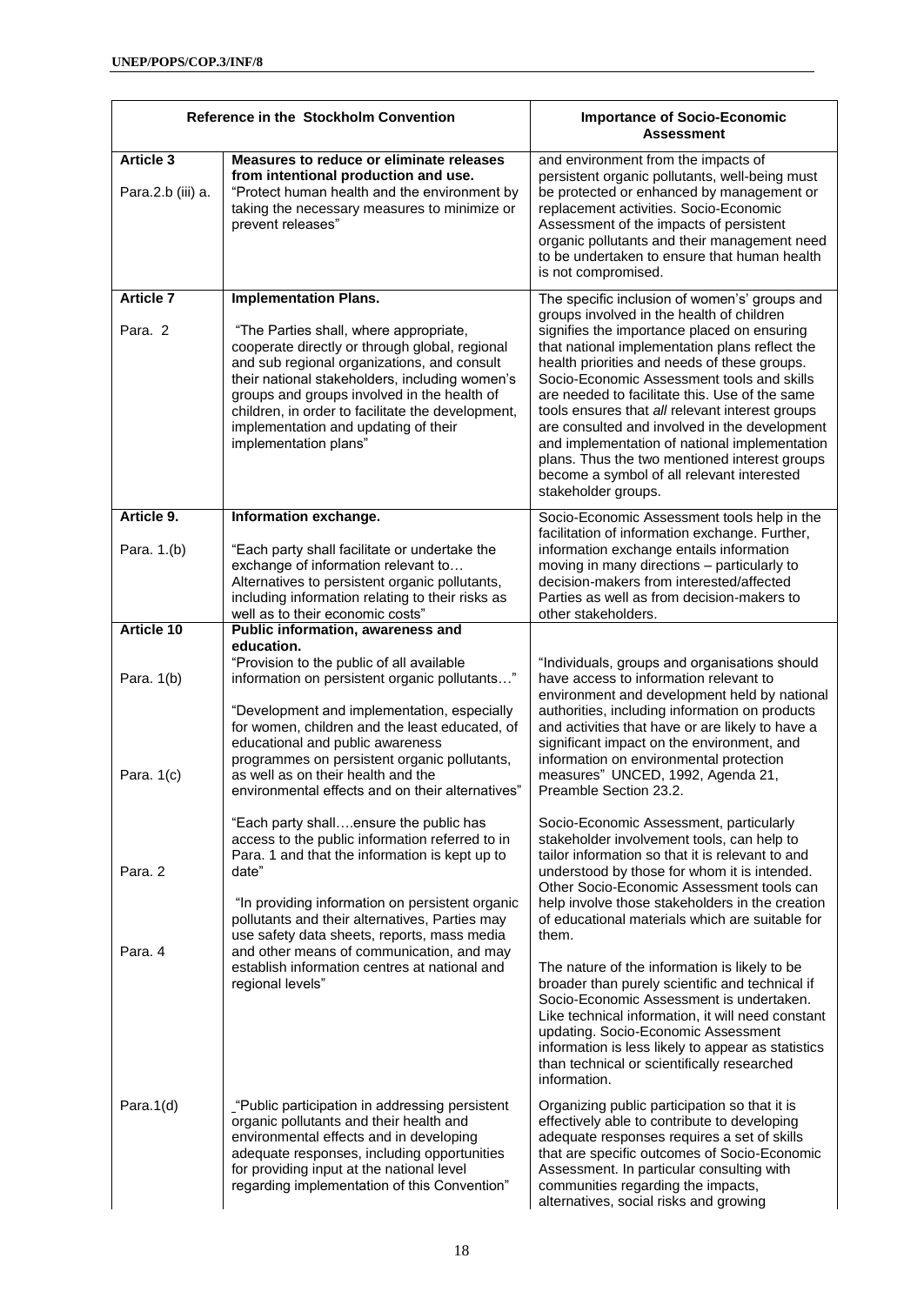| Reference in the Stockholm Convention |                                                                                                                                                                                                                                                                                                                                                                                                                                                                                                                                                                                                                                                                   | <b>Importance of Socio-Economic</b><br><b>Assessment</b>                                                                                                                                                                                                                                                                                                                                                                                                                                                                                                                                                                                                                                                                    |
|---------------------------------------|-------------------------------------------------------------------------------------------------------------------------------------------------------------------------------------------------------------------------------------------------------------------------------------------------------------------------------------------------------------------------------------------------------------------------------------------------------------------------------------------------------------------------------------------------------------------------------------------------------------------------------------------------------------------|-----------------------------------------------------------------------------------------------------------------------------------------------------------------------------------------------------------------------------------------------------------------------------------------------------------------------------------------------------------------------------------------------------------------------------------------------------------------------------------------------------------------------------------------------------------------------------------------------------------------------------------------------------------------------------------------------------------------------------|
|                                       |                                                                                                                                                                                                                                                                                                                                                                                                                                                                                                                                                                                                                                                                   | stakeholder involvement associated with<br>persistent organic pollutants can enhance<br>opportunities for providing relevant input at<br>national level.                                                                                                                                                                                                                                                                                                                                                                                                                                                                                                                                                                    |
| Para. 1(e)                            | "Training of workers, scientists, educators and<br>technical and managerial personnel"                                                                                                                                                                                                                                                                                                                                                                                                                                                                                                                                                                            | The Convention here recognises the need for<br>a multidisciplinary response to the technical<br>issues of pollution by persistent organic<br>pollutants in the devising of alternative<br>management options. Socio-Economic<br>Assessment is multidisciplinary by nature and<br>Socio-Economic Assessment specialists can<br>provide useful inputs in training programmes.                                                                                                                                                                                                                                                                                                                                                 |
| <b>Article 11</b>                     | Research, Development and Monitoring.                                                                                                                                                                                                                                                                                                                                                                                                                                                                                                                                                                                                                             |                                                                                                                                                                                                                                                                                                                                                                                                                                                                                                                                                                                                                                                                                                                             |
| Para 1(e)                             | "The Parties shallencourage and/or<br>undertake appropriate research, development,<br>monitoring and cooperation pertaining to<br>persistent organic pollutants, and, where<br>relevant, to their alternatives including<br>socio-economic and cultural impacts"                                                                                                                                                                                                                                                                                                                                                                                                  | This article specifically mentions socio-<br>economic and cultural impacts, where this<br>Socio-Economic Assessment guidance is the<br>proposed set of tools and methodologies to<br>accomplish effective research, development<br>and monitoring of those impacts.                                                                                                                                                                                                                                                                                                                                                                                                                                                         |
| Para. 2 (a)                           | "In undertaking actionSupport and further<br>develop, as appropriate, international<br>programmes, networks and organizations<br>aimed at defining, conducting, assessing and<br>financing research, data collection and<br>monitoring, taking into account the need to<br>minimize duplication of effort"                                                                                                                                                                                                                                                                                                                                                        | In the persistent organic pollutants<br>management cycle, Socio-Economic<br>Assessment tools contribute to supporting<br>cross frontier activities to improve practice<br>whilst minimizing duplication.                                                                                                                                                                                                                                                                                                                                                                                                                                                                                                                    |
| <b>Article 12</b><br>Para, 2          | <b>Technical assistance.</b><br>"The Parties shall cooperateto develop and<br>strengthen their capacity to implement their<br>obligations under this Convention                                                                                                                                                                                                                                                                                                                                                                                                                                                                                                   | Capacity building in Socio-Economic<br>Assessment tools and methodologies can in<br>this circumstance be regarded as contributions<br>to fulfilling obligations under the Convention.                                                                                                                                                                                                                                                                                                                                                                                                                                                                                                                                       |
| Para, 3                               | "Further guidance in this regard shall be<br>provided by the Conference of the Parties"                                                                                                                                                                                                                                                                                                                                                                                                                                                                                                                                                                           | The Conference of the Parties at its first and<br>second meetings, recommended that Socio-<br>Economic Assessment guidance be developed<br>as soon as possible to help build capacity to<br>fulfil obligations under the Convention                                                                                                                                                                                                                                                                                                                                                                                                                                                                                         |
| <b>Article 13</b>                     | <b>Financial Resources and Mechanisms.</b>                                                                                                                                                                                                                                                                                                                                                                                                                                                                                                                                                                                                                        |                                                                                                                                                                                                                                                                                                                                                                                                                                                                                                                                                                                                                                                                                                                             |
| Para.4                                | "The extent to which the developing country<br>Parties will effectively implement their<br>commitments under this Convention will<br>depend on the effective implementation by<br>developed country Parties of their<br>commitments under this Convention relating to<br>financial resources, technical assistance and<br>technology transfer. The fact that sustainable<br>economic and social development and<br>eradication of poverty are the first and<br>overriding priorities of the developing country<br>Parties will be taken fully into account, giving<br>due consideration to the need for the<br>protection of human health and the<br>environment. | The obligations under the Stockholm<br>Convention are indivisible from the pursuit of<br>poverty eradication in developing countries.<br>Developed countries are obliged under the<br>Convention to offer technical assistance,<br>financial resources and mechanisms to ensure<br>progress towards developing countries' goals<br>in this regard. Socio-Economic Assessment<br>helps Parties to highlight where the<br>management of persistent organic pollutants<br>and poverty reduction activities are in close<br>alignment (synergistic) and/or are likely to be<br>in direct or indirect opposition (antagonistic) to<br>the goals of poverty reduction and offers<br>opportunities to analyse better alternatives. |
| <b>Annex E</b>                        | Information Requirements for the Risk Profile                                                                                                                                                                                                                                                                                                                                                                                                                                                                                                                                                                                                                     | Helpful in identifying risk criteria                                                                                                                                                                                                                                                                                                                                                                                                                                                                                                                                                                                                                                                                                        |
| <b>Annex F</b>                        | Information on Socio-Economic considerations                                                                                                                                                                                                                                                                                                                                                                                                                                                                                                                                                                                                                      | The underlying rationale for undertaking Socio-<br>Economic Assessment                                                                                                                                                                                                                                                                                                                                                                                                                                                                                                                                                                                                                                                      |

#### **iii) Contribution to Parties' Commitments to Other Socially-Focused International Agreements**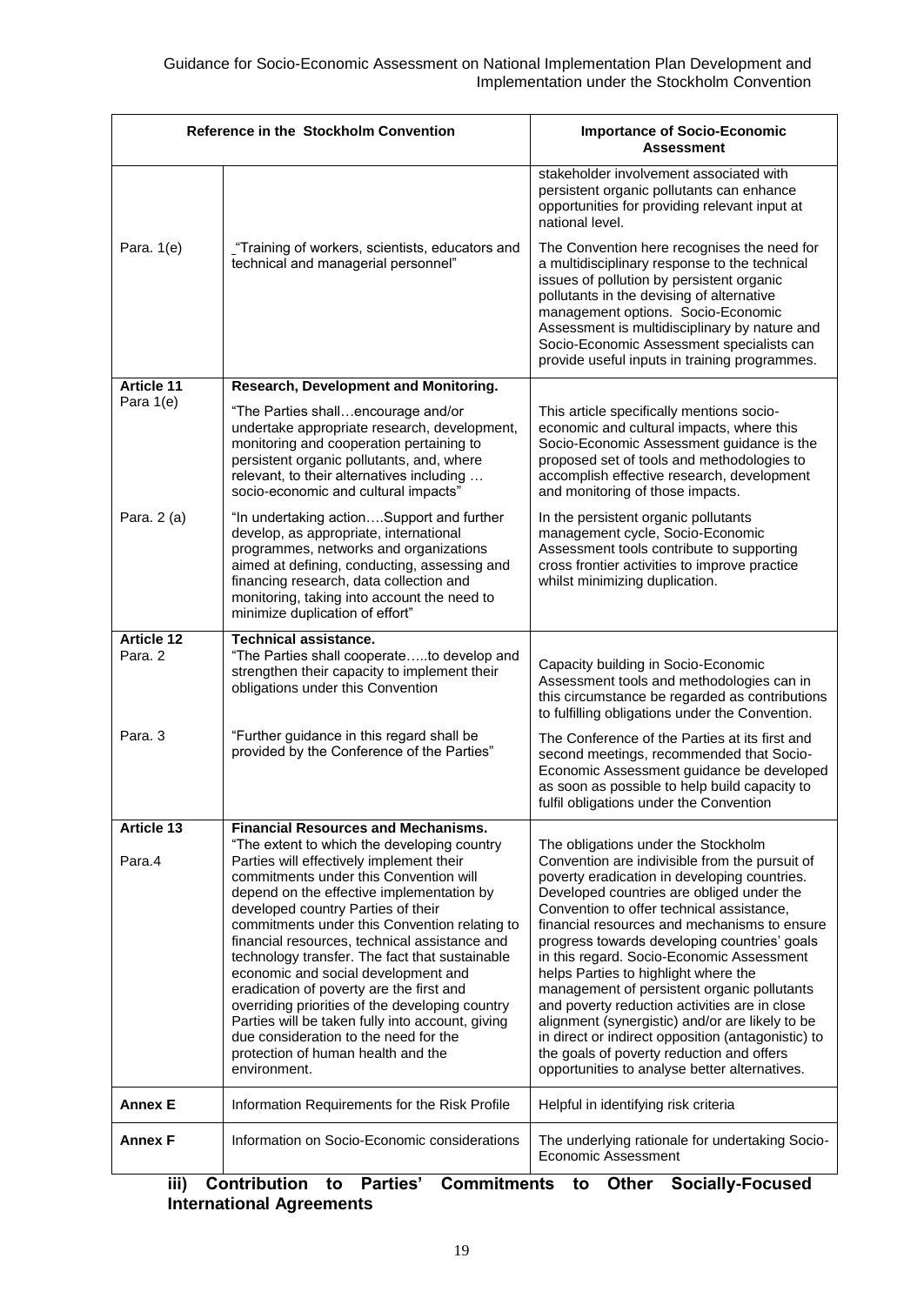Almost all Parties completing a national implementation plan will have made other socially-focused international commitments to human rights, the rights of children, the rights of women, poverty reduction etc. Many of these will have been embedded in national constitutions and legal systems. Socio–Economic Assessment will help to identify synergies between these commitments and the Stockholm Convention which have important implications for activating national implementation plans:

- It is easier to attract funding when it can be shown that the same funds can be maximized to serve more than one purpose. For example, the Millennium Development Goals and Socio-Economic Assessment both focus on the most vulnerable groups of society; in this context, groups of people most likely to be affected by persistent organic pollutants and measures to reduce their social impacts (see the Box below);
- Such synergies raise the possibility of making community consultation processes less demanding both on the communities themselves as well as on the implementation teams.

In relation to *The Millennium Development Goals (MDGs)* the obligations of the Stockholm Convention are indivisible from the pursuit of poverty eradication in developing Parties as people living in poverty the world over are more likely to be affected by the impacts of persistent organic pollutants and the impacts of measures to mitigate their impact. It is therefore important that national implementation plans are brought into line with any national policy, such as Poverty Reduction and Social inclusion Strategies, which seek to help that country achieve locally set MDG targets. As well as being informed by these policies and plans, the national implementation plan can also make a positive contribution to them.

Developed Parties are obliged under the Convention to offer technical assistance, financial resources and mechanisms to ensure progress towards the goals of developing country Parties and Parties with economies in transition in this regard. Socio-Economic Assessment helps Parties to highlight where the management of persistent organic pollutants and poverty reduction activities are in close alignment (synergistic) and/or are likely to be in direct or indirect opposition (antagonistic) to the goals of poverty reduction and offers opportunities to analyse options for the best alternatives to follow.

#### **A3 How Socio-Economic Assessment might affect your interventions**.

Including Socio-Economic Assessments at various points during the development and implementation of the national implementation plan will enable the country team to:

- $\triangleright$  work with different groups and individuals who are affected by persistent organic pollutants and who may be affected by a country's activities to halt the environmental and health damage caused by persistent organic pollutants;
- $\triangleright$  establish a baseline databank of citizens' perceptions, issues and priorities. In most Parties, data for this purpose is not drawn together. It facilitates the future monitoring and evaluation of the national implementation plan;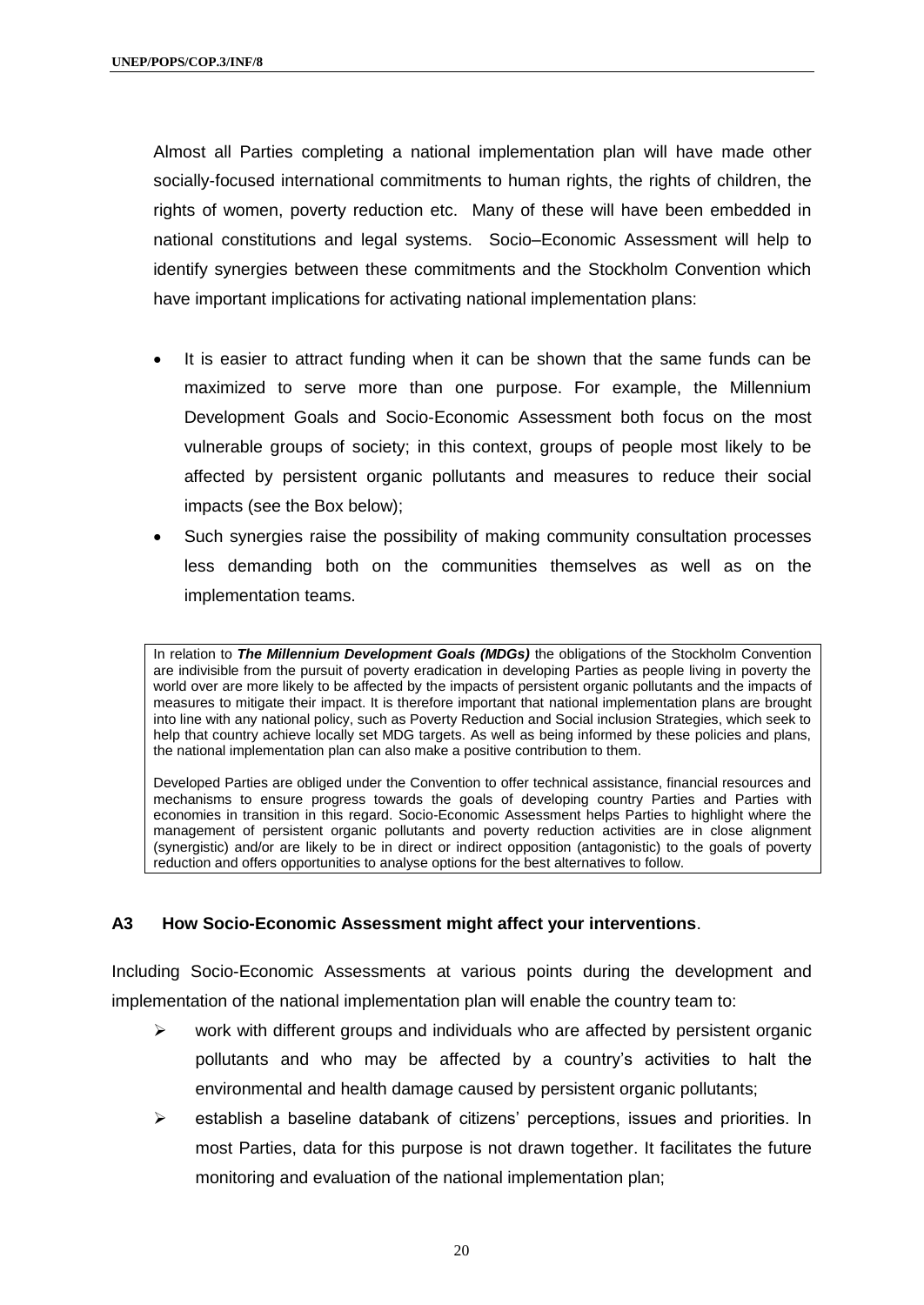- $\triangleright$  understand the varying impact on different groups and to tailor interventions accordingly; These will work at different levels, for example: designing activities to help change buying behaviours; understanding and planning successful rehousing of communities from toxic sites; retraining and re-employment of populations made redundant by cessation of industrial processes producing PCBs or dibenzo-Dioxins and dibenzo-Furans;
- $\triangleright$  tailor the activities of the national implementation plan to the needs of the people affected by persistent organic pollutants;
- $\triangleright$  reconsider its national implementation plan priorities by broadening areas of interest from technical management to the incorporation of societal and economic issues;
- reconsider its action plans; if the Socio-Economic Assessment shows that the risks and costs of implementing a particular alternative will be too great for the community that is affected, then alternative strategies can be planned and put into place, reducing the possibility of unacceptable and unplanned outcomes.

#### **A.4 General Principles and Practices Guiding a Socio-Economic Assessment**

Taking into account Article 1 of the Stockholm Convention, the following principles and practices should guide Socio-Economic Assessment:

- I. Link to National and Regional Strategies and Programmes
- II. Ensure Equity of Impact
- III. Focus assessment on the most significant impacts
- IV. Acknowledge the importance of qualitative and well as quantitative data
- V. Involve diverse stakeholders
- VI. Use Socio-Economic Assessment practitioners and multidisciplinary teams

It is important that each Party developing and implementing their national implementation plan can identify and link into other relevant policies and strategies. The following are examples of the type of strategy which necessarily involves a socio-economic dimension and can at least give information on which socio-economic issues are critical in the geographical area.

- $\triangleright$  Multilateral environmental agreements such as the Basel and Rotterdam Conventions and the Strategic Approach to International Chemicals Management (SAICM);
- Other United Nations Conventions and agreements such as ILO conventions, WTO and regional economic Trade Agreements;
- Poverty Reduction Strategy Papers and the Millennium Development Goals.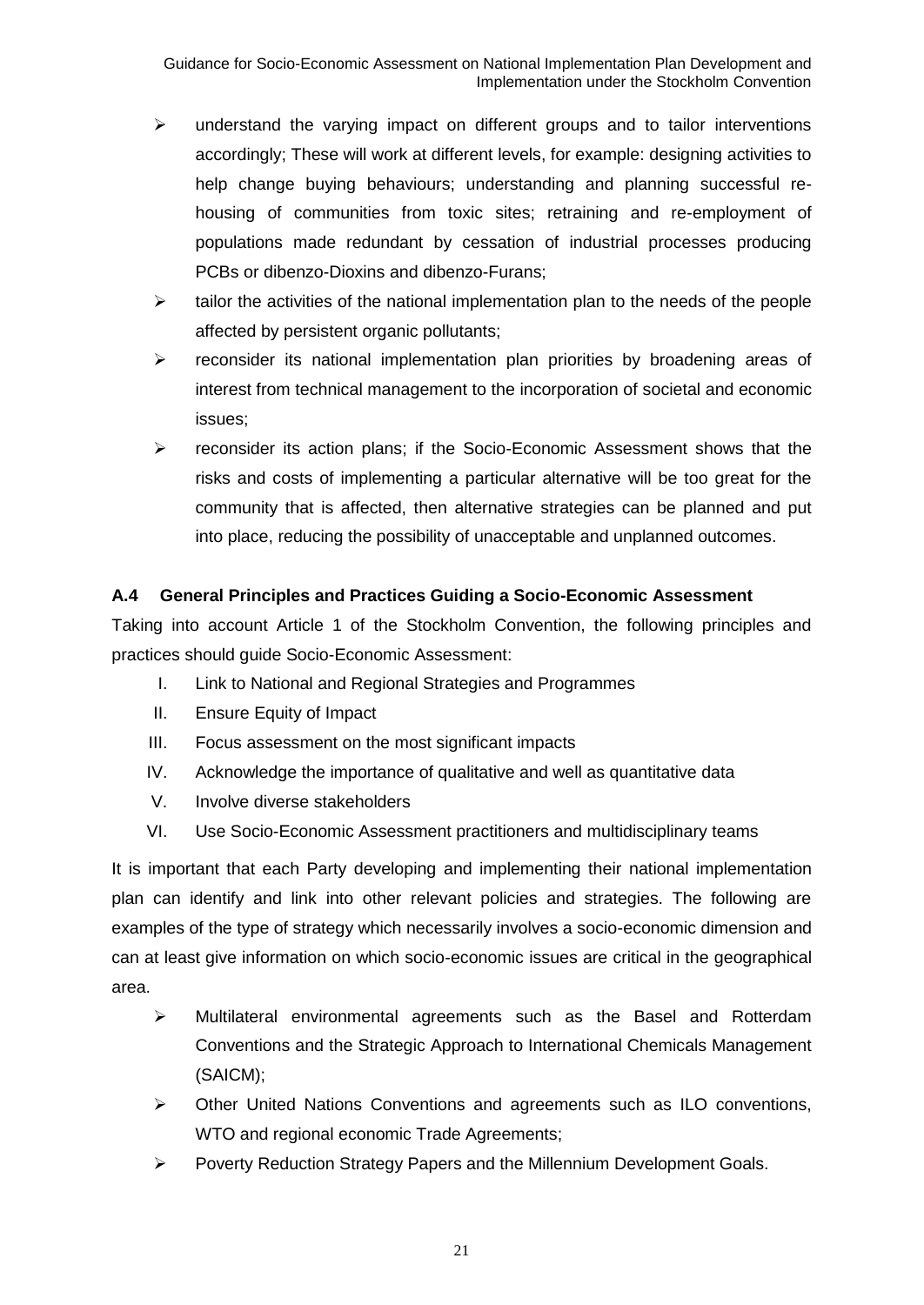Membership of national implementation plan country teams is likely to involve (or should perhaps consider involving) personnel whose departments/ministries are working to achieve targets for similar types of policies and strategies. These representatives have an important role to play in establishing coordination mechanisms for developing the national implementation plan and, at the same time, providing a conduit for the exchange of information about policies, priorities, strategies and programmes.

#### **II Ensure Equity of Impact**

Identification of all groups likely to be affected is central to the concept of impact equity, (See Section A5 for information on Stakeholder Analysis). It is therefore important to detail precisely how each group is affected. The decision to change a management practise, for example, to prohibit manufacture of a pesticide identified as a persistent organic pollutant or to require factories to reduce releases of unintentionally-produced persistent organic pollutants, will always create 'winners' and 'losers'. However no category of persons, particularly those that might be considered more sensitive or vulnerable as a result of age, gender, ethnicity, race, occupation or other factors, should have to carry the costs of such interventions. Socio-Economic Assessment provides an opportunity to ensure that the management of persistent organic pollutants impacts positively on the most vulnerable groups and that negative impacts are minimized.

#### **lllFocus assessment on the most significant impacts**

The team conducting the Socio-Economic Assessment must contend with stringent time and resource constraints that affect the scope and detail of its assessment. Given such constraints, a central question emerges: "If you cannot cover the social universe, what should you focus on?" The answer is to focus on the most significant impacts, especially to the most vulnerable groups. To do this, the team must employ a variety of rapid appraisal or investigative techniques to identify all significant impacts for all affected groups early on. Clearly, impacts identified as important by the public must be given high priority. It is essential that broadly based public involvement occur throughout the life of the Socio-Economic Assessment; but additional means (e.g., key informants, participant observation, and where possible, surveys) must be used often to ensure that the most significant public concerns are addressed.

#### **lV Acknowledge the importance of qualitative and well as quantitative data**

All assessors strive to identify and quantify significant impacts, thereby providing decision makers and the affected public with information that is both as complete and as accurate as possible. However, social impacts, and all their complexities, are often difficult to quantify. With this in mind, it is better to be roughly correct on important issues than to be precisely correct on unimportant issues. It is also important to understand the

22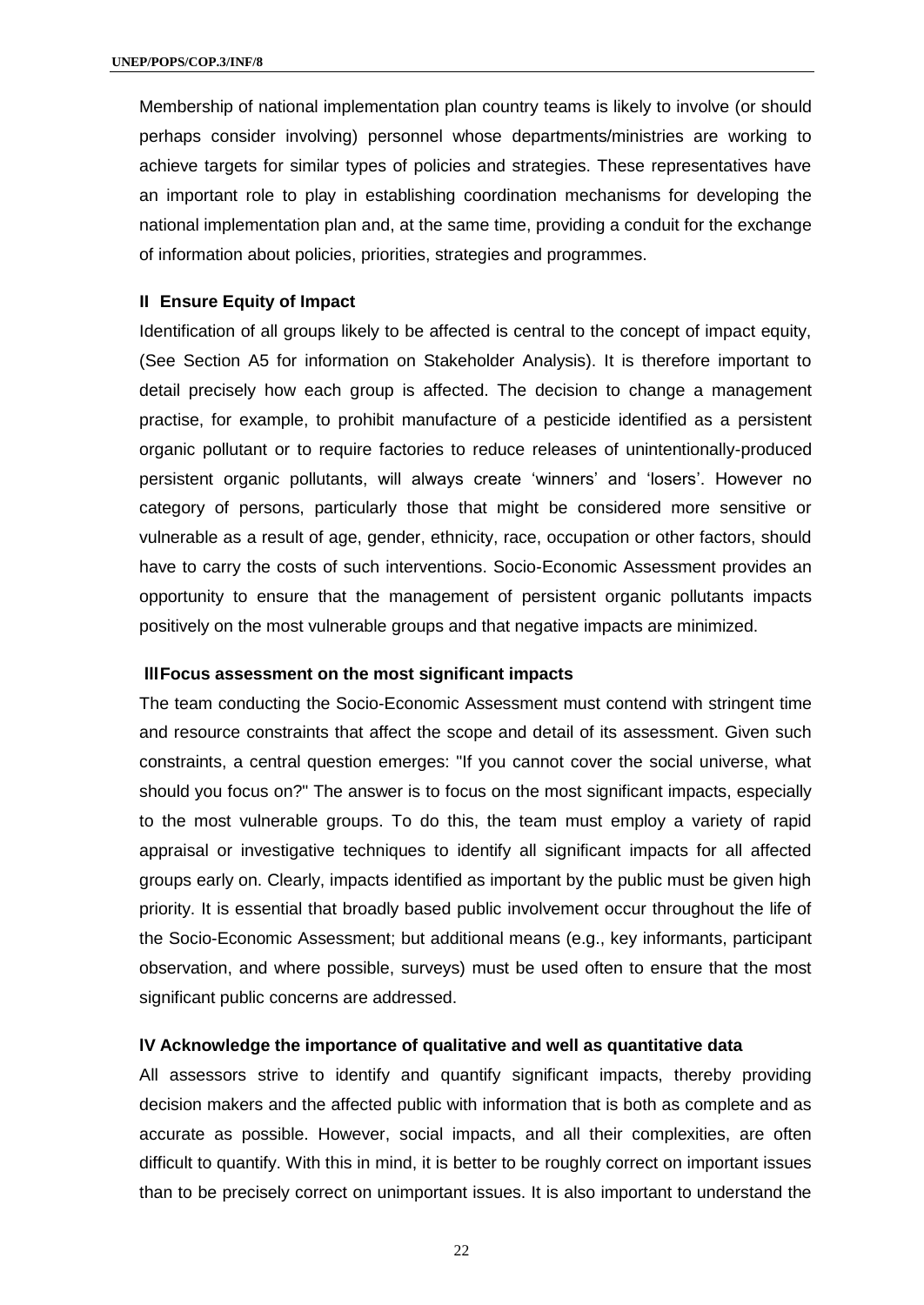nature of the information being used and the uncertainties inherent in it. The use of qualitative data such as that generated by stakeholder consultation can contribute more effectively to sound prioritization and decision-making.

#### **V Involve diverse stakeholders**

This means involving representatives from different groups within the community: women, men, youth, different ethnic groups, people living in poverty, private sector (local, national and multinational), civil society, local and national government<sup>2</sup>. In relation to community groups, the more local the consultation, the easier it will be to ensure that the diverse interests and needs of these groups are truly represented, rather than 'translated' through elites. The stakeholder analysis will help to ensure that the various stakeholders are correctly identified and their views taken into account.

#### **VI Use Socio-Economic Assessment practitioners and multidisciplinary teams**

A wide range of skills are needed to do Socio-Economic Assessment. These are different from those typically held in scientific and technical departments of government. The need for professionally qualified, competent people with social development, social and economic analysis training and experience cannot be overemphasised. An experienced Socio-Economic Assessment practitioner will know the data and be conversant with existing social science evidence pertaining to impacts that have occurred elsewhere which may be relevant to the impact area in question. A social scientist will be able to identify the full range of important impacts and then will be able to select the appropriate measurement procedures.

Having a social scientist as part of the interdisciplinary Socio-Economic Assessment team will also reduce the probability that an important social impact could go unrecognized. In assessing social impacts, if the evidence for a potential type of impact is not definitive in either direction, then the appropriate conservative conclusion is that it cannot be ruled out with confidence. In addition, it is important that the Socio-Economic Assessment practitioner be conversant with the technical and biological/environmental perspectives brought to bear on the project, as well as the cultural and procedural context of the agency they work with.

#### **A.5. The Main Tools used in Socio-Economic Assessment**

 $\overline{a}$ 

The tools described below are of two main types – those for gathering Socio-Economic Assessment information and those which help to analyse it and integrate it into general

 $2$  For further guidance on stakeholder participation see Section 5.4 of the Guidance for developing a national implementation plan for the Stockholm Convention (2004)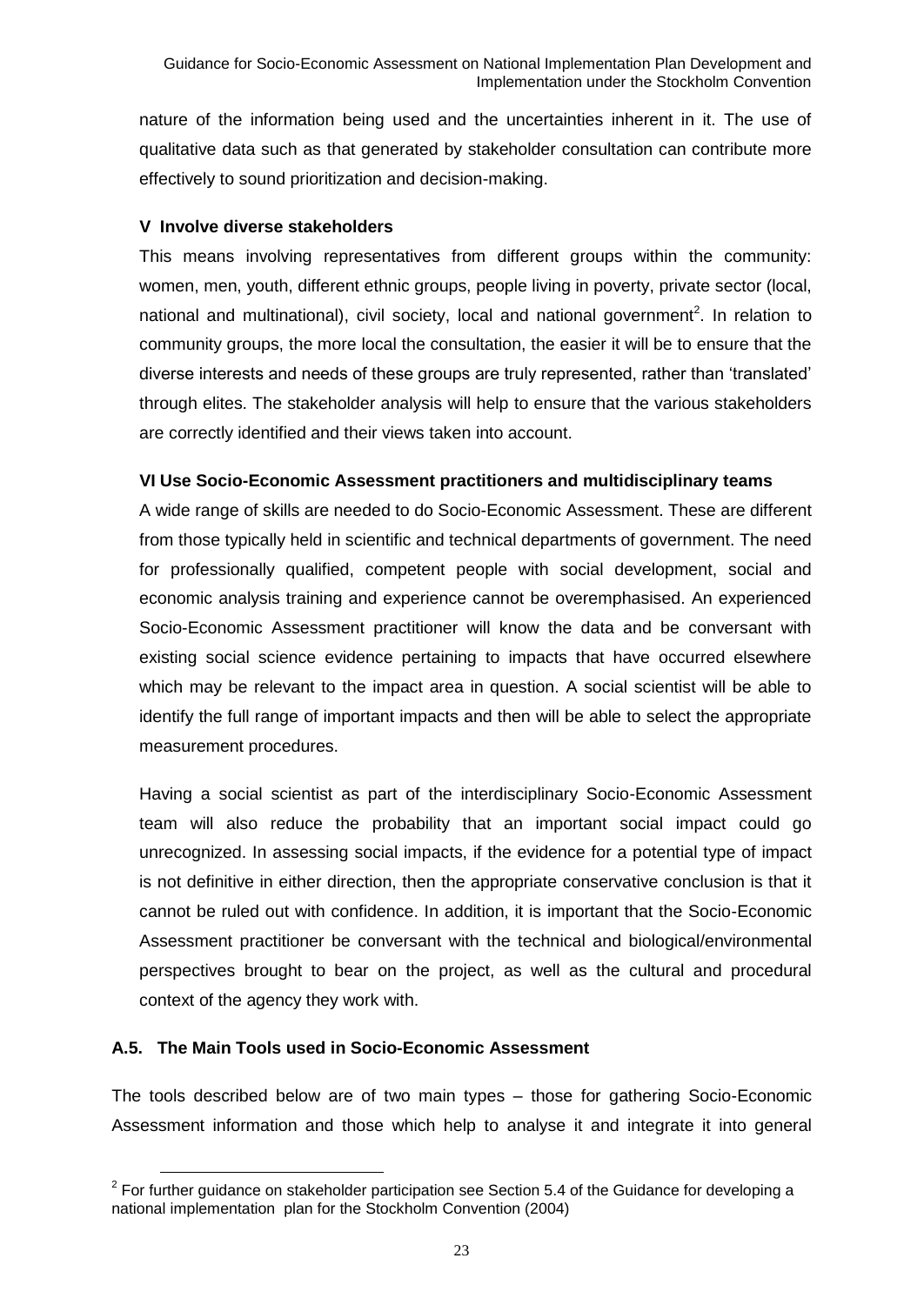project and programme planning. They are all ways in which socio-economic data can be gathered and analysed and are of use in many places in the Stockholm Convention national implementation plan cycle and in the development and implementation of programmes and projects to implement priority actions. Many of them will also be useful in considering actions necessary under other, related, chemicals and wastes agreements.

**Stakeholder Analysis** is the central tool of Socio-Economic Assessment and forms the basis of most of the other tools. Stakeholder analysis is itself a collection of tools or processes for identifying stakeholder groups and describing the nature of their stake, roles and interests in persistent organic pollutants risk reduction and management. It helps to identify entry points and actions.

**STEP Analysis** is a dynamic, strategic planning tool that can be used at the outset of any management initiative for persistent organic pollutants and facilitates a review of the circumstances in which the initiative will take place. It is an acronym for Sociological, Technological, Economic and Political and is an invitation to consider the changes and trends that are apparent, relevant to the development of the national implementation plan.

**Social Risk Analysis** is the basis for Socio Economic Assessment, and aims to establish thresholds or limits within which social groups can mitigate risk and withstand external shocks. Social Risk Analysis consists of question-type inputs into many tools (stakeholder analysis, livelihoods analysis etc) facilitating an assessment of all major risks to the population, especially the poorest, most vulnerable groups. It is distinguished from Technical Risk Analysis which looks at the impact of persistent organic pollutants upon human health and the environment and the extent of the threat that they pose in any given situation (See Convention Annex E).

**Consultation tools** are important in finding out how stakeholders perceive the impact of persistent organic pollutants management practices. The consultation techniques are essentially visual, designed to be used with interest groups at all levels, from community to policy making. They are useful for assessment, baseline data gathering, planning, tailoring and delivering information, monitoring and evaluation.

**Livelihoods Analysis** helps Socio-Economic Assessment specialists to gain a more informed understanding of the livelihoods of different stakeholder groups and the main ways in which the management of persistent organic pollutants affects them. Livelihoods Analysis can help to trace the impacts of external influences – for example changes in policy or law relating to persistent organic pollutants – on, for example, trade, markets, taxes, manufacture, labour and use locally.

24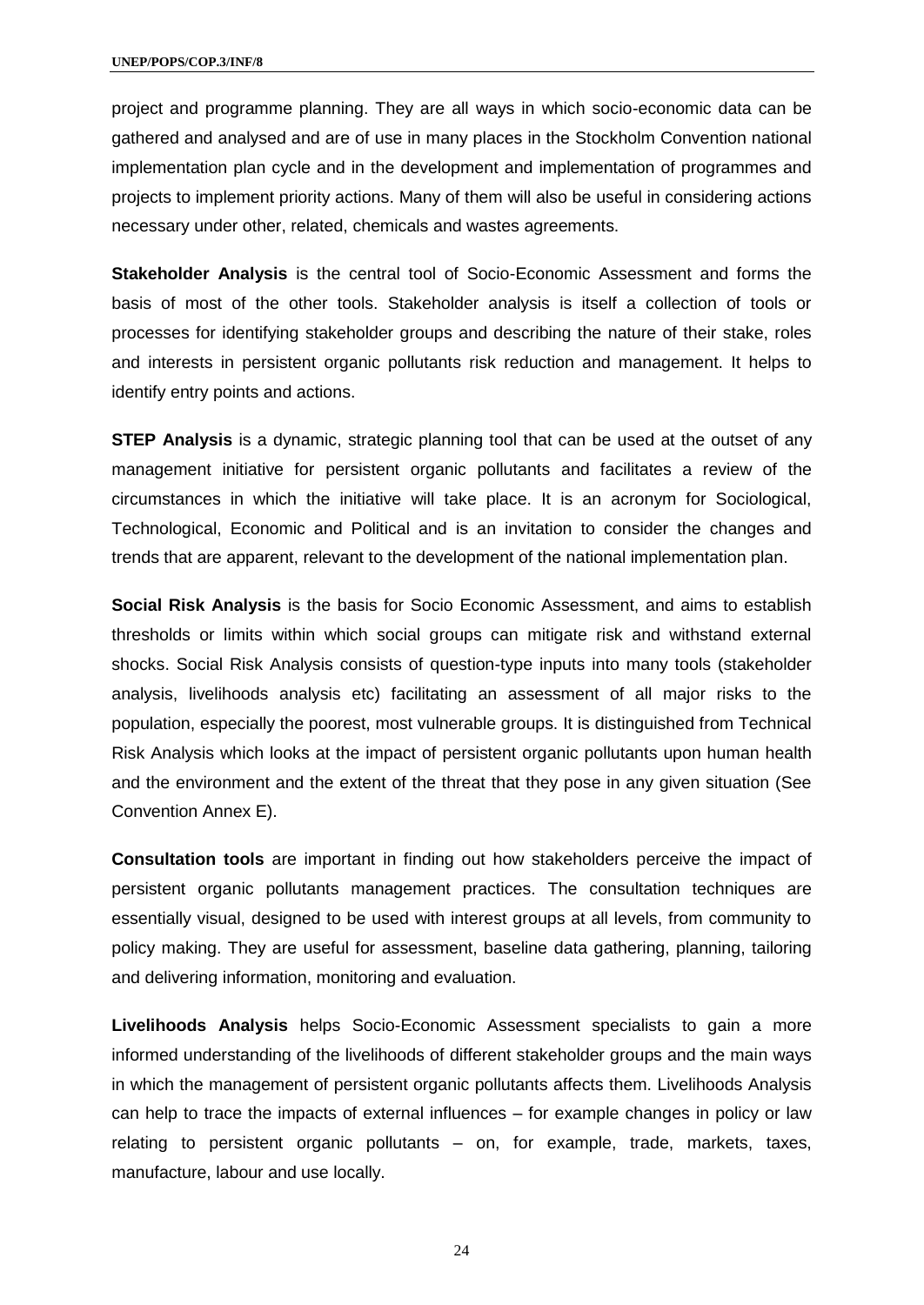**Cost Benefit Analysis** (CBA) is an analytical approach to persistent organic pollutants options analysis in policy-level decision-making. It attempts to reduce all inputs (costs) and all positive impacts (benefits) to a single measure of money. Cost benefit analysis is based on the simple idea of comparing the costs of an action with the benefits of that action. As such, cost-benefit analysis can assist in a rational way the complex process of making decisions, by assessing the relative costs and benefits of an action against the status quo or an alternative action. However, the processes of converting non-monetary values (like the social costs of persistent organic pollutants management options) to numerical figures are not simple and may involve considerable uncertainty. Furthermore, the assignment of assumed values can give a false sense of certainty unless used with caution and balanced against other sources of analysis and evidence. Stakeholder agreement to the set of assumptions made in assigning monetary values will be important to gaining acceptance for the results of the analysis.

**Options Analysis** is a collection of tools within the process of the Stockholm Convention national implementation plan cycle that enables the Assessment team to filter of embryonic concepts and ideas, gain a better understanding, build stakeholder ownership and refine useful proposals and reject inappropriate ones. The Options analysis is the mechanism by which the decision-making process concludes.

**Logical Framework Analysis**, often abbreviated to logframe analysis, is a highly effective and useful tool for organizing a project, or a group of activities, around one common, single, purpose. This tool is the basis for planning, monitoring and evaluating a program for reducing persistent organic pollutants. The Logframe essentially comprises 16 'boxes' which need to be developed in consultation with key stakeholders. Logical frameworks should never be drawn up by a team of consultants working in isolation from stakeholders.

**Section B** sets out in detail when and how each of these tools might be used during national implementation plan development and implementation

**Section C** gives more detail including how to use the tools to aid supervision of their use.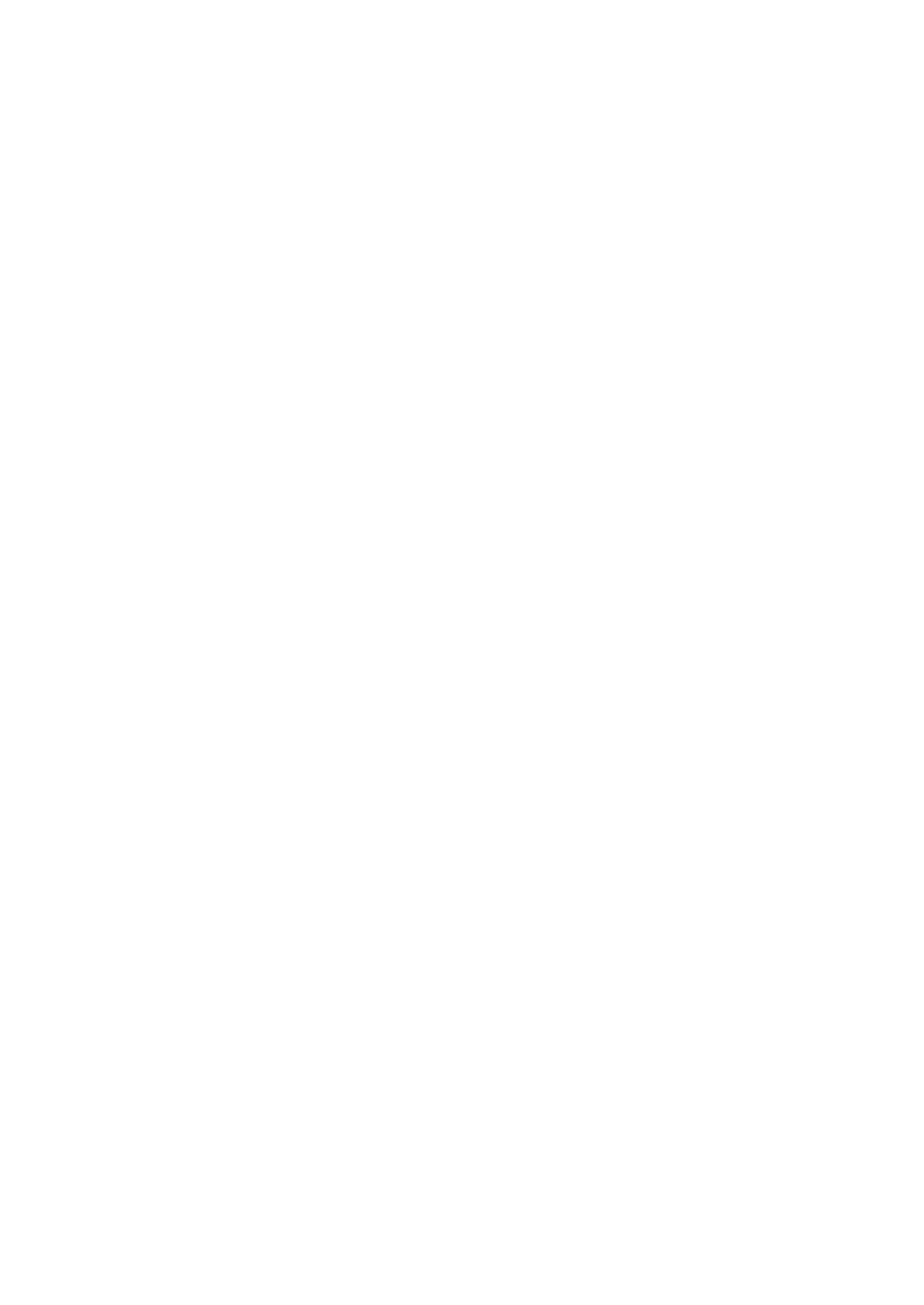Guidance for Socio-Economic Assessment on National Implementation Plan Development and Implementation under the Stockholm Convention

## **SECTION B: UNDERTAKING A SOCIO-ECONOMIC ASSESSMENT**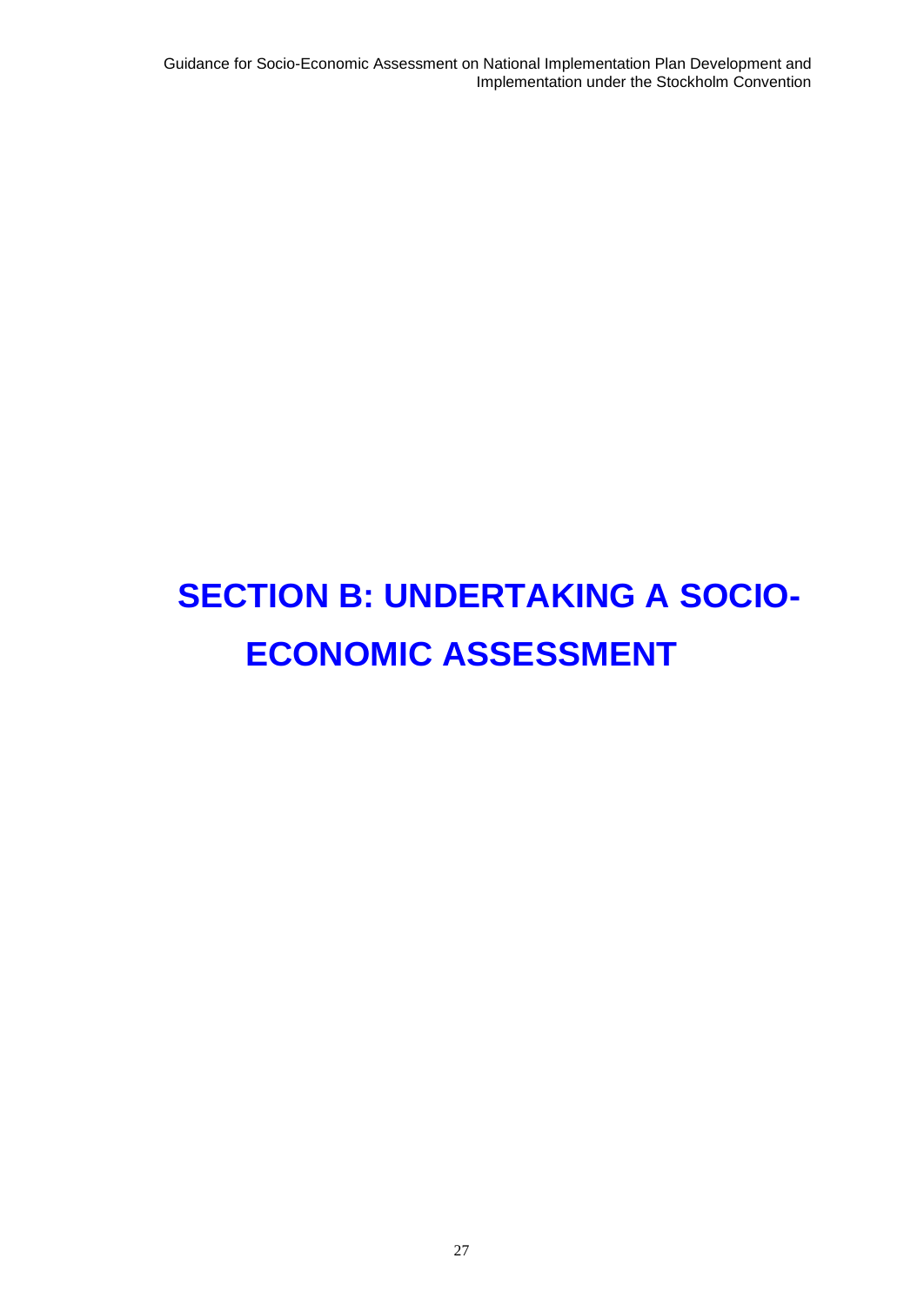#### **SECTION B: UNDERTAKING A SOCIO-ECONOMIC ASSESSMENT**

### **B1 Using Socio-Economic Assessment at different stages of formulation and execution of the national implementation plan**

Socio-Economic Assessment can help at any phase of development of the national implementation plan and during its implementation. If priorities have already been set in Phase I-III of the national implementation plan, then a Socio-economic assessment can be used in order to gain insight into the impacts of mitigation measures already decided. In this case, a brief investigation may be conducted for Phase IV. The results will still be illuminating and will help to plan national implementation plan communication strategies and rule out the worst excesses of inequitable impact. However, to be able to track the impact of mitigation measures, a baseline investigation would have to be carried out in Phase I – III of the national implementation plan development, thus making the exercise more resource intensive, but yielding more useful information.

In practice what each country should be aiming for is a PROPORTIONAL response. If PCBs are your country's obvious number one priority under the Convention, then the tools you use and the depth of investigation will be related to this, and if the scale of the problem is small then the scope and scale of the programme you design will reflect this.

In reality a number of iterations are likely to be necessary at whichever stage of the planning and execution of the Socio-Economic Assessment and/or the national implementation plan has been reached. At each stage it is expected that peer review and consultation with stakeholders will enable buy-in to the results and conclusions reached and if the result of peer review is that no decision easily falls out, or that further risks or issues are raised, a further iteration of data gathering, analysis and decision-making would need to take place.

Table 2: The type and purpose of Socio-Economic Assessment tools in the national implementation plan cycle

| Tool                                  | <b>Purpose</b>                                                                                                                                                        | Where used                                                                                                                                                                                          |
|---------------------------------------|-----------------------------------------------------------------------------------------------------------------------------------------------------------------------|-----------------------------------------------------------------------------------------------------------------------------------------------------------------------------------------------------|
| Stakeholder<br>Matrix                 | Basic way of involving the diverse<br>public                                                                                                                          | At most stages in any Socio-Economic<br>Assessment and also in national implementation<br>plan, to collect and share information, to<br>feedback and supplement further information<br>requirements |
| Importance<br>and influence<br>Matrix | To allow vulnerable stakeholder groups<br>a voice to show their own preferences.<br>from their perceptions, of choices                                                | In detailed Socio-Economic Assessments with<br>stakeholder groups when raising issues or<br>planning options for mitigation                                                                         |
| Participation<br>matrix               | Who you need to involve, how you can<br>involve them and when. Can form basis<br>for communications strategy in projects<br>to mitigate persistent organic pollutants | After stakeholder matrix, in drawing up mitigation<br>plans and throughout the project cycle.                                                                                                       |
| <b>STEP Analysis</b>                  | What the general social, technical,                                                                                                                                   | Early on in Socio-Economic Assessment and in                                                                                                                                                        |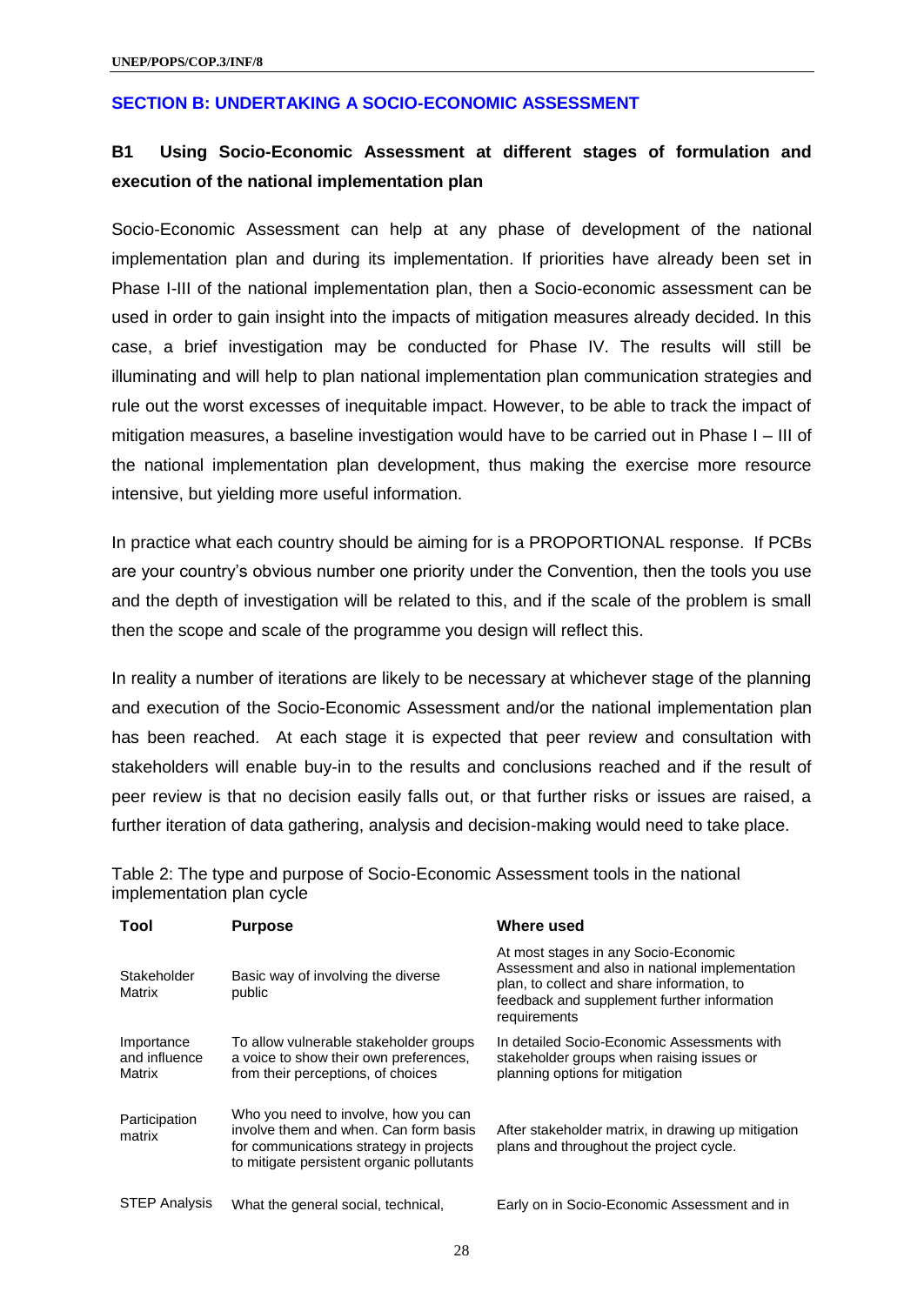|                                                 | economic and political environment is<br>surrounding persistent organic<br>pollutants use and management                                                                                                                   | planning cycles                                                                                                                                                                                                                                                          |
|-------------------------------------------------|----------------------------------------------------------------------------------------------------------------------------------------------------------------------------------------------------------------------------|--------------------------------------------------------------------------------------------------------------------------------------------------------------------------------------------------------------------------------------------------------------------------|
| Social Risk<br>analysis                         | The basis of carrying out any mitigatory<br>measures is to have a clear and full<br>idea of perceived and actual risks.                                                                                                    | First stage of identification of problem (national<br>implementation plan Phase I) but also at each<br>level of analysis and also in logical framework<br>development                                                                                                    |
| Semi<br>structured<br>interviews                | Checklists of questions to use with key<br>stakeholders to encourage them to<br>share their perceptions - the basis for<br>all community and policy consultation                                                           | This tool is one of the most widely used<br>throughout planning, data gathering, review and<br>evaluation (all stages of the Stockholm<br>Convention national implementation plan cycle)                                                                                 |
| Social<br>mapping,<br>transects and<br>matrices | To detail the differences in current<br>impact of persistent organic pollutants<br>and future impact of mitigatory<br>measures on different stakeholders                                                                   | In detailed Socio-Economic Assessments with<br>stakeholder groups when raising issues or<br>planning options for mitigation                                                                                                                                              |
| Transect walks                                  | To explore the significant features of a<br>location in respect to persistent organic<br>pollutants usage practices, storage and<br>the potential impacts of any change                                                    | In detailed Socio-Economic Assessments with<br>stakeholder groups when raising issues or<br>planning options for mitigation                                                                                                                                              |
| Matrices,<br>ranking and<br>scoring             | To discuss preferences with<br>stakeholders, particularly with regard to<br>comparing situations or options                                                                                                                | In detailed Socio-Economic Assessments with<br>stakeholder groups when raising issues or<br>planning options for mitigation                                                                                                                                              |
| Livelihoods<br>analysis                         | Analysis of how different stakeholders<br>live with impact of persistent organic<br>pollutants now, the strategies they<br>adopt now and those they may adopt in<br>face of changing policies and practices                | After stakeholder analysis in particular to help<br>envision impact of mitigatory options and draw<br>out the chain of reactions caused by a change in<br>supply or usage of persistent organic pollutant                                                                |
| CBA                                             | To put financial or numerical value on<br>costs and benefits                                                                                                                                                               | Due to the detail required it is best used when<br>main issues are already prioritised, to help in<br>choice of mitigatory option                                                                                                                                        |
| Problem and<br>Objective<br>analysis            | Identifies central problem or objective<br>based in a hierarchy of cause and effect                                                                                                                                        | To help in planning scenarios, after the main bulk<br>of information is collected, in the final phases of<br>the first period of national implementation plan<br>cycle and period 2.                                                                                     |
| Options<br>analysis                             | A checklist of questions to enable the<br>data from different analyses from Socio-<br>Economic Assessment and other<br>angles, to be compared pending choice<br>of persistent organic pollutants<br>management strategies. | Particularly helpful in final stages of<br>designing/reviewing a national implementation<br>plan and to lead into logframe analysis                                                                                                                                      |
| <b>SWOT</b><br>analysis                         | Identifies strengths, weaknesses,<br>opportunities and threats of different<br>options                                                                                                                                     | To help in options analysis                                                                                                                                                                                                                                              |
| Decision<br>matrices                            | A summary of significant features of<br>Socio-Economic Assessment and other<br>aspects which enables final decisions to<br>be made regarding the direction of<br>strategy/action plans                                     | To finalise options analysis, feeding straight into<br>the logframe process at the end of Period 1 in<br>the national implementation plan cycle and start<br>of Period 2.                                                                                                |
| Logical<br>Framework<br>Analysis                | Last stage of Socio-Economic<br>Assessment. Allows use of socio-<br>economic impact indicators of change<br>to be visible targets of mitigation<br>projects                                                                | To formalise and standardise plans for mitigatory<br>actions at the end of Period 1 in the national<br>implementation plan cycle and start of Period 2.<br>and then to look back during Period 3 - and<br>review progress to learn lessons for future<br>implementation. |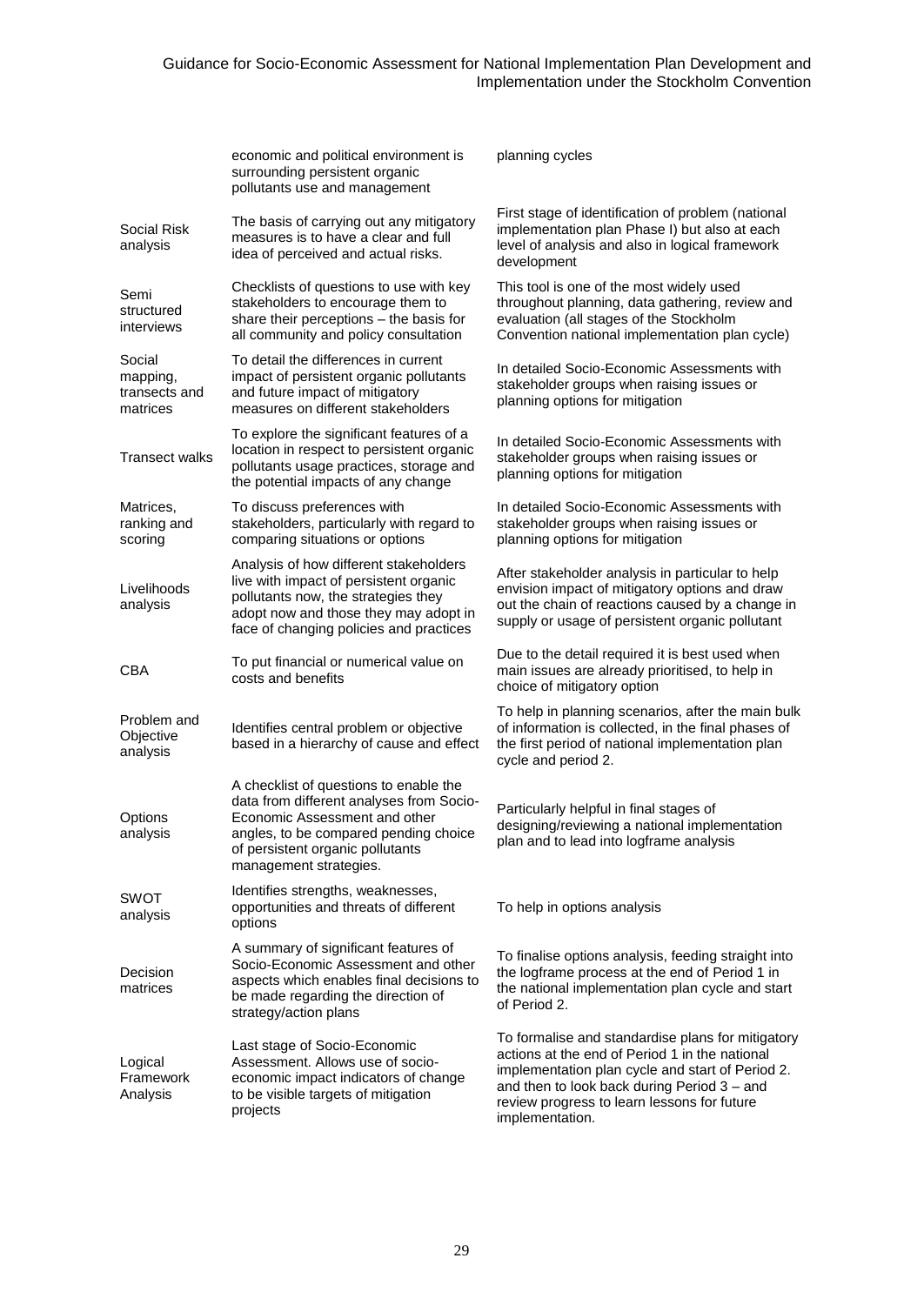#### **B2 Setting up and undertaking Socio-Economic Assessment within a Programme for Managing Persistent Organic Pollutants**

Country teams with responsibility for developing the national implementation plan and translating it into action may not have the capacity to undertake Socio-Economic Assessment. However, the degree to which the national implementation plan can safeguard people – particularly vulnerable sectors of the population - from potentially negative impacts of managing persistent organic pollutants really comes down to the rigor with which Socio-Economic Assessment is conducted. Country teams driving the national implementation plan and the persistent organic pollutant management cycle therefore need to know how and where Socio-Economic Assessment fits with the national implementation plan (Period 1 of the persistent organic pollutant management cycle) and its implementation and the critical milestones in conducting Socio-economic Assessment.

This section of the guidance is not intended as a do-it-yourself manual on conducting Socio-Economic Assessment. Rather it is intended to equip country teams with sufficient understanding of Socio-Economic Assessment methodology and how it fits with national implementation plan development and execution. Armed with this knowledge, it is hoped that country teams will be able to commission specialists with the right skills and experience to conduct Socio-Economic Assessment, and will be sufficiently aware of what that entails in order to monitor the quality and relevance of the information gathered and analysed, While it is the responsibility of the specialists to contextualize Socio-Economic Assessment to the problems of persistent organic pollutants, it is the responsibility of country teams to monitor Socio-Economic Assessment, assess the data produced and engage in the analysis of those data to ensure that they inform the most pragmatic and timely management interventions to address the problems of persistent organic pollutants and their management in the environment.

Urgency and the resources available to the assessment team will determine the duration and thoroughness of the Socio-Economic Assessment process. The issue of proportionality also comes into play here. The scale of further assessment, e.g. in Period 2 of the persistent organic pollutant Management Cycle, is liable to change depending upon what the previous level of assessments uncover. Once the scale is established, objectives can be set and the team who will carry out the Socio-Economic Assessment can be contracted.

#### **Convening a specialist team for Socio-Economic Assessment**

It is important to establish a multi-disciplinary team for Socio-Economic Assessment at the earliest opportunity. The team should comprise Social Inclusion/Development specialists with backgrounds in Health, Poverty, Gender, Governance and Education. They should be able to draw support from Environmentalists and Technical specialists, since the Socio-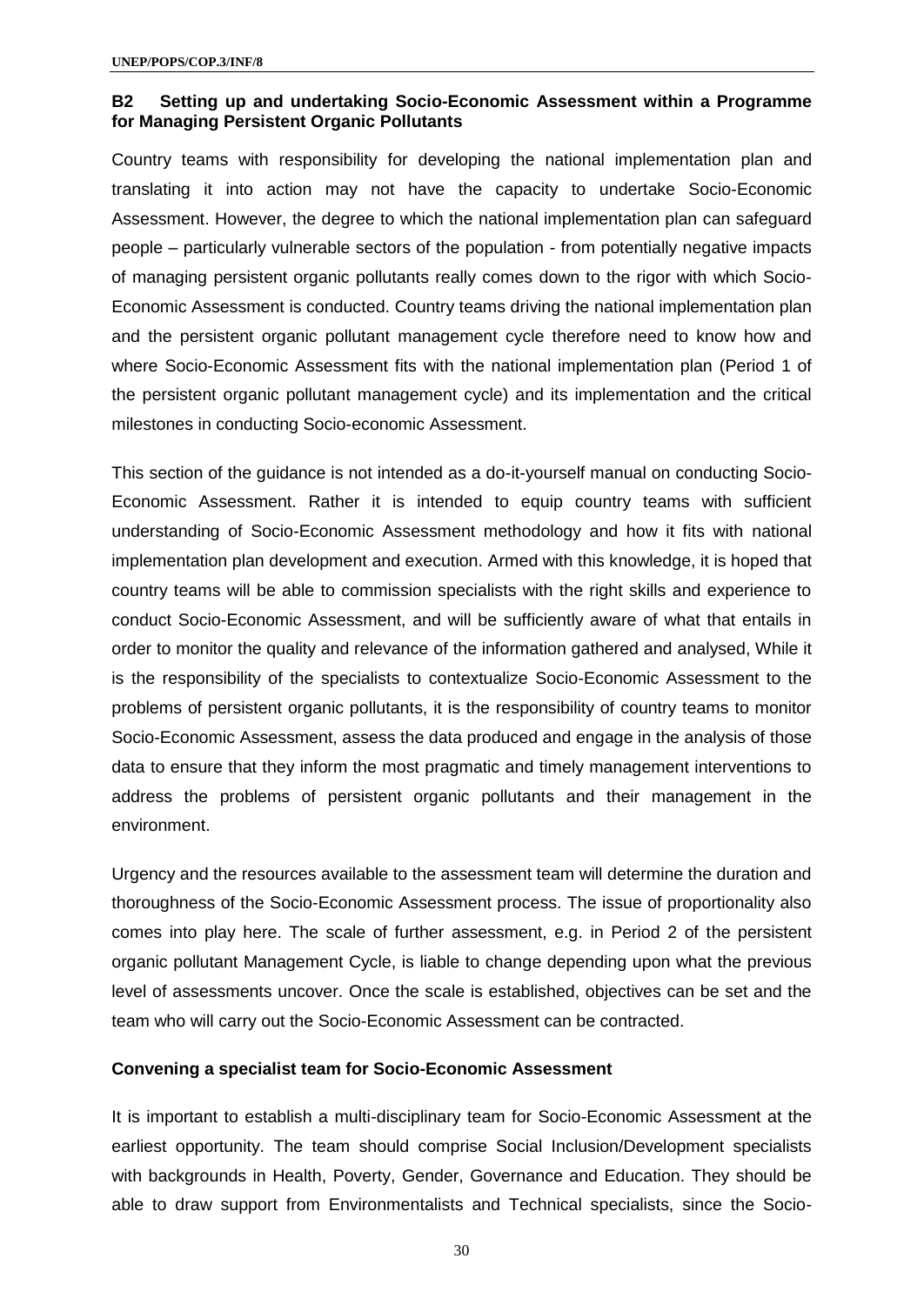Economic Assessment will take place at the same time as other technical inventory. See Figure 3 for a set of terms of reference.

#### **Terms of Reference should specify the following**:

#### **Capacity**

1. Capabilities and experience in participatory community consultation

#### **Outputs**

2. Specific types of data including:

3. Evidence that a representative range of informants has been consulted.

4. An indicative list of activities that might be undertaken (leaving the precise management to the team).

#### **Logistics**

- 5. A time frame.
- 6. A budget.
- 7. Reporting format.

#### **Figure 3: Terms of Reference for the Socio-Economic Assessment Team**

#### **Planning Socio-Economic Assessment**

#### **Key stakeholders**

Once convened, the Socio-Economic Assessment team will need to determine or be informed of whom in the community to consult or involve in the process and the programming of the consultation events. Typically the scale and time available will not permit the team to interview all stakeholders so they will have to select people they believe will represent the breadth of interests and perspectives within a community. These informants are known as 'key' stakeholders. Care must be taken to ensure that the representative process has legitimacy. For example, does a prospective informant (e.g. an individual or non-governmental organization) truly speak for the stakeholders the team believes he/she/it to represent?

The assessment team will (usually) have only one opportunity to gather information from a key stakeholder during any one period of the persistent organic pollutant Management Cycle. It is therefore imperative that it plans the programme of consultation events carefully and the job of the country team here will be to ensure that consultations are coordinated and informants' time is wisely and respectfully used. The country team and assessment team should be clear about when and where consultations will take place. They should know the important questions to ask of each particular group of people. And the assessment team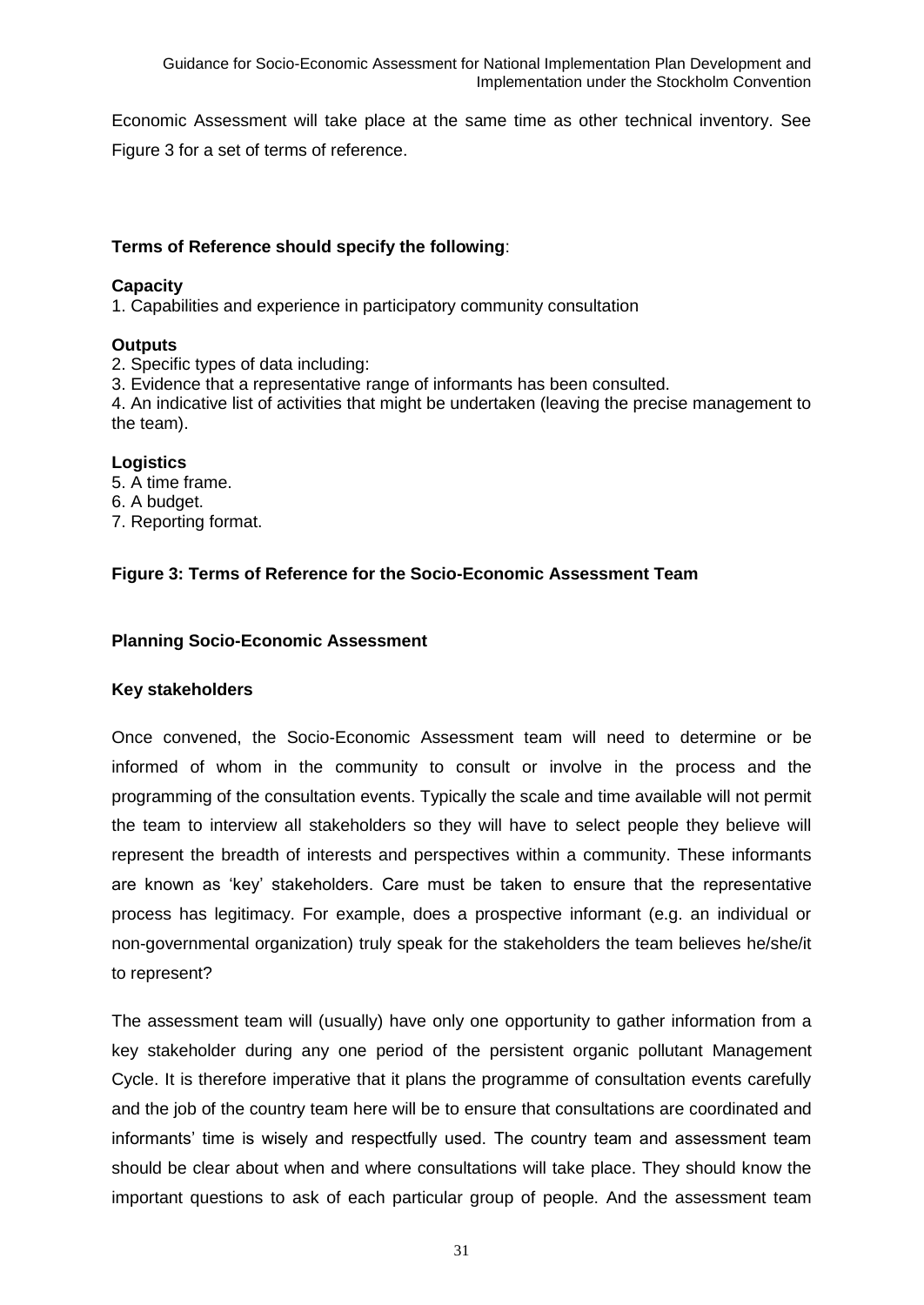should be clear about the most appropriate tools to employ in order to facilitate discussion around those questions.

Wherever possible the assessment team should feed back its overall, synthesised, findings to the stakeholders both to inform them and to seek verification of the data.

## **Harmonising Socio-Economic Assessment with Implementation of the National Implementation Plan**

This part of the guide aims to show the fit between the national implementation plan and Socio-Economic Assessment. Since national implementation plans do not readily lend themselves to practical action, it may be easier to consider activities to reduce the social impacts of persistent organic pollutants collectively as an Impact-Reduction Programme for Managing persistent organic pollutants in the environment. Such a Programme may be divided into four *periods,* (see Figure 1 above*)*: Design, Mobilisation, Management and Lesson Learning. This is distinct from the *phases* of the national implementation plan (see Annex A). Below, the guide sets out which *stages* of the Socio-Economic Assessment fall into each of the *periods* of the Project Cycle. To Recap:

- There are four Periods in the persistent organic pollutant management cycle (Figure 1 above)
- There are five Phases in the national implementation plan (See Annex A)
- There are four Stages in the Socio-Economic Assessment process (See Figure 4 below)

**Figure 4**, overleaf**,** shows where the *phases* of the national implementation plan fit in relation to the *stages* of the Socio-Economic Assessment process. Although these stages are depicted as though taking place consecutively, it should be understood that there will be some overlap as certain inventories take longer to complete than others.

Equally, feedback is very important to ensure buy-in from important stakeholders. In the diagrams below the feedback loop is not shown but assumed. Questions to prompt the assessment team are in blue. The tools required to answer those questions are in italics and coloured black.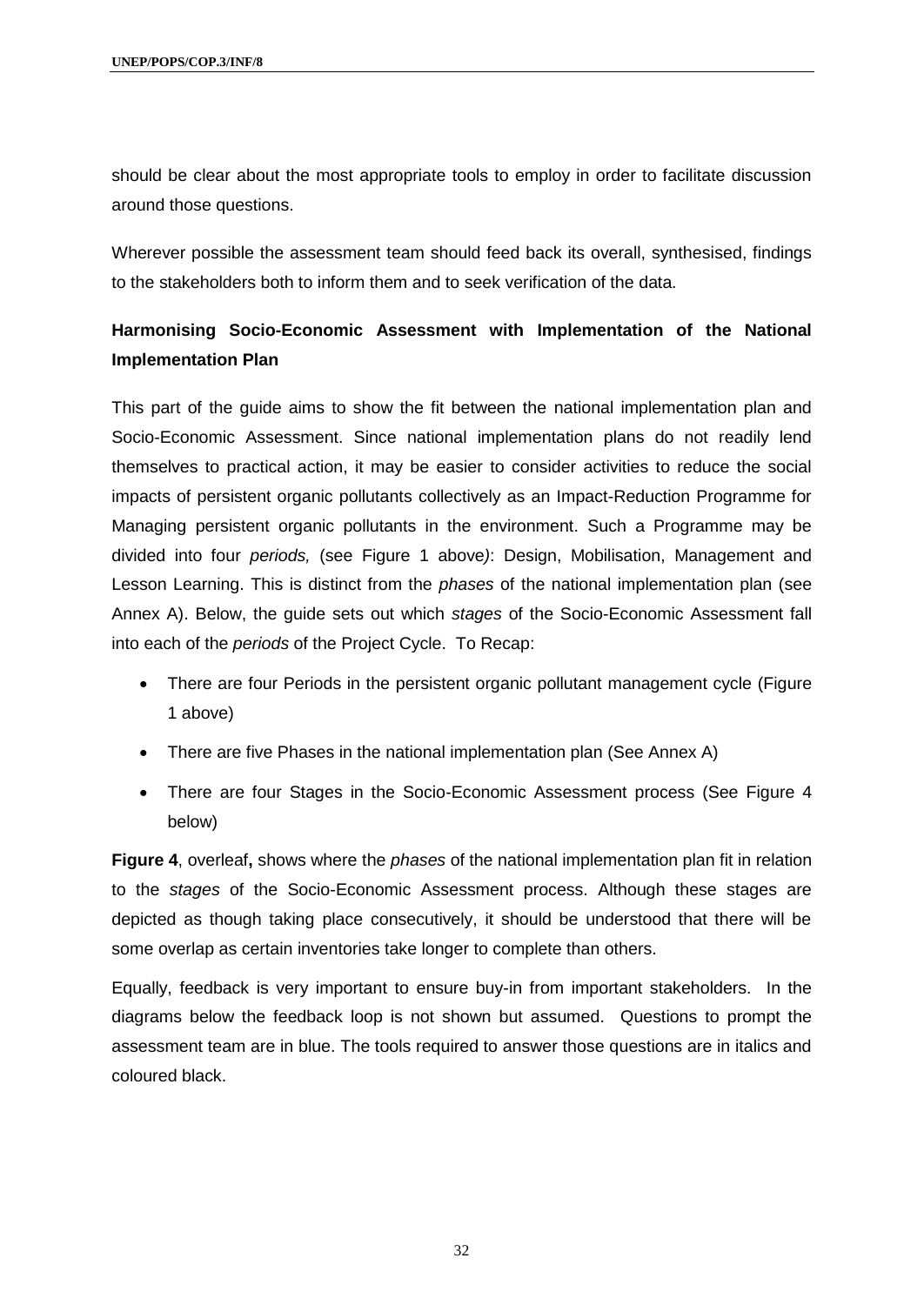Guidance for Socio-Economic Assessment for National Implementation Plan Development and Implementation under the Stockholm Convention



**Figure 4: The Stages in undertaking a Socio-Economic Assessment as part of persistent organic pollutants management.**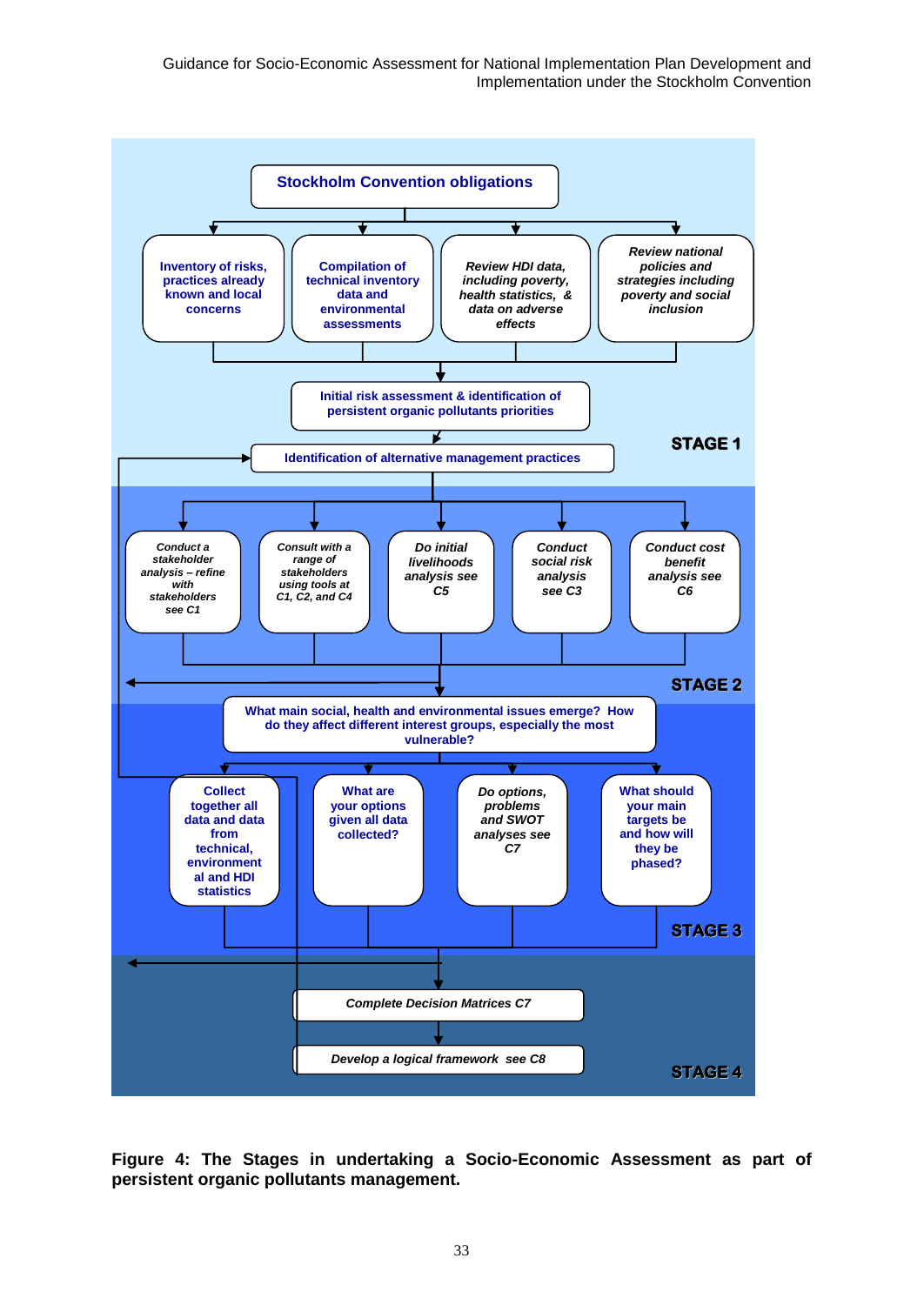#### **Period 1 of the Cycle for Managing persistent organic pollutants (See Fig.1): Design**

The first period of the Cycle for Managing persistent organic pollutants focuses on identifying how such pollutants affect the population and opportunities to mitigate their impact. Period 1 of the Programme Cycle presents the Socio-Economic Assessment team with the opportunity to look at impacts not only from the perspective of the Stockholm Convention, but also with regard to the wider national and international agendas for change. The assessment team is likely to find the STEP tool particularly useful in drawing together the various strands to produce an overall picture of impact on populations (see Section C7).

*Period 1 of the Programme Cycle for Managing persistent organic pollutants: Design - Stage 1 of the Socio-Economic Assessment process: Identification of problem and Situation Analysis*



This first stage of the Socio-Economic Assessment includes phases I, II and III of national implementation plan development (see Annex A). It is worth noting that this stage is the same as the initial part of any project seeking to implement priority actions set out in the national implementation plan.

The assumption in Stage 1 is that, with the exception of Convention obligations, no national priorities have been set with regard to persistent organic pollutants. The country team to develop the national implementation plan is being formed and finalized. Information on some aspects of the production, trade, use and disposal of persistent organic pollutants in the country may be available in the public domain and at this point inventories of chemicals will be started.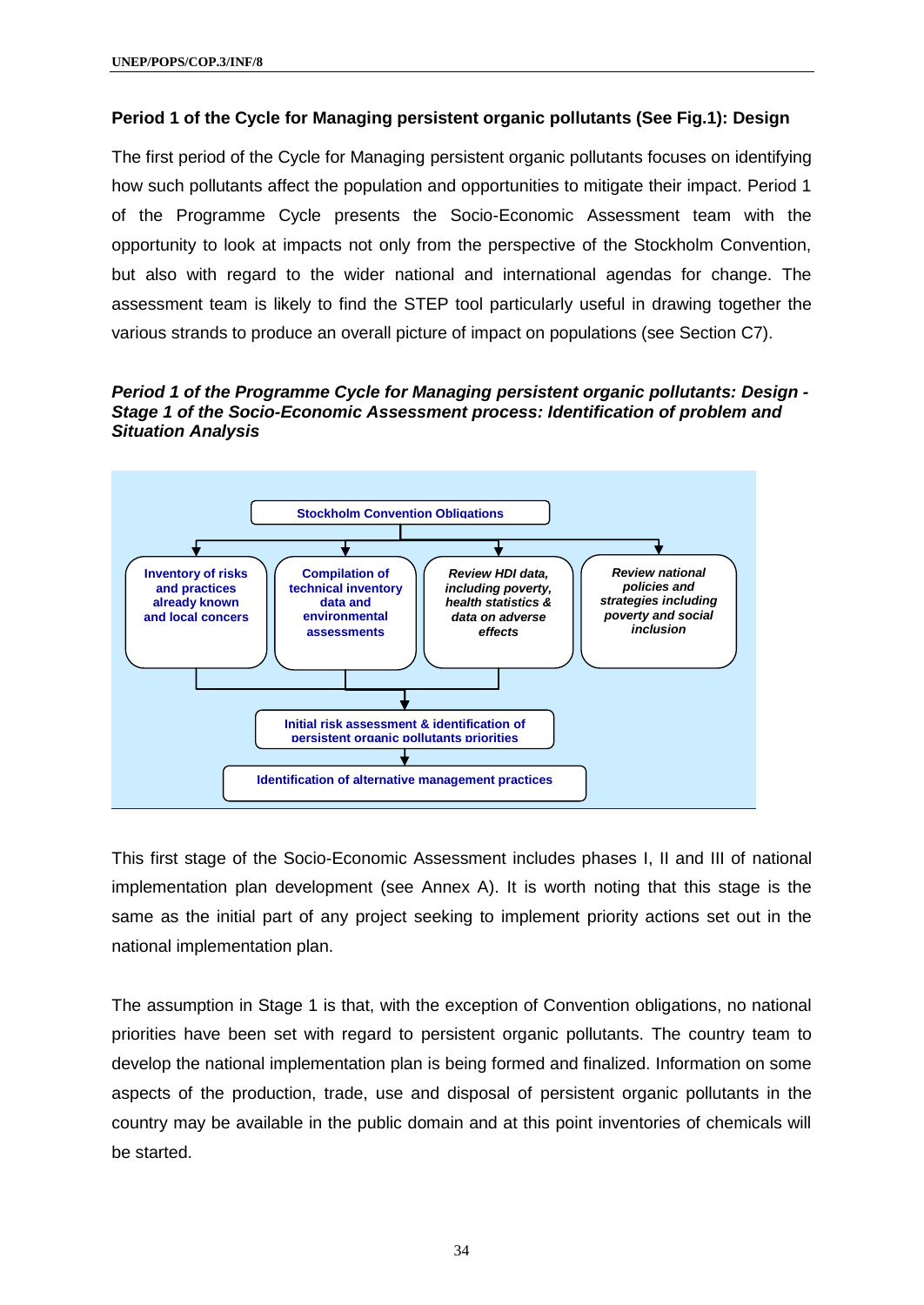In conducting the situation appraisal it is important to ensure that the assessment team gathers additional information from all sectors including government, non-governmental and civil society as well as business. The team will need to undertake the chemical inventory as well as to search through national policies such as the poverty reduction strategy paper (PRSP), other social inclusion documents, regional trade agreements and others to understand existing national and regional priorities. This combined information represents the 'baseline' situation appraisal against which future actions will be planned and evaluated.

The best possible situation appraisal is produced by Country teams that include members who can add a layer of socio-economic analysis into any analytical and decision-making process that occurs during the development and execution of the national implementation plan.

The assessment team should seek to conduct an initial risk assessment at the end of this stage. Taking into account the scale of risk determined, technical and socio-economic considerations and relevant national policies, strategies and programmes, the team can begin to identify priorities for action. It may also identify alternative practices to manage the highest ranking risks.

*Period 1 of the Programme Cycle for Managing persistent organic pollutants: Design - Stage 2 of the Socio-Economic Assessment process: Undertaking the Socio-Economic Assessment* 



In Stage 2 of the Socio-Economic Assessment, the assessment team will focus on collecting primary data. This is true for any level of analysis or Period of the persistent organic pollutant Management Cycle. Section C of this guide provides an overview of the tools that the assessment team is likely to use during this stage. All are participatory, recognizing the importance of allowing all sectors of society an equal voice such that if a decision is taken that will negatively affect a particular group, activities will be put in place to minimize those negative impacts.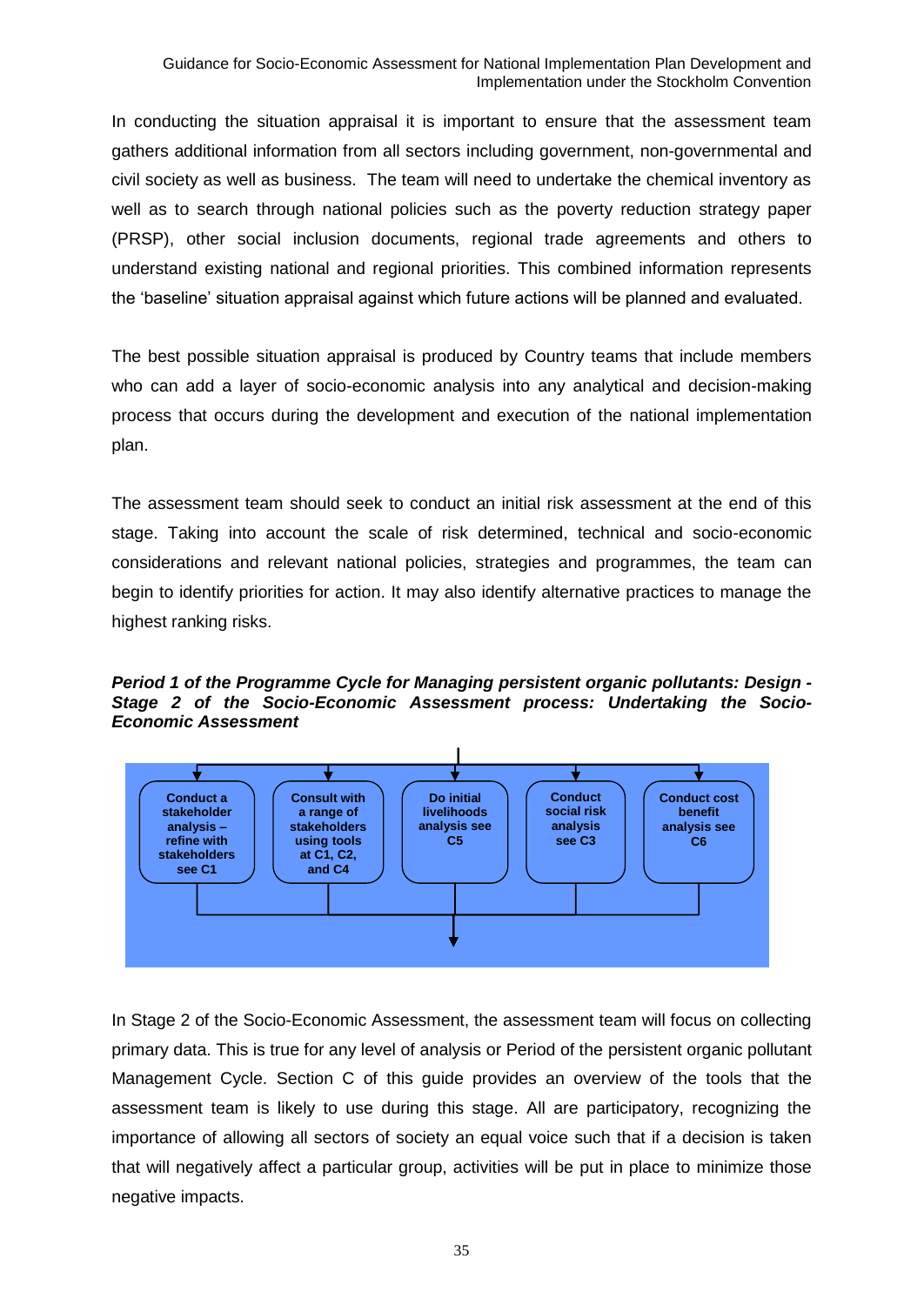#### **Participatory appraisal tools**

The assessment team is likely to start with a stakeholder analysis (C1) which itself comprises subsets of tools to help more vulnerable community members to contribute and highlight their interests. The assessment team is likely to talk to many community members as part of the stakeholder analysis and is likely to make use of a number of other social analysis tools, in particular:

- Social risk analysis  $(C3)$  this provides data on the risks faced by the most vulnerable groups of a community and thresholds beyond which they are unable to withstand external shocks.
- Mapping, including transect walks  $(C4)$  this is a guided tour of the area in which community members guide the assessment team and can point out the impacts of persistent organic pollutants on their community and its environment.
- Ranking of preferences in particular if likely options are already being discussed  $(C4)$
- Initial livelihoods analyses (C5) this allows comparison of current situations with likely change as a result of persistent organic pollutants-reduction activities.

Country Teams will then use the evidence and data gathered during the Socio-Economic Assessment to inform decision-making. Socio-Economic data needs to be considered alongside institutional, regulatory, technical and scientific data.

## *Period 1 of the Programme Cycle for Managing persistent organic pollutants: Design - Stage 3 of the Socio-Economic Assessment process: Options Analysis*



By Stage 3 of the Socio-Economic Assessment process, the assessment team will have collated the most important information pertaining to impacts of measures to reduce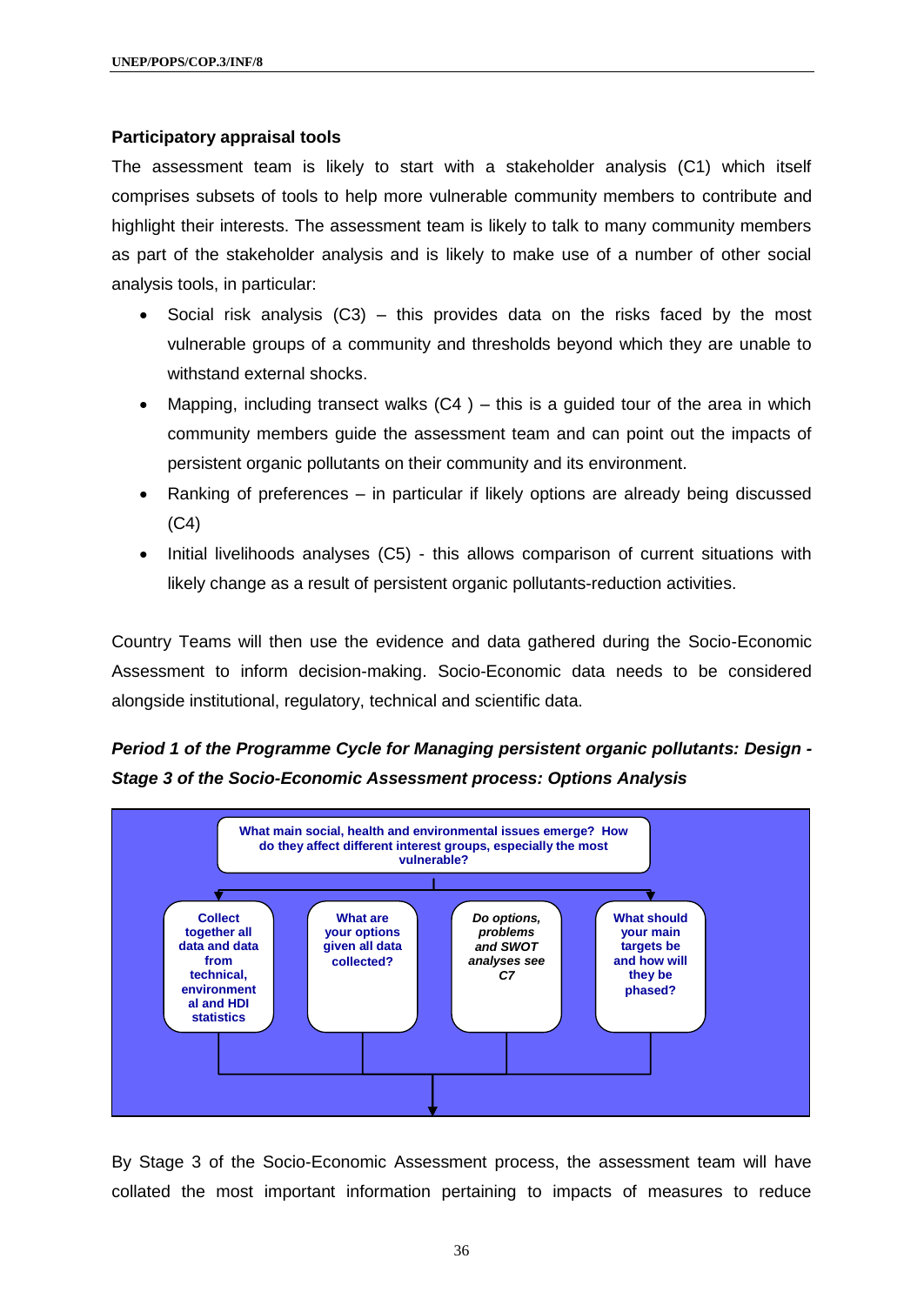persistent organic pollutants on the communities affected. Options analysis (C6) is a collection of tools which the assessment team will now use to weigh up the various chemicals management options and design initiatives to reduce or phase-out banned persistent organic pollutants.

In this stage, the assessment team may split up to undertake information gathering more efficiently. The country team will need to bear in mind the importance of effective coordination and communication to ensure that significant details are shared between the social and economic analyses. The assessment team may find that tools from C7 (Problem and options analysis) are useful in analyzing options and moving forwards.

The next step is to construct a formal national implementation plan proposal.

*Period 1 of the Programme Cycle for Managing persistent organic pollutants: Design Stage 4 of the Socio-Economic Assessment process: Action planning*



In Stage 4 of the Socio-Economic Assessment process, the assessment team employs tools to help inform decision-making are employed. These tools are not only used in Socio-Economic Assessment but are widely used in project management and project cycle analysis.

- Problems and Options analysis
- SWOT analysis
- Decision-making matrices

Through discussion with the assessment team, the country teams will by this stage have clearly understood and evaluated the social costs and benefits. The assessment team may use the logical framework (C8) to turn intervention ideas into actions in a logical and transparent way.

Experienced assessment teams will adapt and refine tools to suit the situation in hand. They may decide that one or more of the tools are not needed at all for a specific situation. However, together, the tools should enable the team to provide country teams with a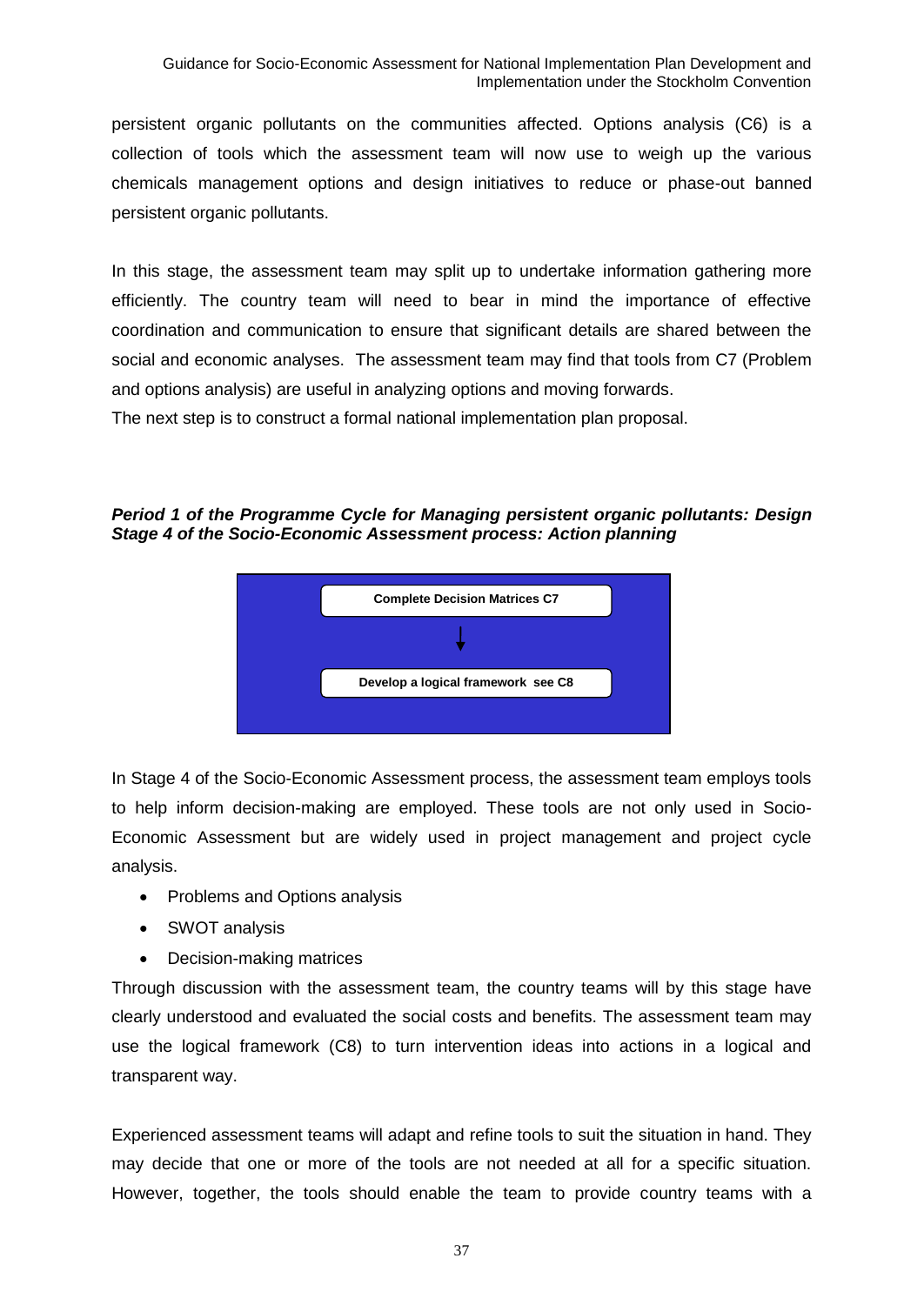powerful insight into the needs of the citizens of a country seeking to address the risks posed by persistent organic pollutants and ensure that these needs have equal exposure alongside the technical aspects of tackling the problem.

At this point there should be a well argued proposal that can be presented to funders for support. It should be linked into the wider development agenda and have public support resulting from the Socio-Economic Assessment process.

### **Period 2 of the Programme Cycle for Managing persistent organic pollutants: Molbilisation**

Once the proposal has been granted resources, the country team will move into the second period of the programme cycle. The initial stage is similar to Phase 1 of the cycle (see Annex A), in as much as it involves putting a management team together.

Period 2 of the programme cycle involves revisiting the Socio-Economic Assessment (essentially similar to Stages 3 & 4 in Period 1 above), both to verify that the initial assessment is still accurate but more to focus the questions towards the practical aspects of the proposal.

This period ends with the country team constructing a logical framework (as in Stage 5 above), and drawing up Terms of Reference for the various partners in the implementation. The Terms of Reference will clarify roles and responsibilities, targets and time frames as well as the resources available.

### **Period 3 of the Programme Cycle for Managing persistent organic pollutants: Management**

The logical framework and Terms of Reference emerging from Period 2 provide the framework in which implementation actions can be undertaken. In addition to the actions themselves, overseeing this period of the Programme Cycle for Managing persistent organic pollutants requires country teams to gather feedback information and adjust plans in real time. Thus the structures and timetable for Monitoring (continuous) and Review (periodic) will be the main output of this initial stage.

Once more, these management processes will rely heavily upon Socio-Economic Assessment as well as technical assessments that will be conducted in parallel or as part of the actions themselves. Again, country teams should choose tools need according to the information they seek and adjust their use in relation to the specific issues being explored.

This period concludes with the production of progress reports that capture what has been done, which targets have been attained and an accounting of the resources expended.

38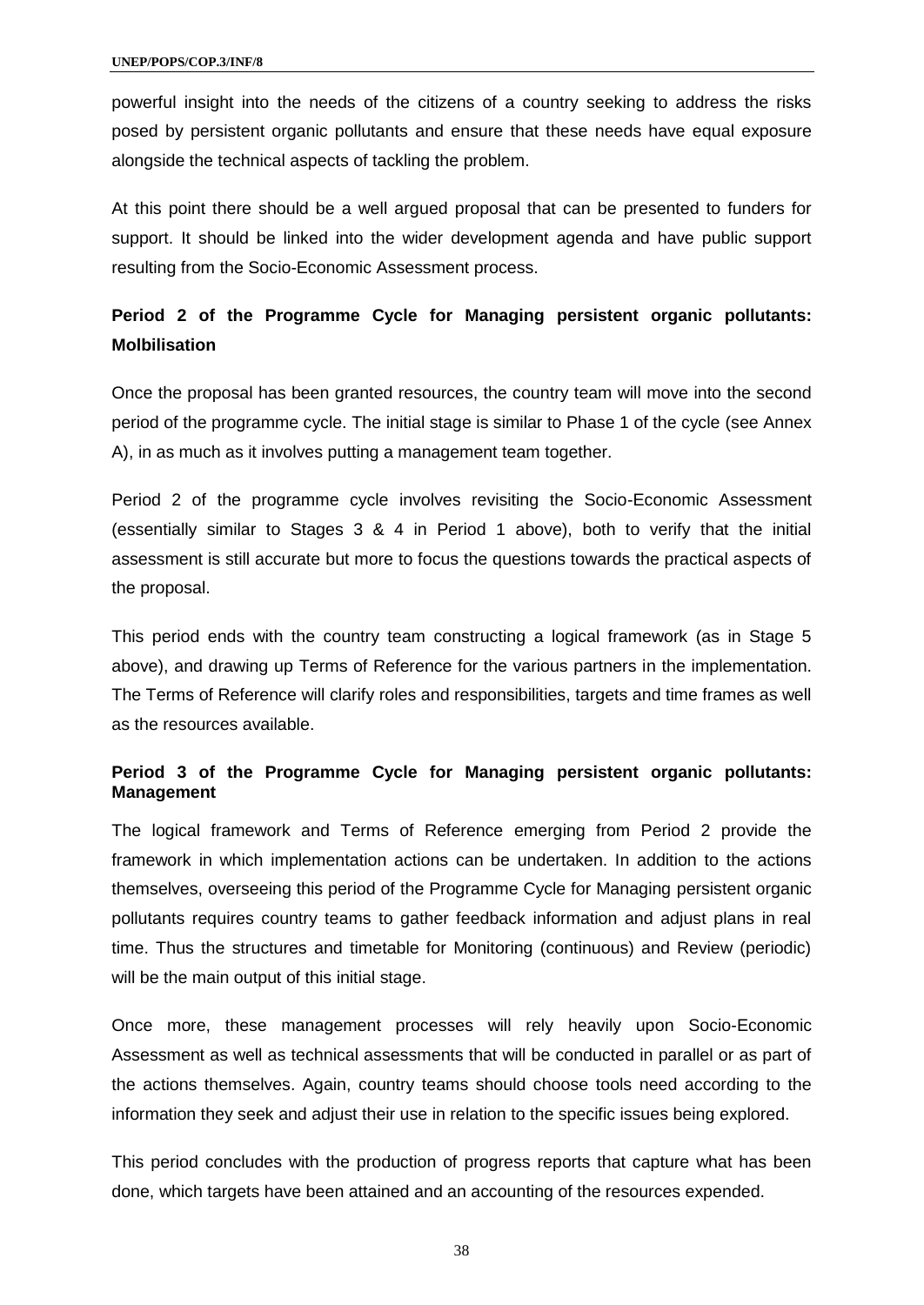With respect to the first objective the booklet sets out the conceptual framework of the importance of social indicators in successfully preparing and implementing a national implementation plan and explains the remit and boundaries of a socio-economic analysis.

In order to carry out a socio-economic analysis the various methods and tools are explained, with reference to the kinds of data that provide insight, both for baseline and impact evaluation analyses.

With respect to the third objective, the booklet systematically positions the socio-economic assessment within the process of decision-making at any stage of the development of the national implementation plan and within the planning cycles to take action on persistent organic pollutants.

### **Period 4 of the Programme Cycle for Managing persistent organic pollutants***:* **Lesson Learning**

Armed with the factual reports, the Lesson Learning Period again begins with the establishment of a team to collate the lessons.

Socio-Economic Assessment will be necessary to establish the impacts of the national implementation plan and its action plans in order to inform the development of the next iteration. The information sought at this stage will tend to be about efficiency and effectiveness of the original ranking of issues and of the implementation of the action plans set out in the national implementation plan.

Finally the outputs of the lesson learning will feed into the Identification at the commencement of Period 1 of the next Programme Cycle. This represents a further phase of action plans and may include the updating of the national implementation plan. There, the lessons learned will be combined with any new planning work, arising, for example, from the addition of new persistent organic pollutants chemicals to the Convention, and adjustments to national priorities and policies.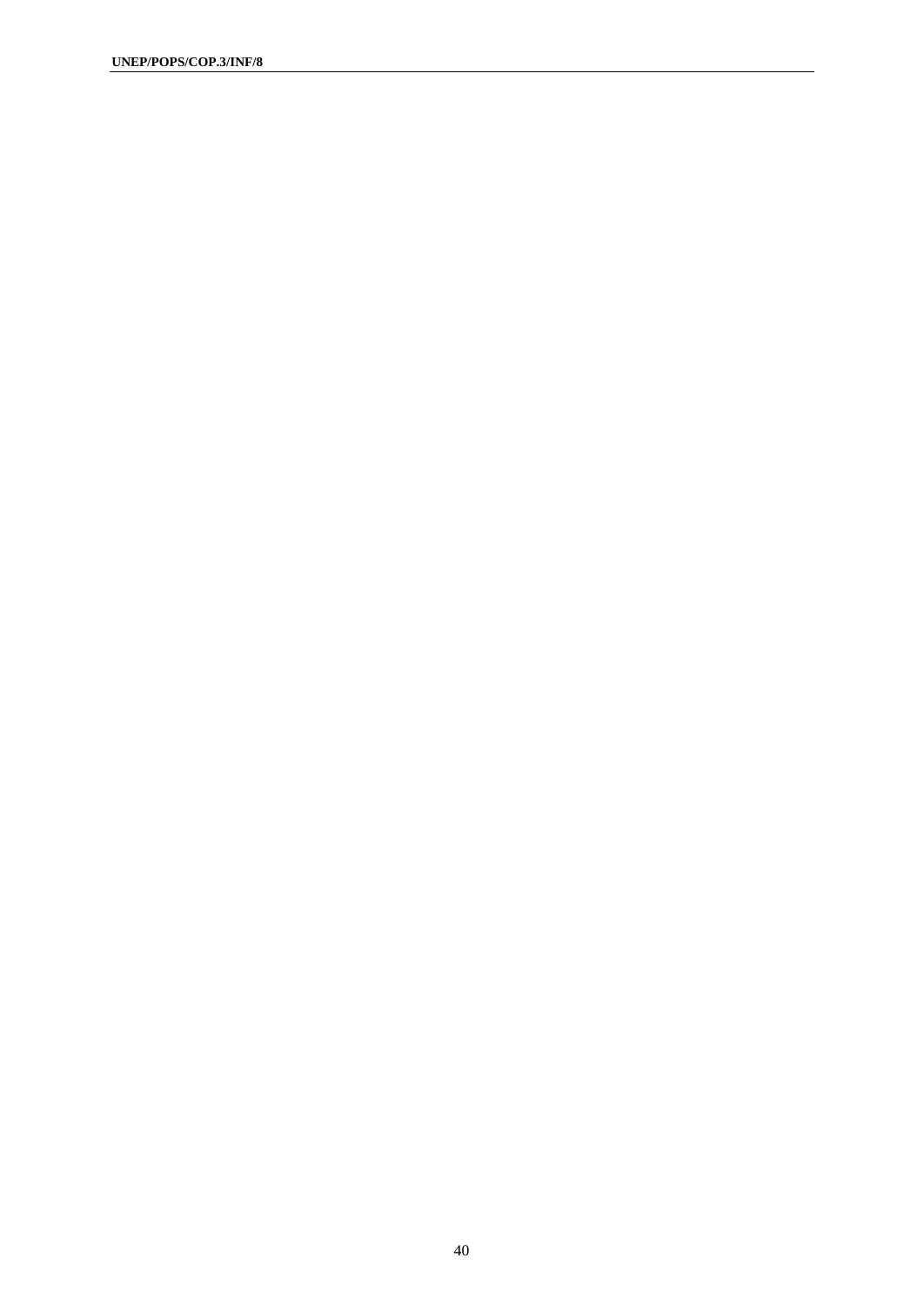Guidance for Socio-Economic Assessment for National Implementation Plan Development and Implementation under the Stockholm Convention

# **SECTION C: 'HOW TO' GUIDES**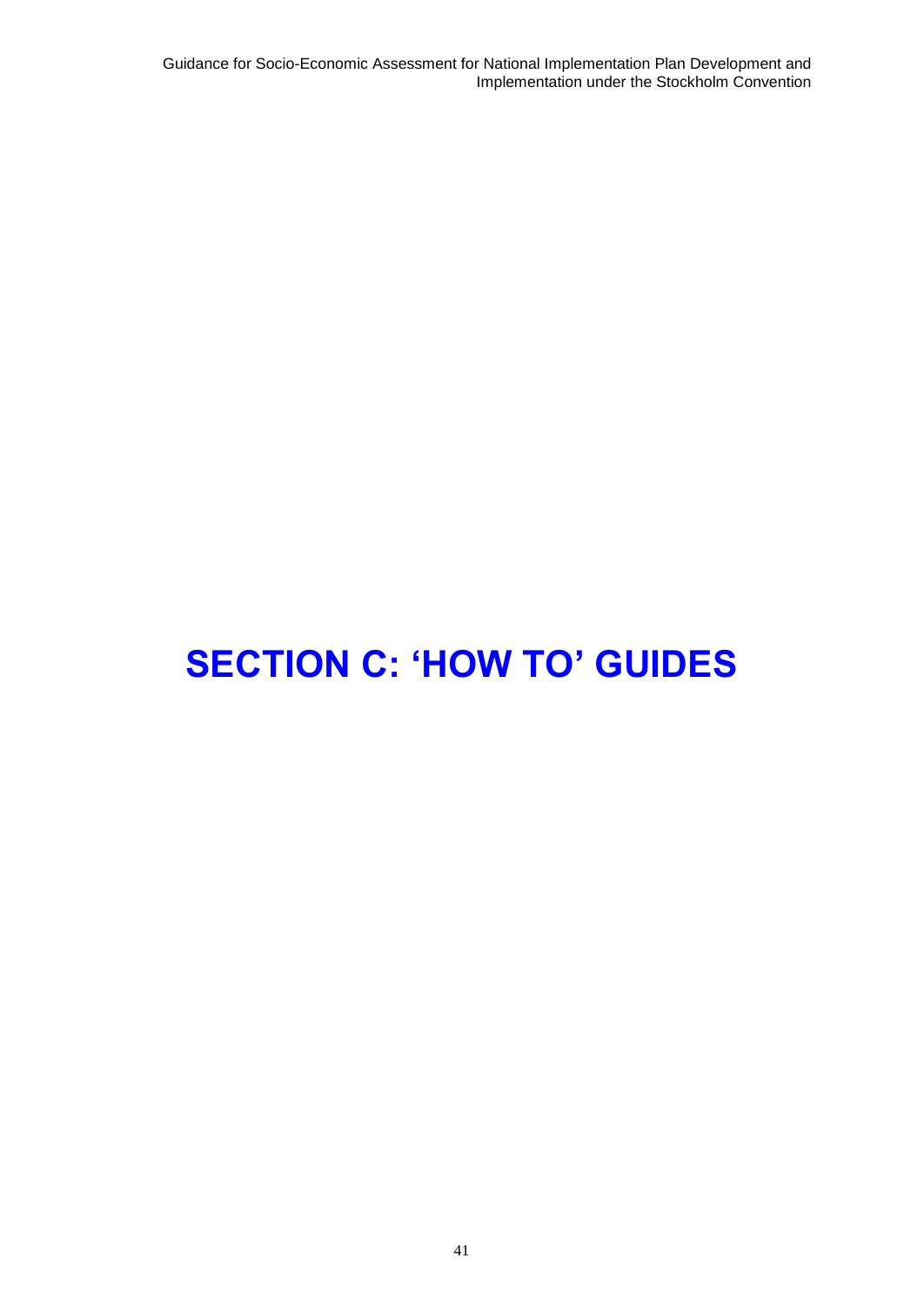### **C1 STAKEHOLDER ANALYSIS**

### **WHO ARE STAKEHOLDERS?**

A **Stakeholder** is any person, group or institution that has an interest in a development activity, project or programme. This definition includes intended beneficiaries and intermediaries, winners and losers, and those involved or excluded from decision-making processes. The role Stakeholders play in any participatory process may differ for any number of reasons but all may bring legitimate perspectives to the table.

### **STAKEHOLDER ANALYSIS**

Stakeholder analysis is a collection of useful tools or processes for identifying Stakeholder groups and describing the nature of their stake, roles and interests.

#### **Doing a stakeholder analysis helps to:**

- identify who we believe should be consulted and engaged with as part of the national implementation plan preparation process and/or proposed persistent organic pollutants-reducing initiatives.
- identify winners and losers, those with rights, interests, resources, skills and abilities to take part or influence the course of the process.
- improve the national implementation plan's sensitivity to the perceived needs of those affected.
- reduce or hopefully remove negative social and economic impacts on vulnerable and disadvantaged groups
- enable useful alliances which can be built upon thereafter
- identify and reduce risks; for example identifying areas of possible conflicts of interest and expectation between stakeholders so that real conflict is avoided before it happens
- enable understandable and timely information disclosure
- improve chances of opportunities for accessing funding
- enable the successful implementation of chemicals management strategies and initiatives.

Stakeholder analysis is an iterative process which should, ideally, be carried out as part of the initial preparation of the national implementation plan, and again before implementation of the Plan gets underway. In this way it can be used to explore with stakeholders, both the social and economic impact of the chemicals themselves, and of the activities designed to reduce or eliminate them.

It needs to be done with a variety of stakeholders to explore perceptions and verify them by cross-reference.

### **How to do a Stakeholder Analysis**

There are many different tools to help people to think about stakeholders. The following is a simple and commonly used process used to identify the individuals and groups that need to be consulted and their real/potential interests in the process.

There are several steps:

#### *Step 1.Stakeholder Identification – drawing up a stakeholder table*

a Thinking as broadly as possible, make a list of possible stakeholders in the persistent organic pollutants –reduction initiative (E.g. Period 1 of the national implementation plan cycle it might be a table for each persistent organic pollutants family. In Period 2 it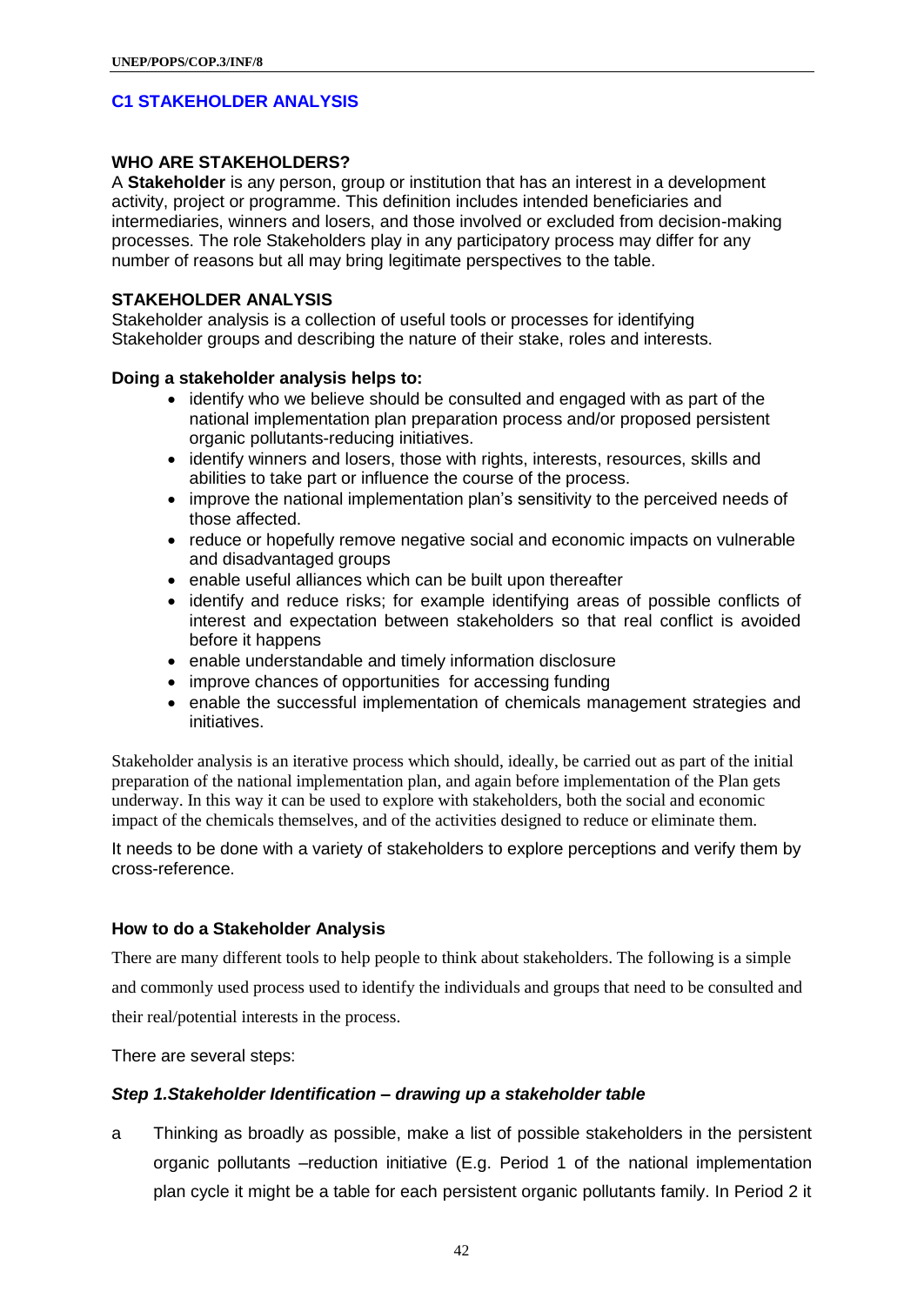would be whatever initiative had been decided upon). Consider here, not just the more obvious key players, but also more vulnerable and marginalised groups who might not normally be consulted but who are nevertheless affected by the chemicals and/or their phase-out.

b Identify, as thoroughly as possible, their interests (hidden or open) in relation to the initiative and its objectives. Note each stakeholder may have several interests.

*For example:* Continuing use of a particular pesticide may have detrimental long-term effects on the health of farmers – but, How will a potential fall in crop yield as a result of not using the pesticide affect the income and status of subsistence farmers?

- c Make a preliminary assessment of the likely impact that initiative may have on each stakeholder's interests. Use symbols as follows
	- + potential positive impact on interest
	- potential negative impact on interest
	- +/- possible positive and negative impacts in different circumstances

As can be seen in the example above, a stakeholder group may be impacted in both positive and negative ways by the proposed activities.

d When all stakeholders are listed, rank the stakeholders in order of their priority for the outcomes of the national implementation plan/an implementation programme

| <b>Stakeholders</b>                                | <b>Interests</b>                                                             | Likely impact of<br>the initiative | <b>Priority of</b><br>interest |
|----------------------------------------------------|------------------------------------------------------------------------------|------------------------------------|--------------------------------|
| Working children                                   | Safe working environment, social protection,<br>alternative source of income | $+/-$                              |                                |
| Poor women                                         | Malaria protection. Healthy babies and children,<br>income                   | +/-                                |                                |
| Farmers                                            | Healthy crops, better health, habits related to<br>perceived status          | -/+                                |                                |
| Private sector companies<br>with agricultural base | Improved product/ greater public awareness of<br>alternative products        |                                    |                                |

#### - **Stakeholder Table example**

This is however, only one simple example of a format for a Stakeholder table. Others can be used to include further information on stakeholders which may be relevant to the process. The following is an example of a Stakeholder table for a PCB Management initiative which follows a slightly different logic

### **PCB Management: Stakeholder Analysis EXAMPLE**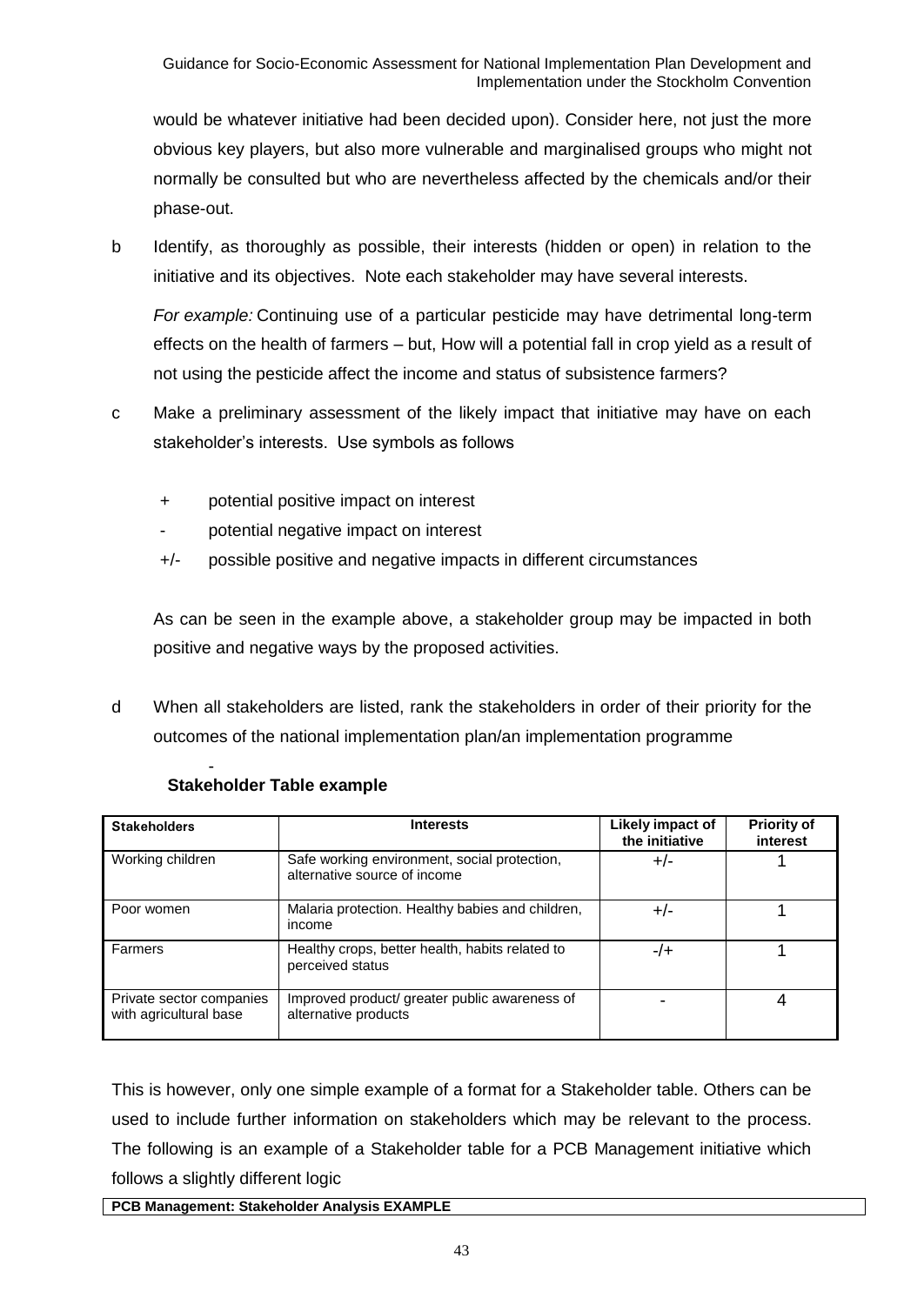| <b>Stakeholder</b>         | <b>Characteristics</b><br>Goal, Social,<br>economic<br>Structure,<br>organizations,<br>status<br>attitudes                                                                                                                                    | Interest &<br>expectations<br>-expected<br>results                                                                                                                                                                                                                | <b>Issues of concern</b><br>environment<br>issues,<br>cooperation with<br>other<br>stakeholders                                                                                                 | <b>Potential &amp;</b><br>deficiences<br>-resource<br>endowment<br>- knowledge,<br>experience<br>- potential<br>contributions           | <b>Implications and</b><br>conclusions of<br>the project<br>-possible action<br>required                                                                                                             |
|----------------------------|-----------------------------------------------------------------------------------------------------------------------------------------------------------------------------------------------------------------------------------------------|-------------------------------------------------------------------------------------------------------------------------------------------------------------------------------------------------------------------------------------------------------------------|-------------------------------------------------------------------------------------------------------------------------------------------------------------------------------------------------|-----------------------------------------------------------------------------------------------------------------------------------------|------------------------------------------------------------------------------------------------------------------------------------------------------------------------------------------------------|
| Ministry of<br>Environment | Centralised<br>decisions in<br>terms of<br>resources<br>- Ministry council<br>decides, after a<br>while, which<br>projects to<br>undertake<br>- Better<br>environment                                                                         | - Lead role in<br>the project<br>- Improved<br>image in the<br>community<br>-Lead role in<br>all chemical<br>related<br>projects                                                                                                                                  | Environment main<br>issue of concern<br>- Cooperates well<br>with all ministries<br>except with<br>Agriculture                                                                                  | - No financial<br>resources available<br>- Expertise<br>available (experts<br>trained on PCB<br>management)<br>- Planning<br>capacities | - Take advantage<br>of expertise<br>available<br>- Review central<br>allocation of<br>resources and<br>enquire if resources<br>are available for<br>PCB management                                   |
| Ministry of<br>Industry    | - Decentralised<br>structure<br>- Industry<br>associations as a<br>partner<br>- Improved<br>industry<br>performance                                                                                                                           | - Lead role in<br>training<br>industries for<br>PCB disposal<br>- competitive<br>(nationally and<br>internationally)<br>industries<br>- Lead role in<br>all industry<br>training<br>activities                                                                    | - Industry<br>performance and<br>respect of<br>environment main<br>issue of concern<br>- Relations with<br>Ministry of<br>Environment could<br>be improved<br>-Never worked with<br><b>NGOs</b> | - Financial<br>resources may be<br>available through<br>industry<br>associations<br>- expertise<br>available                            | - PCB management<br>policy required<br>-detailed updated<br>inventory of PCBs<br>-industry sectors<br>dealing with PCB<br>well identified<br>- enquiry industry<br>sectors willing to<br>participate |
| Electrical<br>facilities   | - Centralised<br>decisions<br>- Projects<br>supported at the<br>national level<br>- funding<br>restricted to<br>change of<br>equipment<br>- Any project<br>need to create<br>financial<br>opportunities<br>- Environment is<br>not a priority | -Workers well<br>trained on<br><b>PCB</b><br>management<br>- Needs<br>provision of<br>temporary<br>storage facility<br>until<br>destruction<br>- Fewer human<br>health risks<br>-Economic<br>benefits in<br>front<br>-collaboration<br>with other<br>counterparts | - Maintenance of<br>PCB equipment<br>neglected<br>- relations with<br>Ministry of<br>Environment could<br>be improved<br>- Potential benefits<br>for the sector not<br>clear                    | - Resources<br>available very<br>limited<br>- knowledge of the<br>problem can be<br>shared<br>- expertise needed                        | - Little knowledge<br>on alternative<br>technologies to<br><b>PCBs</b><br>- enquiry which<br>facilities are willing<br>to participate                                                                |
| <b>NGOs</b>                | - Flexible<br>economic and<br>social structure<br>- Protection of<br>health and<br>environment as a<br>main objective                                                                                                                         | -Safe<br>environment<br>- less PCB in<br>the country                                                                                                                                                                                                              | - Cooperation with<br>other sectors may<br>be not easy and<br>may take time<br>- concerns about<br>public access to<br>information                                                              | - Resources<br>needed to operate<br>- Experience in<br>training<br>communities                                                          | Sensitization of<br>public on PCB<br>management and<br>health/ environment<br>risks                                                                                                                  |

UNEP DGEF, 2005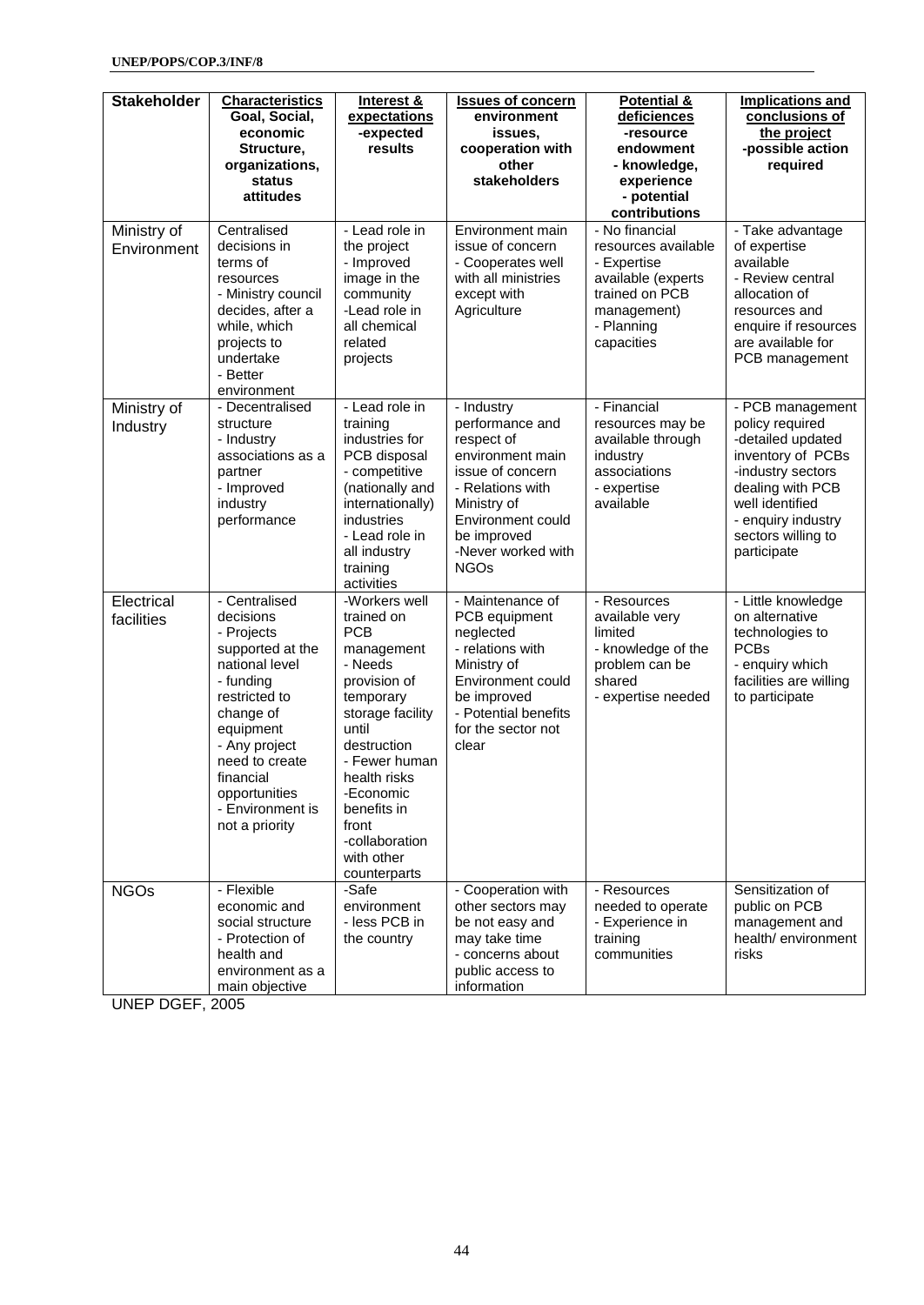### *Step Two. Assess the Influence and Importance of Stakeholders*

How 'key' stakeholders can influence or are important to the success of an initiative.

- **influence** is the power which stakeholders have over the 'project'. How much can stakeholders (whether individual, group or organization) persuade or coerce others into making decisions or doing things?
- **importance** is the priority given by the 'project' to satisfying the needs and interest of each stakeholder.
- a Combine influence and importance on a matrix diagram. Position stakeholders in relative terms by using the matrix. It can help to do this as a team exercise.

| <b>Quadrant A</b> | <b>Quadrant B</b> |
|-------------------|-------------------|
| <b>Quadrant D</b> | Quadrant C        |

**Quadrants A, B and C** are the key stakeholders of the project - those who can significantly influence the project or are most important if project objectives are to be met.

**Quadrant A** Stakeholders of high importance to the project, but with low influence. They require special initiatives if their interests are to be protected.

**Quadrant B** Stakeholders of high importance to the project, but who are also of high importance for its success. Project managers and donors will need to construct good working relationships with these stakeholders to ensure an effective coalition of support for the project.

**Quadrant C** Stakeholders with high influence, who can therefore affect the project outcomes, but whose interests are not the target of the project. These stakeholders may be a source of risk; relationships will be important and will need careful monitoring. These stakeholders may be able to 'block' the project, and if this is probable, the risk may constitute a 'killer assumption', i.e. one that means it is too risky to go ahead with the project at all.

**Quadrant D** Stakeholders in this box are of low priority but may need limited monitoring and evaluation. They are unlikely to be the subject of project activities and management.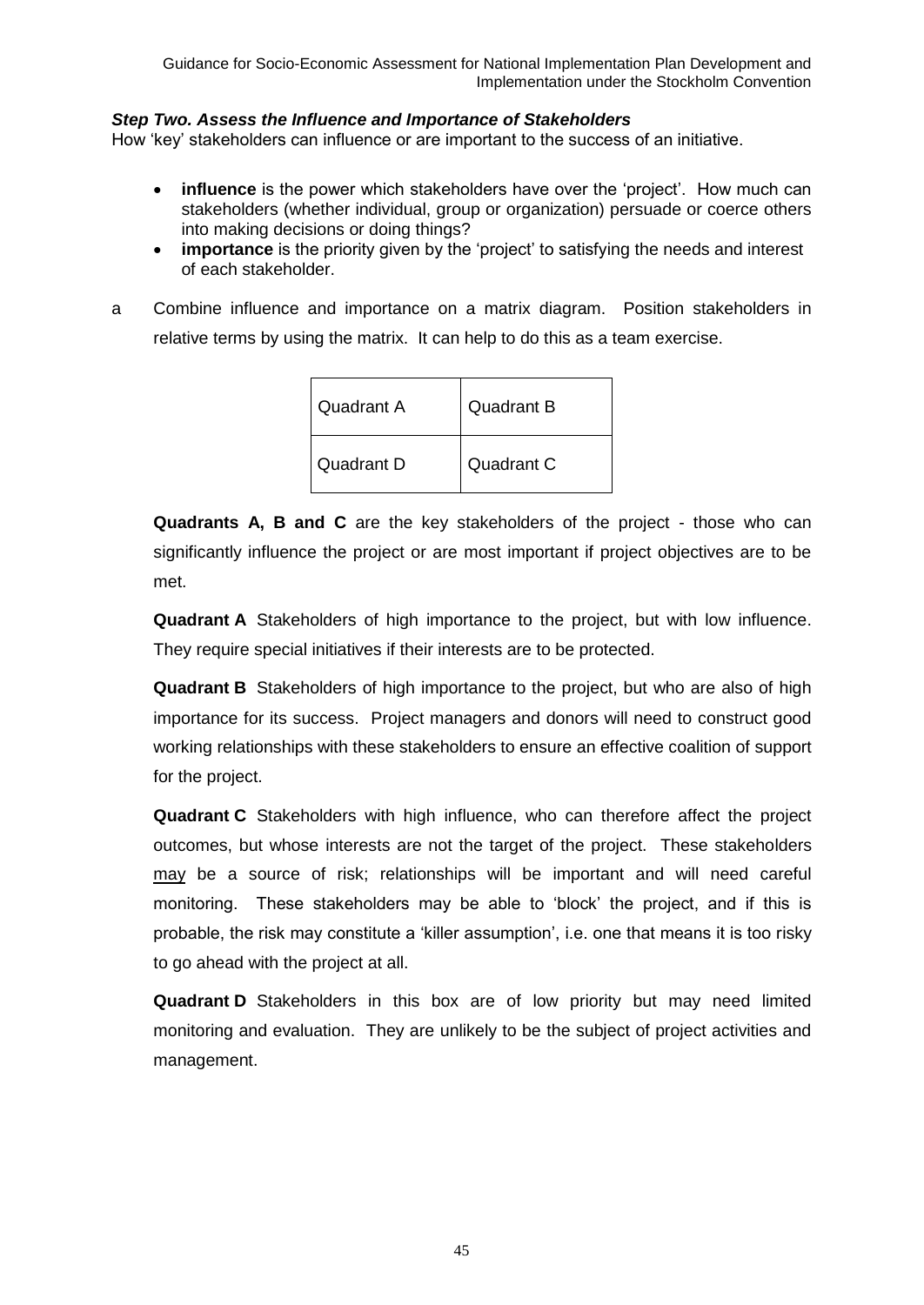### **An Example Of An Influence/Importance Matrix**

| <b>HIGH IMPORTANCE/LOW INFLUENCE</b> | <b>HIGH IMPORTANCE/INFLUENCE</b> |
|--------------------------------------|----------------------------------|
| 1,<br>2, 3                           | 10<br>11                         |
| 6<br>5<br>4                          | 8                                |
|                                      | 9<br>12<br>13,                   |
|                                      | 6<br>14                          |
|                                      |                                  |
|                                      |                                  |
| LOW IMPORTANCE/INFLUENCE             | LOW IMPORTANCE/HIGH INFLUENCE    |

**STAKEHOLDERS**

- 1 Children all
- 2 Working children
- 3 Street children who live by
- transformers
- 4 Women
- 5 Pregnant women
- 6 Farmers
- 7 Market traders

8 Private sector electricity

- company
- 9 Health workers
- 10 NGOs
- 11 National government
- 12 Community leaders
- 13 Religious leaders
- 14 National media

### *Step Three Identify appropriate stakeholder participation*

- a Based on the Stakeholder Table, draw up a **Summary Participation Matrix** to clarify the role that all key stakeholders should play at different stages of the initiative cycle.
- b Discuss with individual stakeholders the role they should play; i.e. where they should be placed in the matrix.

### **Summary Participation Matrix**

| Type of participation          | <b>Inform</b> | <b>Consult</b> | Partnership | Control |
|--------------------------------|---------------|----------------|-------------|---------|
| Stage in initiative            |               |                |             |         |
| <b>Identification</b>          |               |                |             |         |
| Planning                       |               |                |             |         |
| Implementation<br>& Monitoring |               |                |             |         |
| <b>Evaluation</b>              |               |                |             |         |

Again, the format for this stage may vary widely. However, the process should serve to create an outline communication strategy for the initiative, ensuring that engagement with key stakeholders (particularly those more marginalized or vulnerable groups, whose voices often go unheard) is ongoing.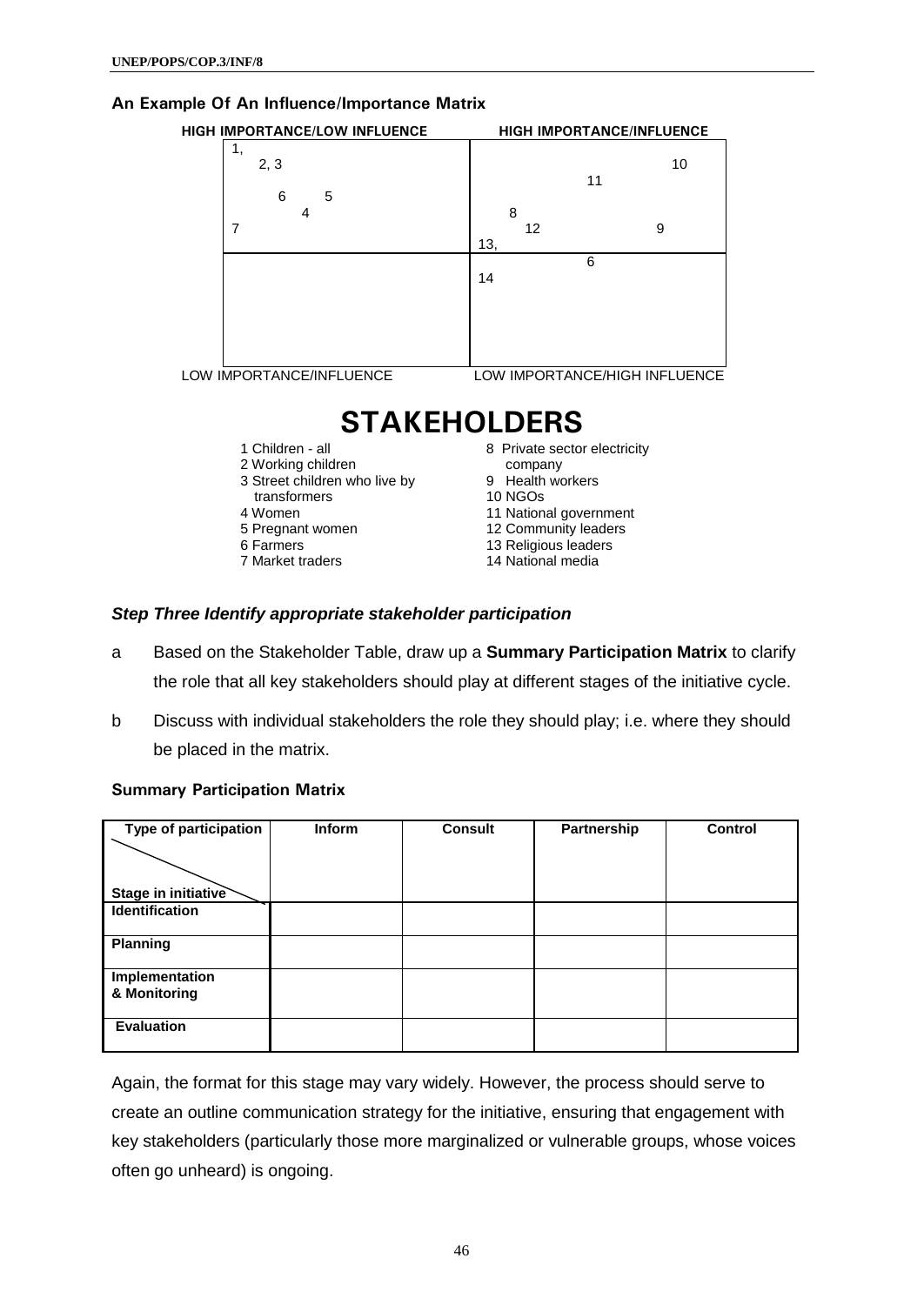### **C2: STEP ANALYSIS**

### **STEP ANALYSIS**

STEP analysis is a dynamic strategic planning tool that can be used at the outset of any initiative and facilitates a review of the circumstances in which the initiative will take place. It is an acronym for Political, Economic, Sociological and Technological, and is an invitation to consider the changes and trends that are apparent, relevant to the development of the national implementation plan.

### **Doing a STEP analysis helps to:**

- provide a good framework for reviewing strategy, position and direction of the national implementation plan to ensure that it matches national priorities or the agendas of potential funders.
- get stakeholders discussing the significance of issues contributing to the planning environment early on in the process
- make early connections between key technical, social, economic and political aspects –
- draw out interests and motivations of different stakeholders

It is particularly useful to carry out a STEP analysis among a diverse set of stakeholders– such as different professionals gathered together, or service providers with clients, etc.. to triangulate and verify the different perceptions.

### **How to do a STEP analysis**

The STEP analysis template is normally presented as a grid, comprising four sections, one for each of the STEP headings: Sociological, Technological, Economic, and Political. It represents the situation as it is, not as we would wish it to be.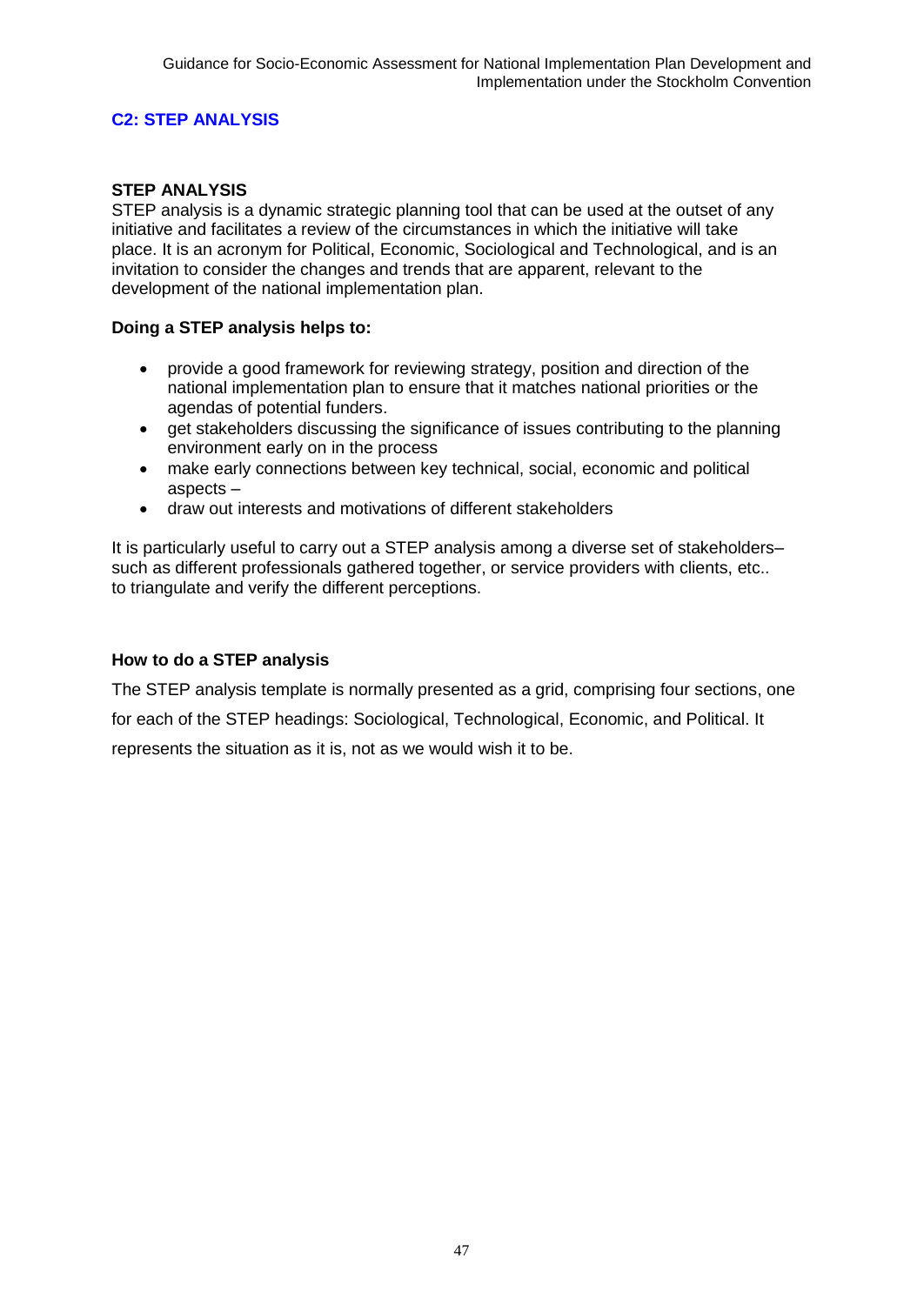

**Step 1:** The stakeholders brainstorm all the trends within the circumstances in which the national implementation plan will be operating. Within these boxes can be the results of social and stakeholder analyses, Poverty Reduction Strategy Plans, Participatory Poverty Analyses, as well as Environmental Audits. Thus the tool can help to locate options within a policy context before National implementation plans are finally planned.

**Step 2:** Review the lists, noting any evidence that the items listed are really important. Revise the lists by deleting any items you no longer think need to be included.

**Step 3:** Identify the links between persistent organic pollutants and the trends and changes within each box. How can those links be exploited or used to support the national implementation plan when negotiating with funders or partners.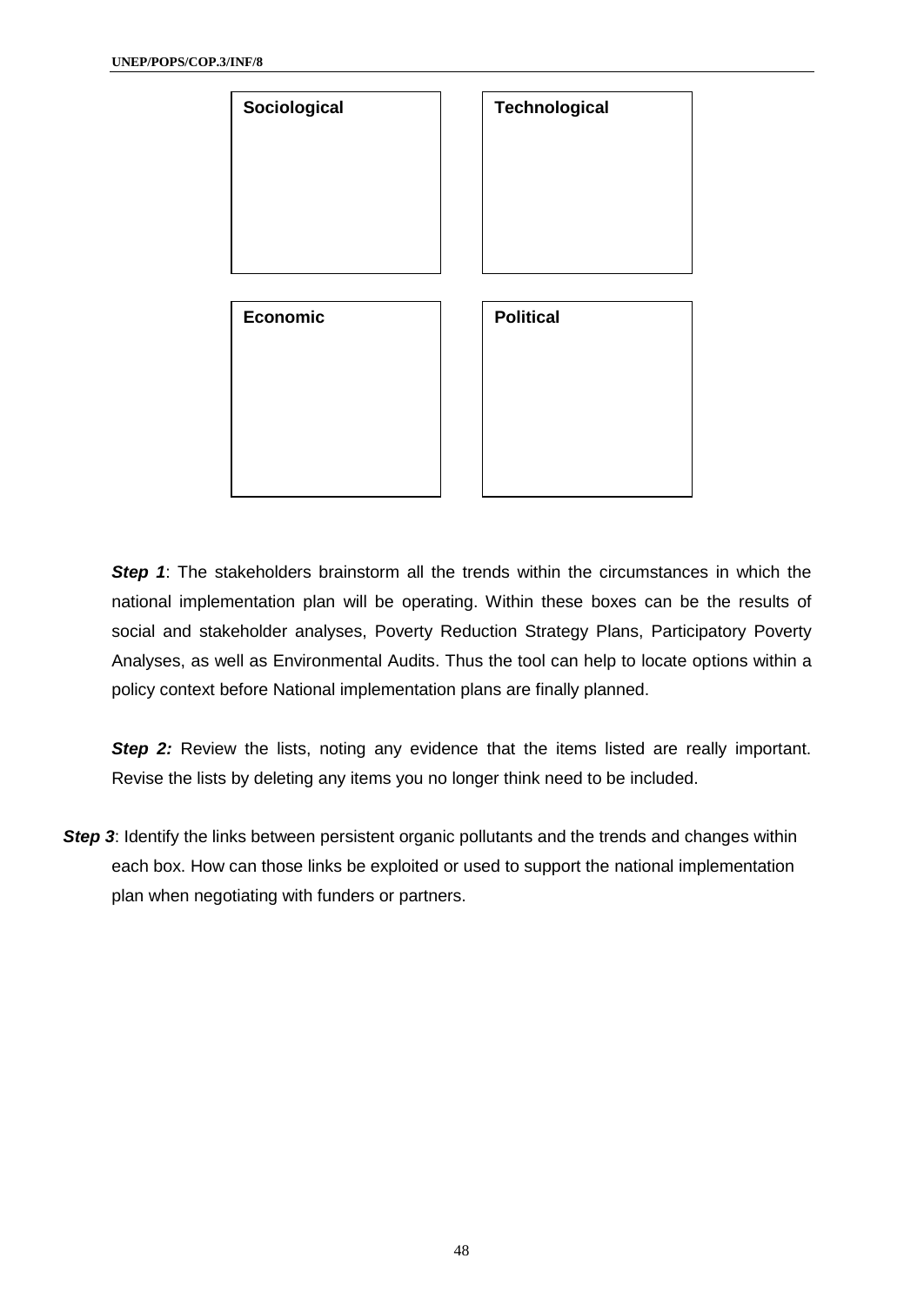### **C3: SOCIAL RISK ANALYSIS**

**Social risk** is the possibility that the intervention would create, reinforce or deepen inequity and/or social conflict, or that the attitudes and actions of key stakeholders may subvert the achievement of the development objective, or that the development objective, or means to achieve it, lack ownership among key stakeholders. Such risks may arise out of the country's socio-cultural, political, operational or institutional context. In general the sources of risk can be grouped in five categories: vulnerability, country risks, political economy risks, institutional risks, exogenous risks.

*World bank 2006 Glossary of Key Terms in Social Analysis* [http://web.worldbank.org/WBSITE/EXTERNAL/TOPICS/EXTSOCIALDEVELOPMENT/EXTSOCIALANALYSIS/](http://web.worldbank.org/WBSITE/EXTERNAL/TOPICS/EXTSOCIALDEVELOPMENT/EXTSOCIALANALYSIS/0)

#### , **SOCIAL RISK ANALYSIS**

Social risk analysis is a collection of tools for facilitating an assessment of all major risks to the population, especially the poorest, most vulnerable groups with the aim of establishing thresholds or limits within which social groups can mitigate risk and withstand externally induced shocks. It is distinguished from Technical Risk Analysis which looks at the impact of persistent organic pollutants upon human health and the environment and the extent of the threat that they pose in any given situation (See Convention Annex E).

#### **Doing a social risk analysis helps to:**

- identify those who are likely to be adversely affected by the proposed persistent organic pollutants-reducing initiatives, through the creation, reinforcement or deepening of inequity and/or social conflict.
- understand the local perception on risk, health and safety.
- recognise the importance of belief systems, education, identity and worldviews of the affected people
- determine how local communities perceive the risk of persistent organic pollutants in the environment
- improve the national implementation plan's sensitivity to the vulnerability of those affected.
- reduce or hopefully remove negative social and economic impacts on vulnerable and disadvantaged groups
- identify and reduce risks; for example identifying areas of possible conflicts of interest and expectation between stakeholders so that the interests of those whose health and livelihood is damaged by persistent organic pollutants are not overturned by those who have an economic interest in the status quo
- enable useful alliances which can be built upon thereafter
- enable understandable and timely information disclosure
- improve opportunities for accessing funding
- enable the successful implementation of chemicals management strategies and initiatives, with particular emphasis upon mitigatory measures.

Social Risk Analysis another iterative process which should, ideally, be carried out as part of the initial preparation of the national implementation plan, and again before implementation of the Plan gets underway. In this way it can be used to explore with stakeholders, both the social and economic impact of the chemicals themselves, and of the activities designed to reduce or eliminate them. It can have significant impact upon prioritisation and to emphasise particular mitigatory measures that need to be incorporated in the national implementation plan.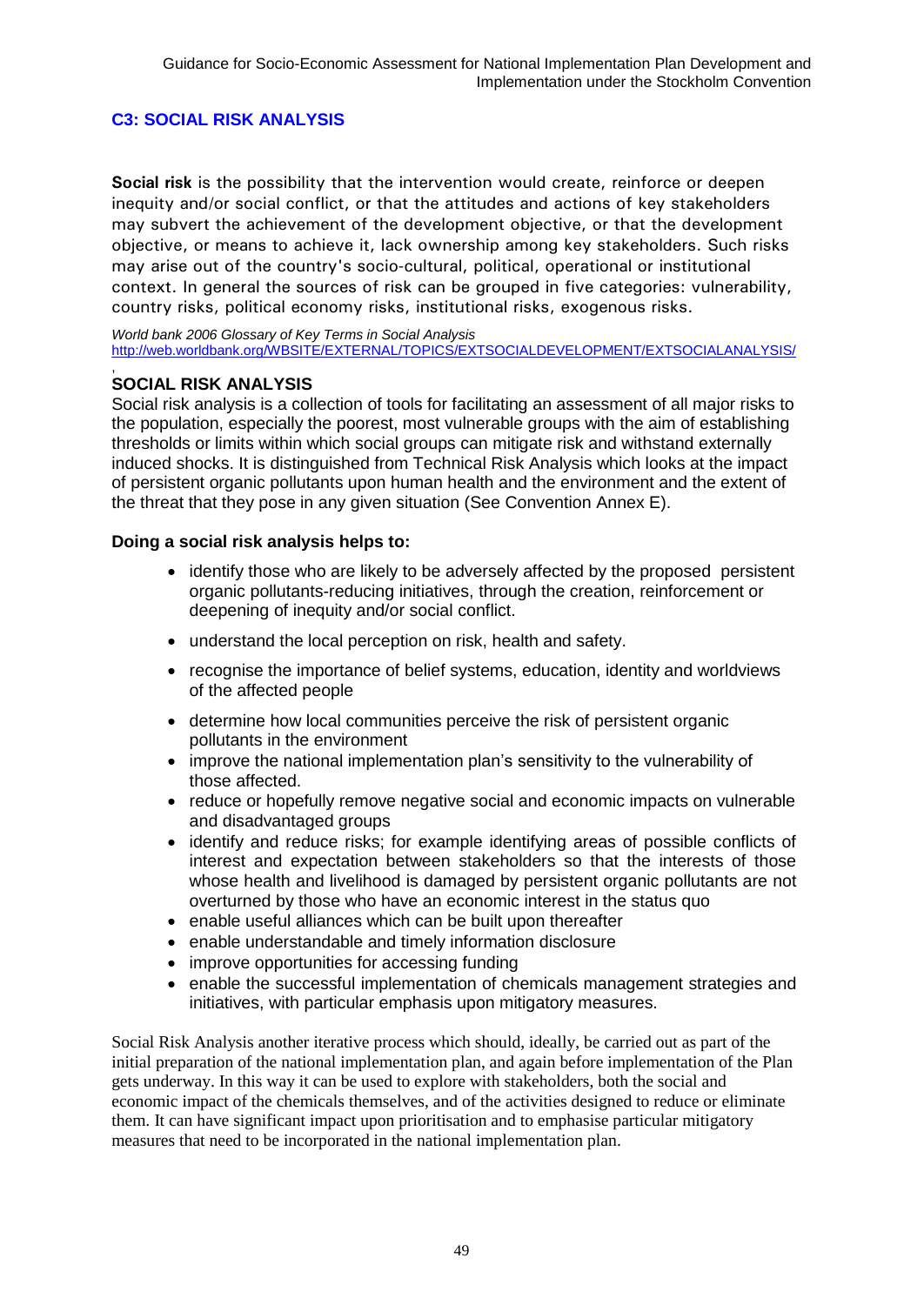### **How to Do a Social Risk Analysis**

NB these methods complement technical risk assessments – guidance provided under Annex E of the Convention – and assume that a spatial mapping of affected areas precedes social risk assessment

### *Step 1: Analysis of Vulnerability and Perceptions to Exposure of Population, Farmers, Consumers and Workers*

This is best done through asking a number of questions during the stakeholder analysis described in C1. Questions will relate to the perceptions of the groups and should be triangulated (double-checked using other tools) as far as possible, such as with other consultation tools found in C4:

- a Ask questions to ascertain the:
	- Relative number of and types of people involved in the risk
	- Resilience of groups ie what are their particular vulnerabilities, such as what choices they feel they have to change, e.g. what trends re persistent organic pollutants usage are they experiencing and what would trend reversal mean
	- History and experience of people in the area regarding interventions that have been imposed before
	- Public perception of persistent organic pollutants elimination
	- willingness and ability to pay for alternatives to current practices
- b Carry out a ranking exercise, such as described below in C4 to list the perceptions of stakeholder groups of the risks

### *Step 2: Assess level of risk to affected populations*

Draw up a table with stakeholders of each of the identified risks for stakeholder groups needs to be assessed and for its level of probability (how likely is it to happen) and impact (what would be the impact if it did). These can be assessed in a number of ways, but it is common to express these as High (H), Medium (M) and Low (L). Mitigating measures should be built into the national implementation plan as activities

#### Stakeholder Group Potential Risk of persistent organic pollutants management action Proba Proba Impact Mitigating measure Level of priority for<br>bility managing risk managing risk ethnic minority group a Loss of livelihood selling<br>fertilizer H H Small Enterprise project High **Working** violning Lack of income L M<br>children Provision of vocational Provision of vocational High Women Loss of income – greater Loss of filcome – greater M H<br>susceptibility to malaria Private sector/government provides alternatives High farmers No available affordable<br>fertiliser reduction and a set of the H H High<br>fertiliser H H H

### **Social Risk matrix table**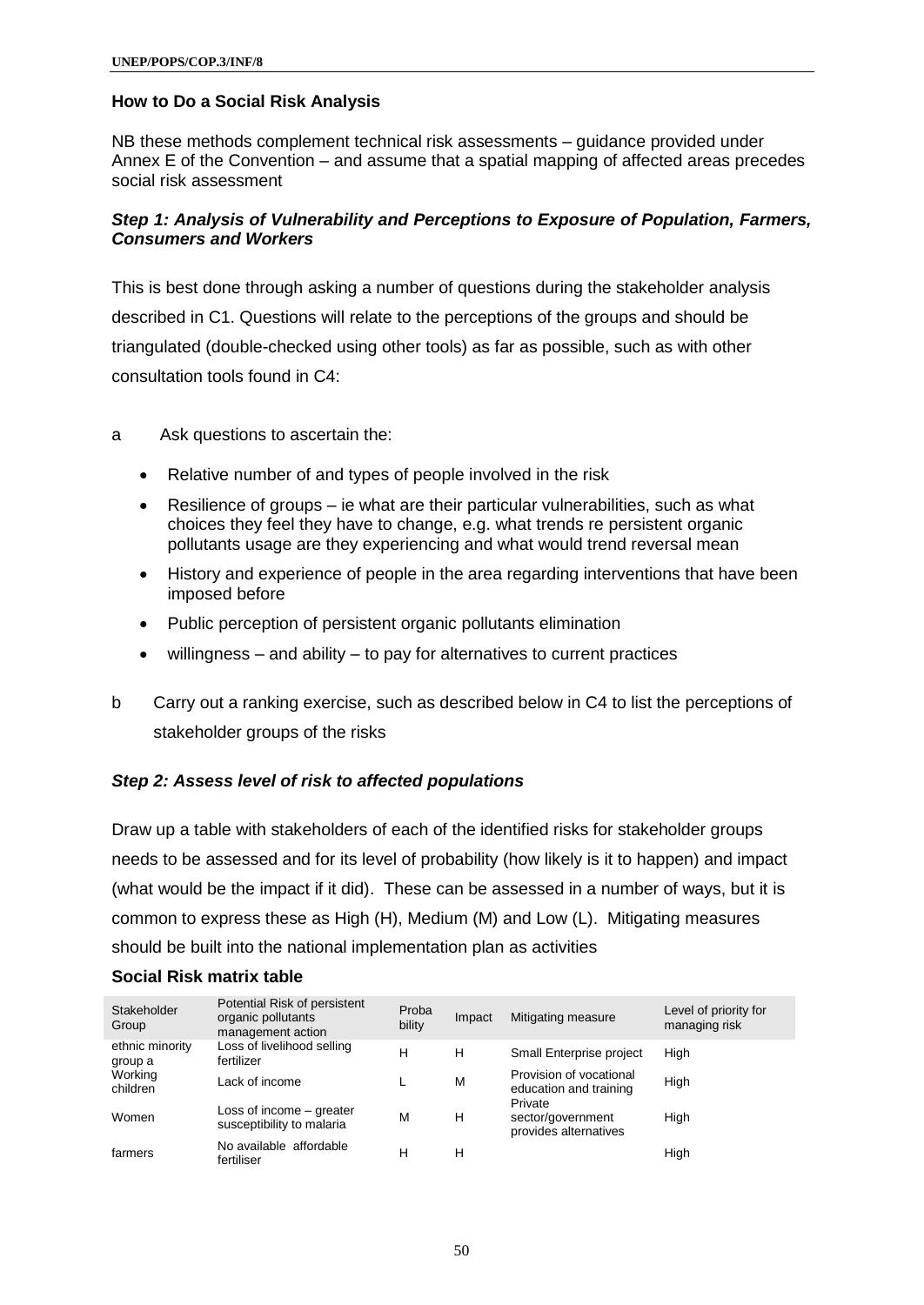### **C.4 CONSULTATION TOOLS**

**CONSULTATION TOOLS** are important ways in which the perspectives of stakeholders can be ascertained, regarding socioeconomic issues that affect them. The techniques used are all Participatory Appraisal tools which are designed to be used with interest groups and are very visual in their content. Some are more community based and others can be used at policy level. They are useful for assessment, baseline data gathering, planning, extension, monitoring and evaluation

### **Using the consultation tools helps to:**

- involve stakeholders in the early stages of an Socio-Economic Assessment
- emphasize local knowledge and enable local people to make their own appraisal, analysis, and selection of options.
- enable the inclusion of diversely interested groups of people, which helps lay the foundation for community ownership of development planning
- facilitate information sharing, analysis, and action among stakeholders
- enable development practitioners, government officials, and local people to work together to plan context appropriate programmes and make decisions about alternative options.
- understand the interaction between poverty and the impact of pesticides in particular, or other persistent organic pollutants.
- enable triangulation of qualitative data to ensure that information is valid and reliable
- enable planning and execution of information plans which are suitable for diverse stakeholders

**C4.1 Semi-Structured Interviews** are the cornerstone of Community consultation techniques in any period of national implementation plan cycle since good, two way communication is required at all times between Socio-Economic Assessment teams and their participants in Socio-Economic Assessment. Rather than focus on questionnaires or surveys, semi-structured interviews rely on highly skilled people who talk to key informants around a checklist of subjects that need to be addressed. They ask questions, discuss, probe and try to get to the bottom of issues, such as social risks (C2), peoples' real agendas (C1), and livelihood issues (C5) without exposing the participant to feelings of discomfort. Responses can be triangulated using other tools in C4.

**C4.2 Maps,** are an inexpensive tool which can be used to gather both descriptive and diagnostic information. Mapping exercises are multi-purpose and can be used at the planning, forecasting, review and evaluation stages of the national implementation plan cycle and are useful at the start of a process to motivate people to become involved in the process. By putting people from similar backgrounds together, a consensus may emerge about the physical extent of persistent organic pollutants pollution, for instance. By putting different groups together, differences of perception may also emerge. **Social maps** are where people show the location of households, the relationships between them, and the factors relevant to their relative wealth and poverty. Health mapping is one type of social map, which uses symbols to show where people with different conditions live and highlight perceived sources of health risks and care. This kind of map particularly helps to understand the interaction between poverty and the impact of pesticides. It should also help to identify vulnerability issues regarding any changes – such as whether poorer people live closer to the site of pollution and which authorities would need to be involved in mitigating the effects of a wholesale removal of that population from a contaminated site.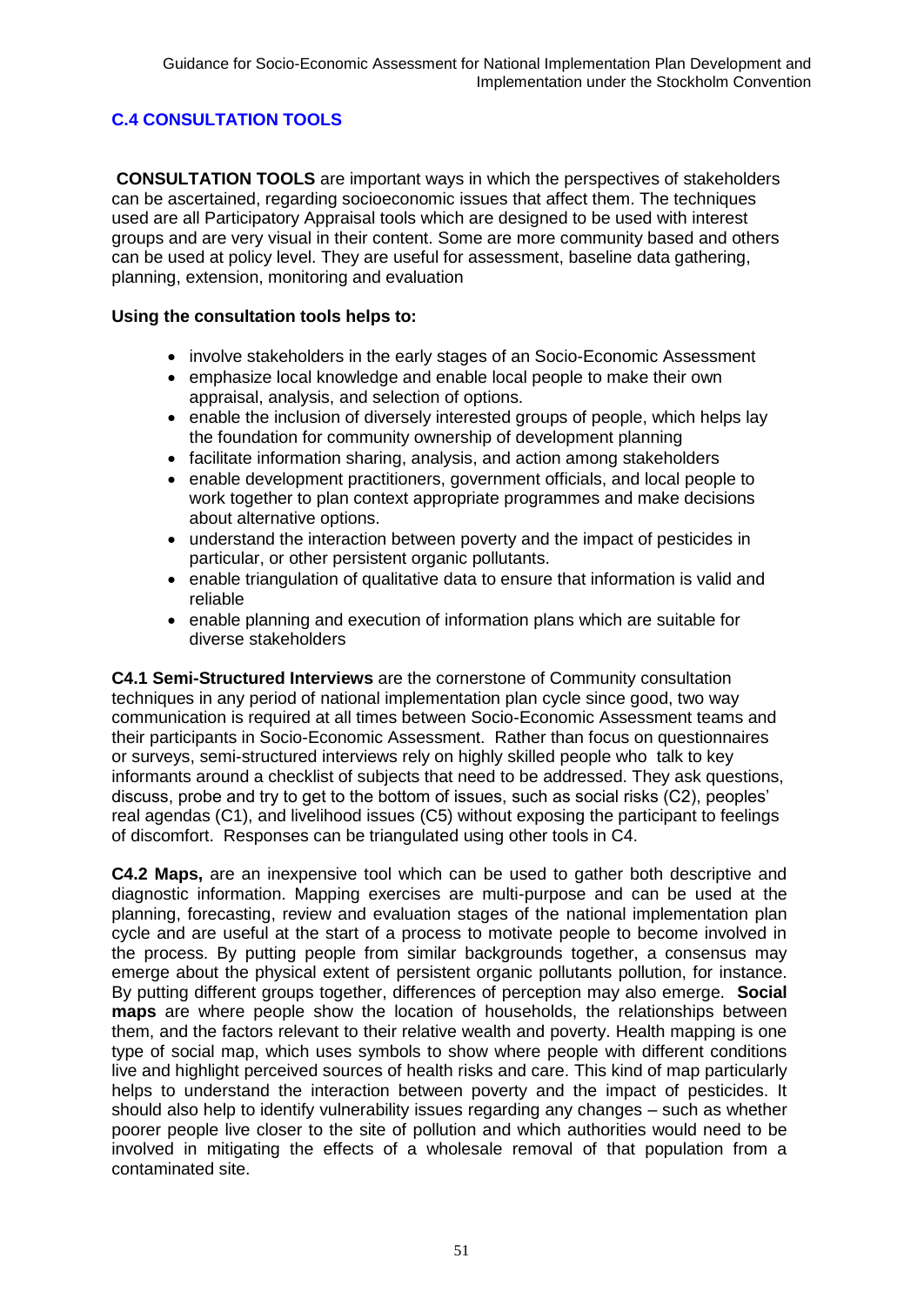**C4.3 Transect Walks** allow the Socio-Economic Assessment team to get a feel for the area as they walk across it. Importantly they allow community members to point out or draw the team's attention to features of their environment and the team to informally ask specific questions about things that they notice along the way. This is particularly useful for rooting out continued use of persistent organic pollutants, understanding persistent organic pollutants usage practices which are localized and/or not easy to spot from large scale surveys, unexpected impacts of persistent organic pollutants reduction activities, etc.

### **C4.4 Matrix ranking, quantifying and scoring**

These are techniques of finding out individual's or group's estimates, knowledge, criteria, preference rankings and preferences about an issue (eg effects of persistent organic pollutants usage or importance of a pesticide in stakeholders' livelihoods). These are useful for participatory planning and for taking forward into Options Analysis. They also complement Semi-structured (informal) Interviews by generating information leading to more focused and direct questions

Apart from presenting facts in relatively quantifiable form, these techniques present the assessment, perceptions, preferences and ranking of local people which are often different from those of planners, researchers and other outsiders.

- Ranking is placing things in order relative to one another
- Scoring is giving things a number based on a criterion scale
- May be used as part of an interview or as a separate exercise

#### **C4.1 How to Do a Semi Structured Interview**

#### **There are 3 main activities involved:**

- **observation**: keep the eyes open and take in all observable information
- **conversation**: dialogue, talk with people and listen to them
- **recording:** discreetly take notes to be written up in full later

### *Step 1 Prepare a checklist or guide*.

As a team, prepare a checklist of questions that relate to the subject/s of the visit. This list might be quite extensive if the Socio-Economic Assessment team are visiting a location to ascertain stakeholder interests, priorities, perceptions of risk, livelihoods etc. However the aim is to develop a two-way discussion, or a flowing 'chat' rather than a formal interview so that interviewers must be prepared for subjects to shift and change and not keep to a hard and fast schedule.

### *Step 2 Carry out the informal interview*

Socio-Economic Assessment teams should remember to:

- be sensitive to informants' needs and ideas,
- listen attentively,
- ask open-ended questions starting with: WHO? WHAT? WHEN? WHERE? WHY? HOW?
- Probe answers carefully.
- Judge responses: are they facts, opinions or rumours?
- Verify answers through cross-checking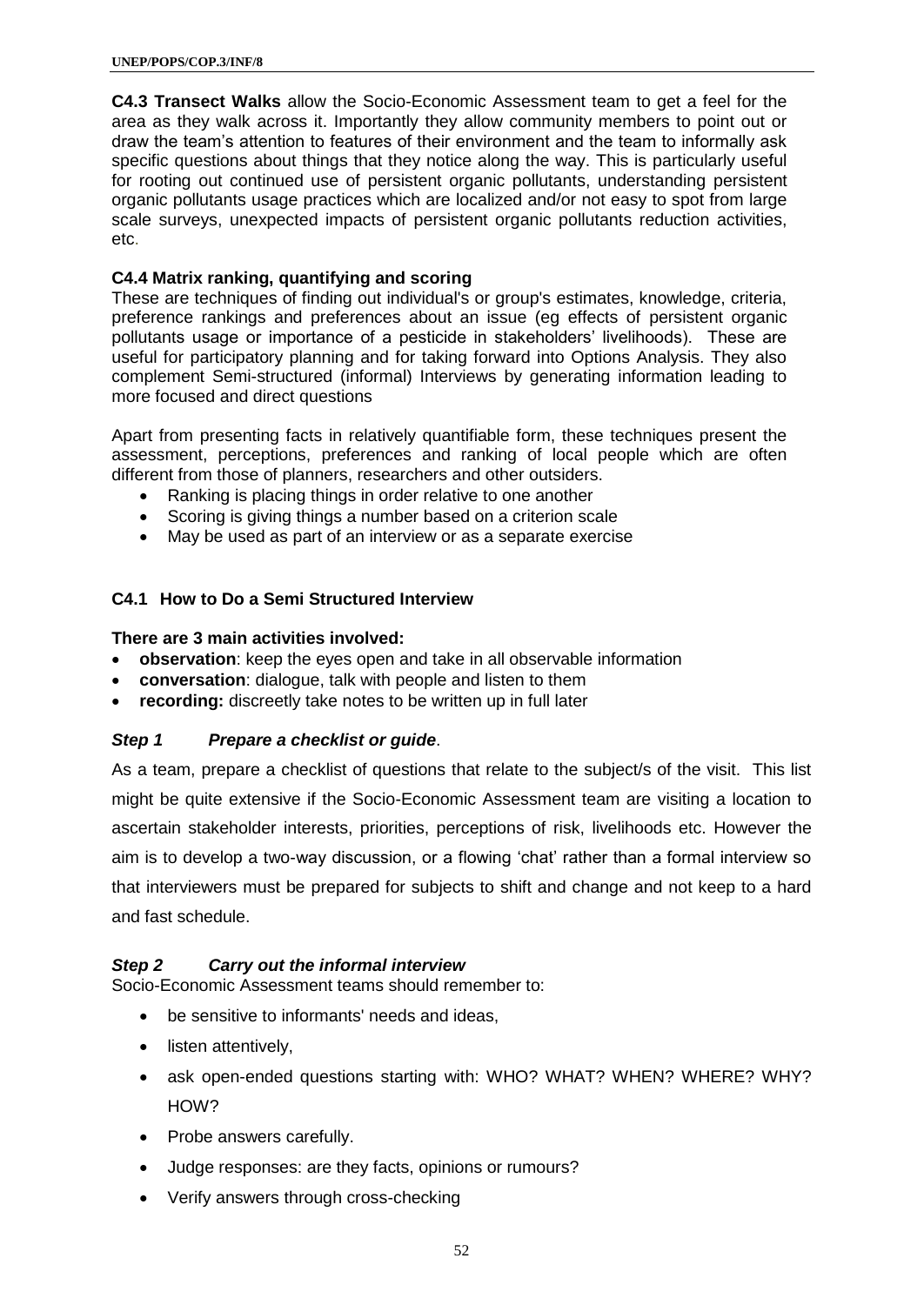Generate new ideas and questions as you proceed.

### *Step 3 Post interview recording and verification*

After the interview the team should record responses and observations fully and then triangulate/cross check with other informants' responses. The information from the semistructured interview can now be incorporated into other anlalyses such as C1, C2, C5 etc.

### **C4.2 How to Do a Social Map**

### *Step 1. Making the map*.

Stakeholders make a map of the current/existing situation in the locality using whatever materials are to hand (can be paper, but can also be using a stick to draw in sand) starting with a layout of the place marking out the following:

- paths and roads
- dwelling /compounds
- key infra-structural facilities water supply, religious centres, schools, clinic, granary, mill, agricultural suppliers, factories etc.

### *Step 2. Adding in the social differentiation*

Stakeholders add detail to the map, depending upon the reason for the mapping, such as

- Population:- no. of adults/male/female children, no. per household etc school going children
- Health location of houses with persons having chronic disease, inoculated children, family planning, those who go to hospital.
- Socio-Economics Status:- location of rich families, poorest ones, marginal farmers, medicine man/women,
- Depict which people might use which local resources, eg people living where use the community grain store, which people might buy supplies from the agrochemicals shop and is that grain put into the community grain store

### **C4.3 How to do a transect walk**

*Step 1:* Decide on the factors to be drawn in the transect e.g. land use, facilities, whereabouts of shops which may have stocks of old persistent organic pollutants, potential producers of persistent organic pollutants or what remains of them, problems, opportunities.

*Step 2:* Discuss the route to be taken.

*Step 3*: Walk the transect interviewing people along the way. Observe, ask, listen, note, Sketch distinguishing features.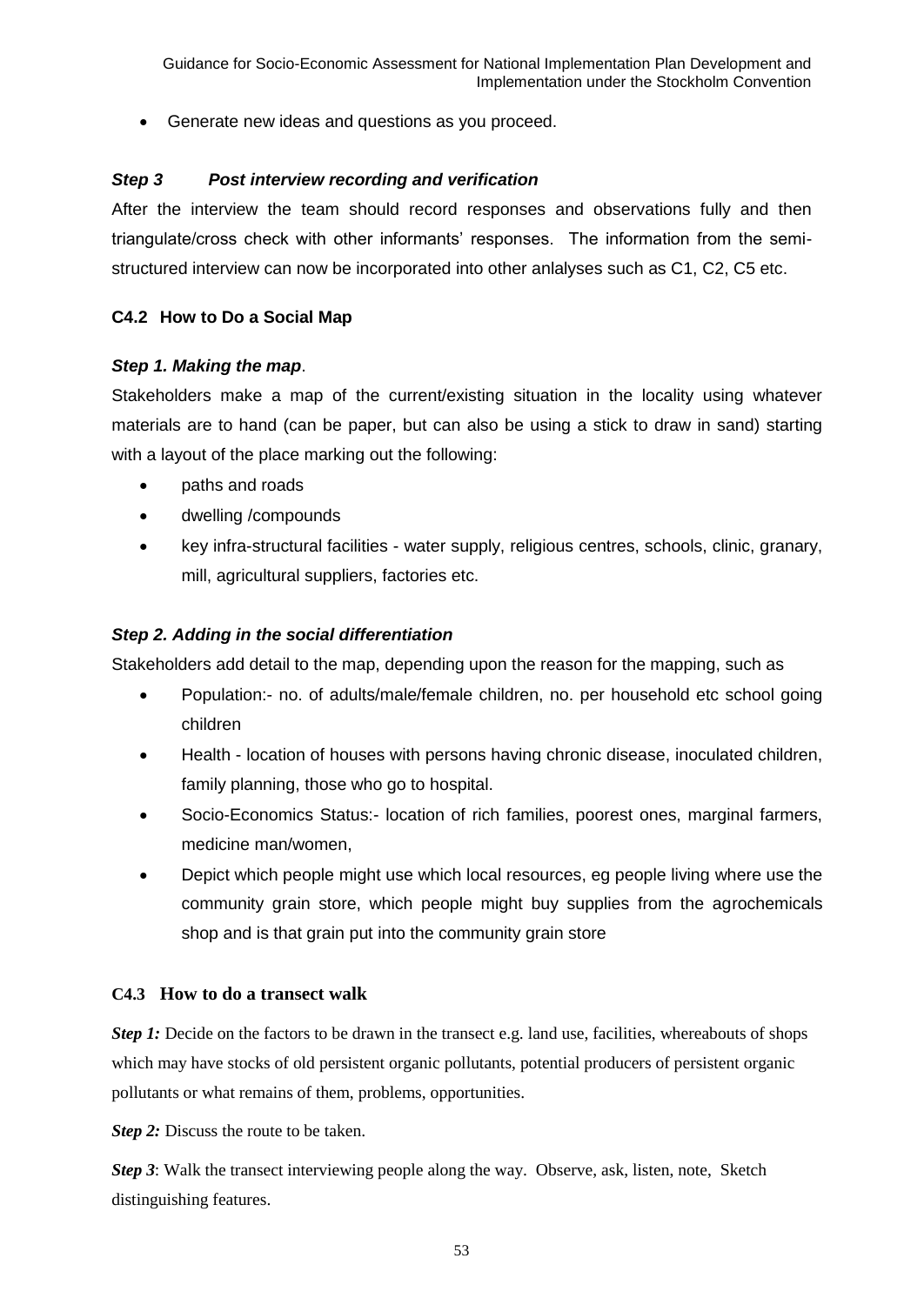*Step 4*: Draw the transect – do not be too detailed. This can be done with/by a community.

**Step 5:** Cross-check the transect information with other community members during further primary investigation

### **EXAMPLE OF A TRANSECT WALK DIAGRAM**

|                                                                                            | П                                                                                                       | П                                                                                                                                    | $\mathbf{C}$                                                                                                           | අඅ                                                                                        | $\sim$                                                          | $\circ$ $\circ$                                        | $\bullet$<br>$\bm{\odot}$   |
|--------------------------------------------------------------------------------------------|---------------------------------------------------------------------------------------------------------|--------------------------------------------------------------------------------------------------------------------------------------|------------------------------------------------------------------------------------------------------------------------|-------------------------------------------------------------------------------------------|-----------------------------------------------------------------|--------------------------------------------------------|-----------------------------|
| Physical<br><b>Resources</b><br>(Infrastructure)<br>Poor housing<br>this end of<br>village | Mining<br>equipment<br>in<br>relatively<br>sound<br>condition                                           | Roads in<br>poor state<br>of repair                                                                                                  | Housing stock<br>improved<br>School                                                                                    |                                                                                           | Improved<br>roads                                               | <b>Best</b><br>housing at<br>this end of<br>community. | Modern<br>car               |
| <b>Natural</b><br><b>Resources</b>                                                         |                                                                                                         | Forests for<br>timber                                                                                                                | Pasture land                                                                                                           | Lake with<br>fish<br>Water<br>source                                                      |                                                                 |                                                        |                             |
| Social<br><b>Resources</b>                                                                 | Women's<br>group<br>formed<br>to look<br>after<br>elderly in<br>poorest<br>end of<br>village.<br>Church |                                                                                                                                      | Man is union<br>representative<br>- has political<br>power<br>School is<br>meeting place                               | Fisherfolk<br>meet to<br>share<br>news.<br>raises<br>Women<br>come to<br>collect<br>water |                                                                 | Mosque                                                 |                             |
| Human<br>Resources                                                                         |                                                                                                         | <b>Interviewed</b><br>$man - a$<br>miner. Has<br>worked in<br>mine all of<br>his life.<br>Wants to<br>acquire<br>carpentry<br>skills | School has<br>committed<br>teachers, but<br>not enough of<br>them.<br>Average<br>attendance<br>78% male,<br>62% female | Men with<br>fishing<br>skills                                                             | Women with<br>college<br>qualifications<br>in business<br>admin | Koranic<br>School                                      |                             |
| Financial<br>Resources I                                                                   | Smart<br>Church<br>Poor<br>housing                                                                      |                                                                                                                                      |                                                                                                                        |                                                                                           |                                                                 | Expensive<br>new<br>Mosque                             | Evidence<br>of<br>affluence |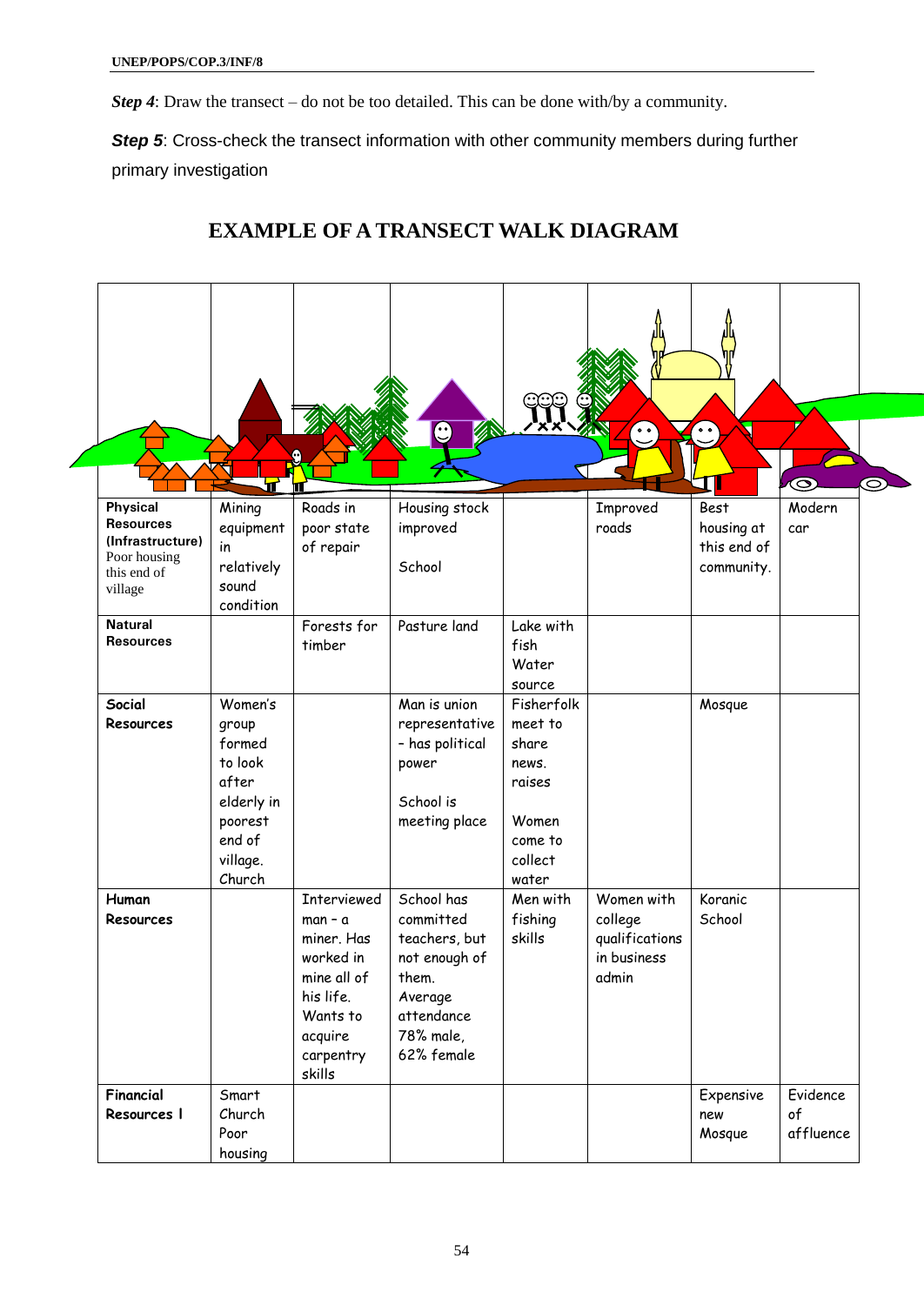### **C4.4**

### **Pairwise Ranking**

- items are compared in pairs DDT use, DDT availability, crops, infrastructure, soil types etc.
- the items are written on cards or pieces of paper. Respondents are handed two of the items or two pieces of paper/card. They are asked to choose one and explain reasons for choice.
- continue until all possible pairs exhausted.
- a simple matrix can then be used to record the responses after all the species are ranked according to the reasons given

**Matrix Ranking/Scoring –** Socio-Economic Assessment team ask what is good or bad about objects or issues. Instead of comparing pairs as it may be difficult to compare unequal objects or issues. It can be done in the following steps:

- a Choose any individual or group
- b Ask people to choose a class of objects (tree species, crop varieties, vegetables, pesticides etc) or choose from issues of concern regarding persistent organic pollutants identified from earlier interaction - issues/objects which are important to them and about which they know a lot.
- c Ask them to name the most important. The list can be anything from 2 to 7 or 9.
- d Elicit criteria by which respondents judge or distinguish between the items; e.g. what's good or bad about them? what are they useful for? why do people evaluate the items in the way they do?
- e List all criteria. Turn negative criteria (eg vulnerable to pests) into positive ones (not vulnerable to pests) so that all are positive. This is very important if there is to be any hope of your overall ranking being valid; it is often not done.
- f Draw up a matrix with objects across the top and criteria down the side.
- g For each criteria the items can be either ranked or scored.
	- For ranking, ask which object is best by each criterion. With six objects one can use the following sequence.
		- which is best?
		- which is next best?
		- which is worst?
		- which is the next worst?
		- of the two remaining, which is better?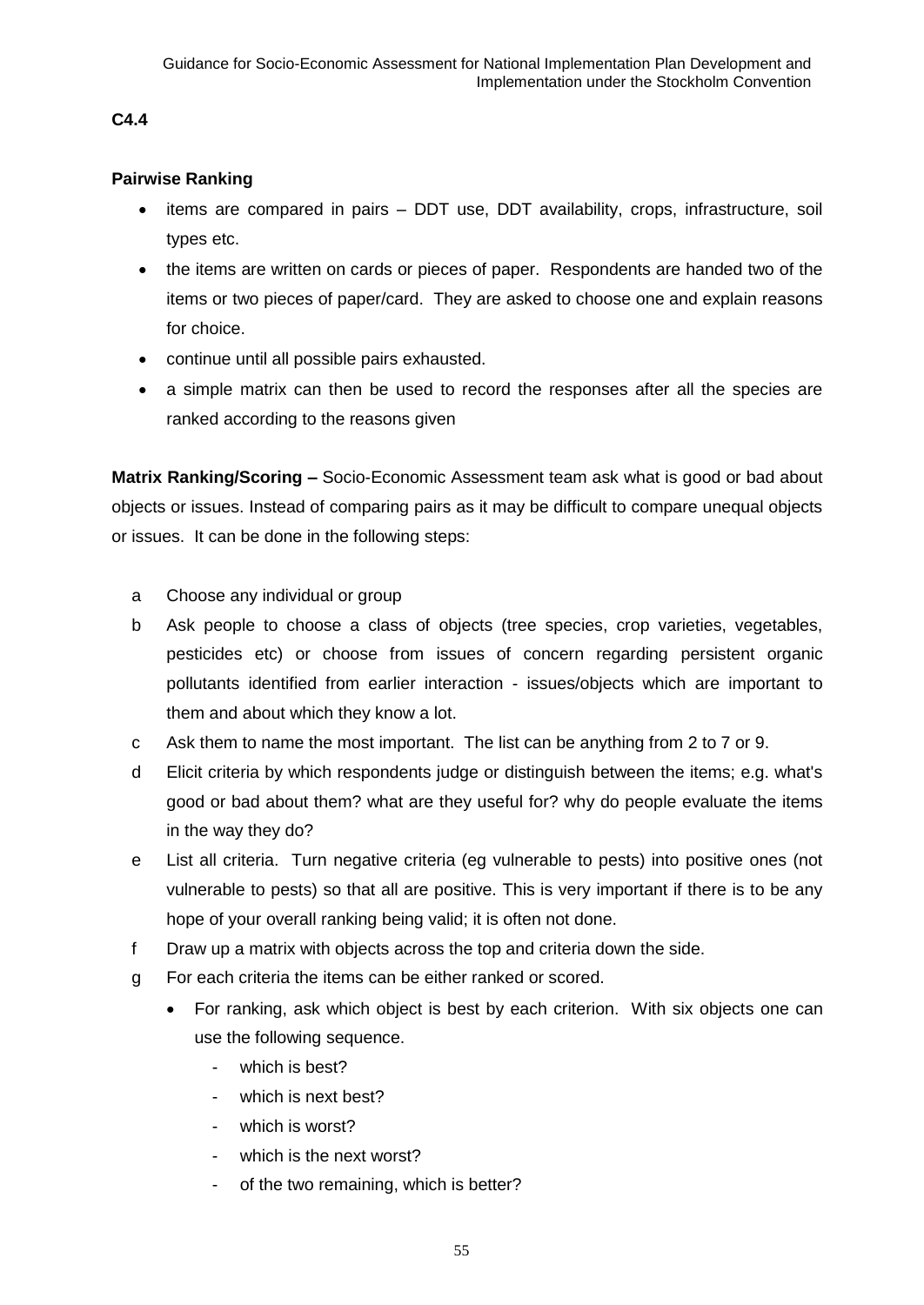Usually with Ranking each item is assigned it's own rank, though when respondents cannot distinguish between two items in relation to one criterion, it is possible to assign them the same rank, e.g. 2=; the next ranked item would then be 4. Record the rankings for each criterion directly onto the matrix.

- For scoring, make up a scale as appropriate; for example
	- 1=extremely useful; used every day
	- 2=very useful; used once a week
	- 3=fairly useful; used once a month
	- 4=not very useful; used only occasionally
	- 5=not useful at all; hardly ever used

With Scoring, many items can be given the same score; and for some scores there may be no item.

- h Ask the respondent for a final choice with a question such as "If you could only have one of these, which one would you choose? Which next? until all are ranked. Record these.
- i You may want with the respondent to then total the rankings or scores in some way and compare this with their 'final choice'. **Be very careful in this; in some circumstances you may be coming up with totally spurious data.** Sometimes addition of the values may be valid. Where criteria 'compound' each other, it may be more valid to multiply values. In some situations, neither may be valid. Remember one of the principles of these consultation techniques is **appropriate imprecision;** we are generally only seeking trends or relative approximations. Do not conjure up a masquerade of precision either when it is not needed or, especially, when it may not be valid!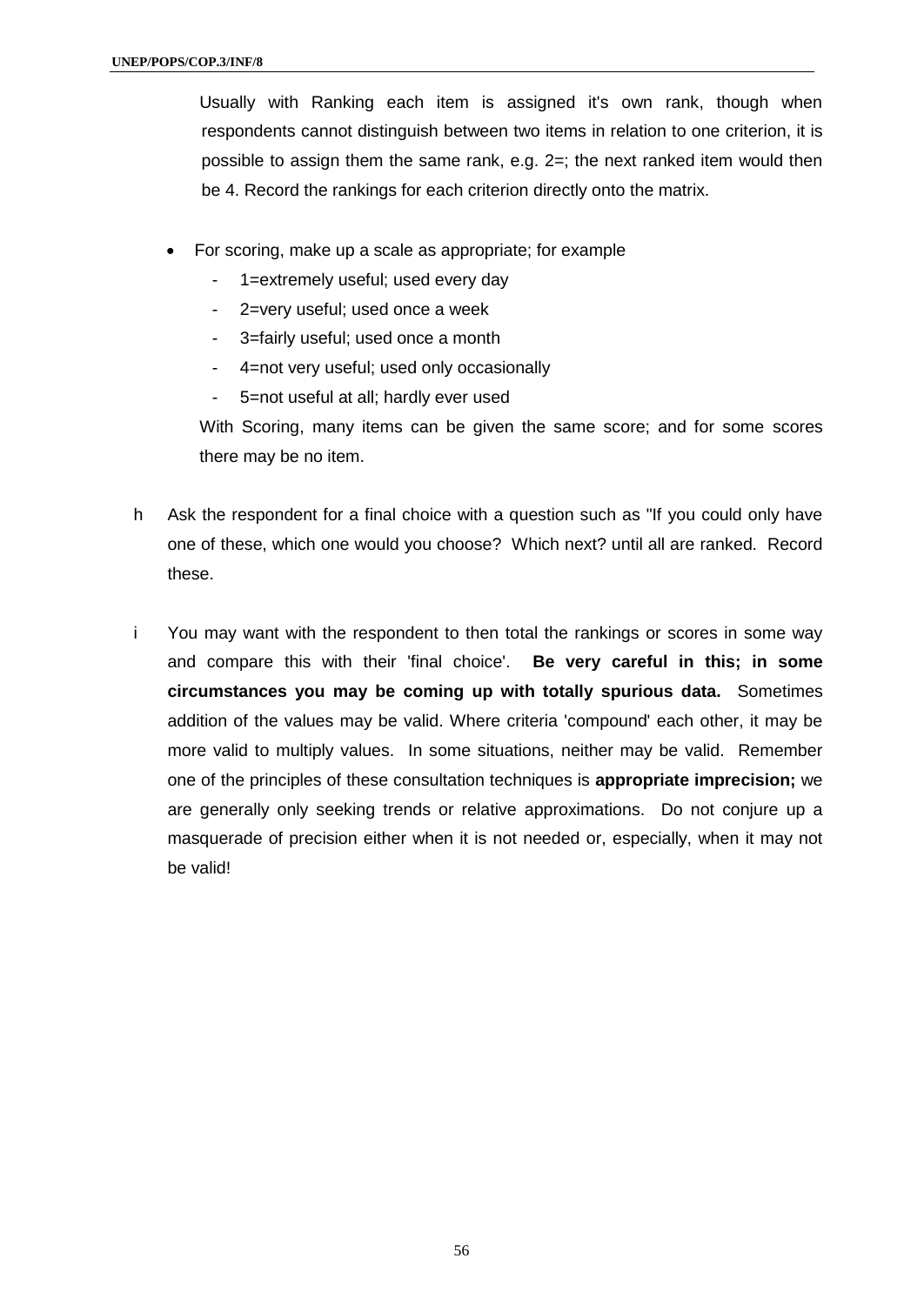### **C5: LIVELIHOODS ANALYSIS**

**A Livelihood** is the total means of living that any person has. These include the resources at our disposal, including our own health and that of those around us, our education (human capital) our networks and ability to influence both within our group and between our interest group and others (social capital), as well as the finance, physical infrastructure and natural phenomena (financial, physical and natural capital), available to us. Our ability to achieve our aspirations are dependent upon the strategies we choose (knowingly or unknowingly) and those strategies are in turn dependent upon a number of aspects. For most of us, the strategies chosen are dependent upon the resources at a person's disposal, as mentioned above. However these are also modulated by the context of vulnerability in which a person finds themselves (subject to shocks (poisoning), stresses (insecure employment), positive or negative trends (malaria control)) and the degree of help or hindrance given by those structures (authorities, institutions like the police, a country's welfare system) and processes (laws, policies and their practice) which are controlled by others, notably the state. In this way, a livelihood is a kind of system; if one part of the system changes (e.g. a change in a law or a withdrawal of a chemical from common usage) there is a traceable effect throughout the system.

**A sustainable livelihood** is one that can recover from shocks and stresses and continue to strive towards the well-being which defines that person's aspirations in life.

**Livelihoods Analysis** helps us gain a more informed understanding of the livelihoods of different stakeholder groups and the major influences that shape them. Livelihoods analysis is carried out using a checklist relating to the 'system' described above, in combination with other tools & methods like stakeholder analysis, consultation tools, step analysis etc, to gain this insight. It is always essential to go beyond a static snapshot to explore trends over time and how people adapt to these, especially from the persistent organic pollutants management perspective, when attempting to forecast the impact of alternative management options. (DFID sustainable livelihood guidance sheets 3.1 2000 accessed from www.Livelihoods.org)

### **Doing a Livelihood Analysis helps to:**

- Understand how changes in policy can impact on vulnerable stakeholders to adapt to the required change
- Show where in the livelihoods 'system' a 'bottleneck' can result in impoverishment and increased risk and vulnerability to certain stakeholders
- Recognize where in the 'system', a mitigatory or developmental activity could yield a net benefit
- Demonstrate the differing impacts of good laws which are poorly enacted, upon poor and/or vulnerable groups
- forecast the impact of a proposed change (eg of policy)

Livelihoods analysis is an important tool which can be used in the planning, forecasting, monitoring and lesson learning periods in the national implementation plan cycle. The unique aspects of livelihoods analysis are that they give an opportunity for policy makers to build upon the resources that already exist in the community. This analysis also puts people firmly in the centre of the analysis, rather than having efficiency of resource use as the key. At an early, baseline gathering phase, a livelihoods analysis could ascertain the resources, policies, processes and strategies of the risk-related issues surrounding the production or usage practice of a persistent organic pollutant. It is likely that this would help to bring alive the current shocks and stresses associated with the livelihood strategies. A livelihoods analysis then feeds into a risk analysis.

At a later, options analysis phase, a livelihoods analysis can help to pinpoint policy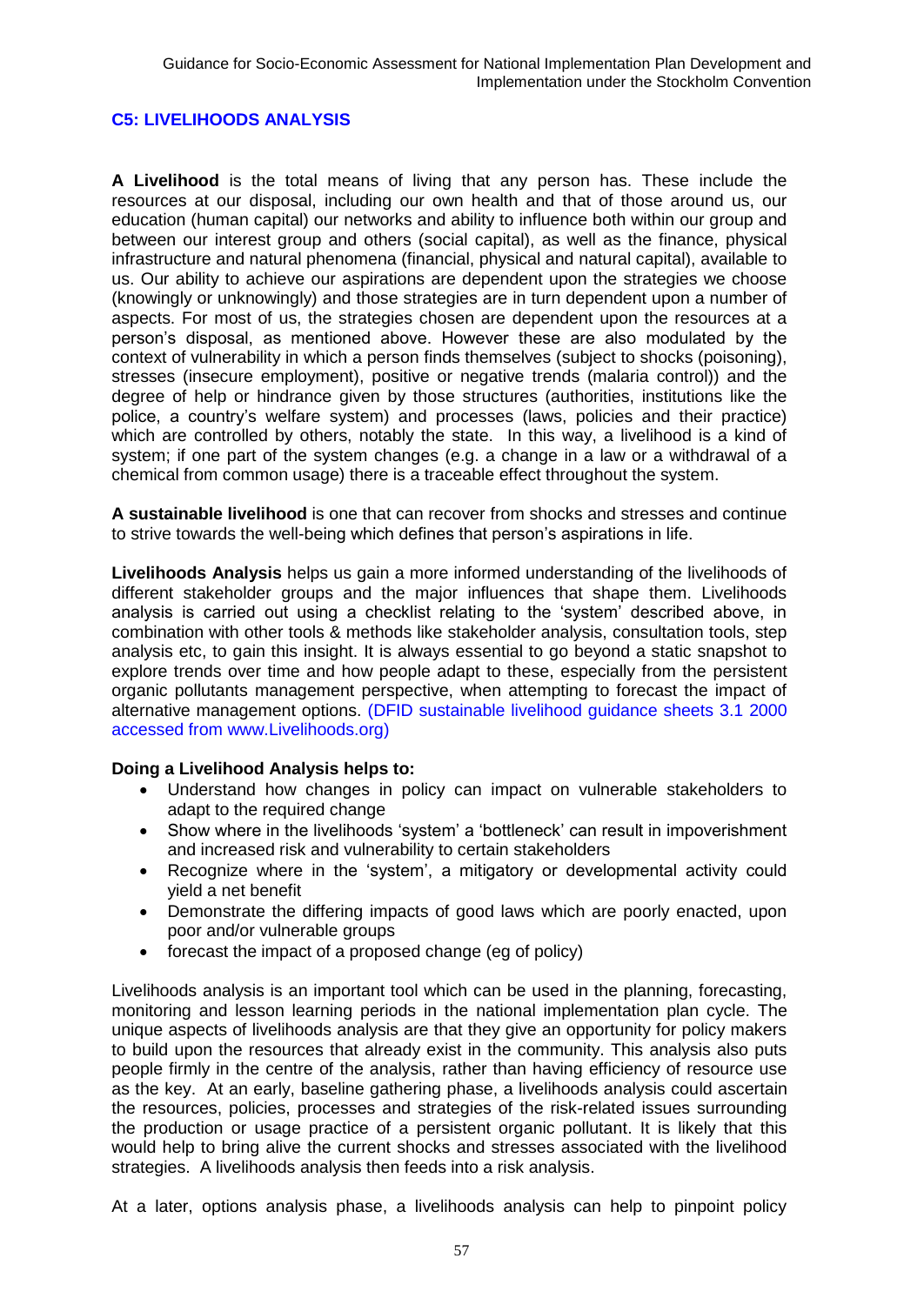changes that will be helping or hindering to vulnerable groups. It can also show how, depending upon how a good persistent organic pollutants reduction policy is implemented, a helping or further hindering environment can be visited upon a vulnerable community. An example of this is banning the use of a persistent organic pollutant pesticide without investing in an alternative. A chain of reaction through the reduction of capital resources and increase of vulnerability through hunger etc, can be mapped. Mitigation activities can then be planned to remove the negative aspects of the process.

**Step 1:** Using social risk analysis questions (C3), other consultation tools (C4) and stakeholder analysis (C1) the Socio-Economic Assessment team designs questions and elicits responses that will enable a livelihoods model to be built like, like the illustration below. A model like this can be used for any stage of the Socio-Economic Assessment or any stage of the national implementation plan cycle. The subject of the analysis can change and the stakeholders that it concerns can be altered





Carney, Diana (ed.) (1998), *Sustainable Rural Livelihoods; What contribution can we make?,* DFID, London.

### *Step 2*

Examples of livelihoods analyses tables follow: for Periods 1, 2 and 3 of the national implementation plan cycle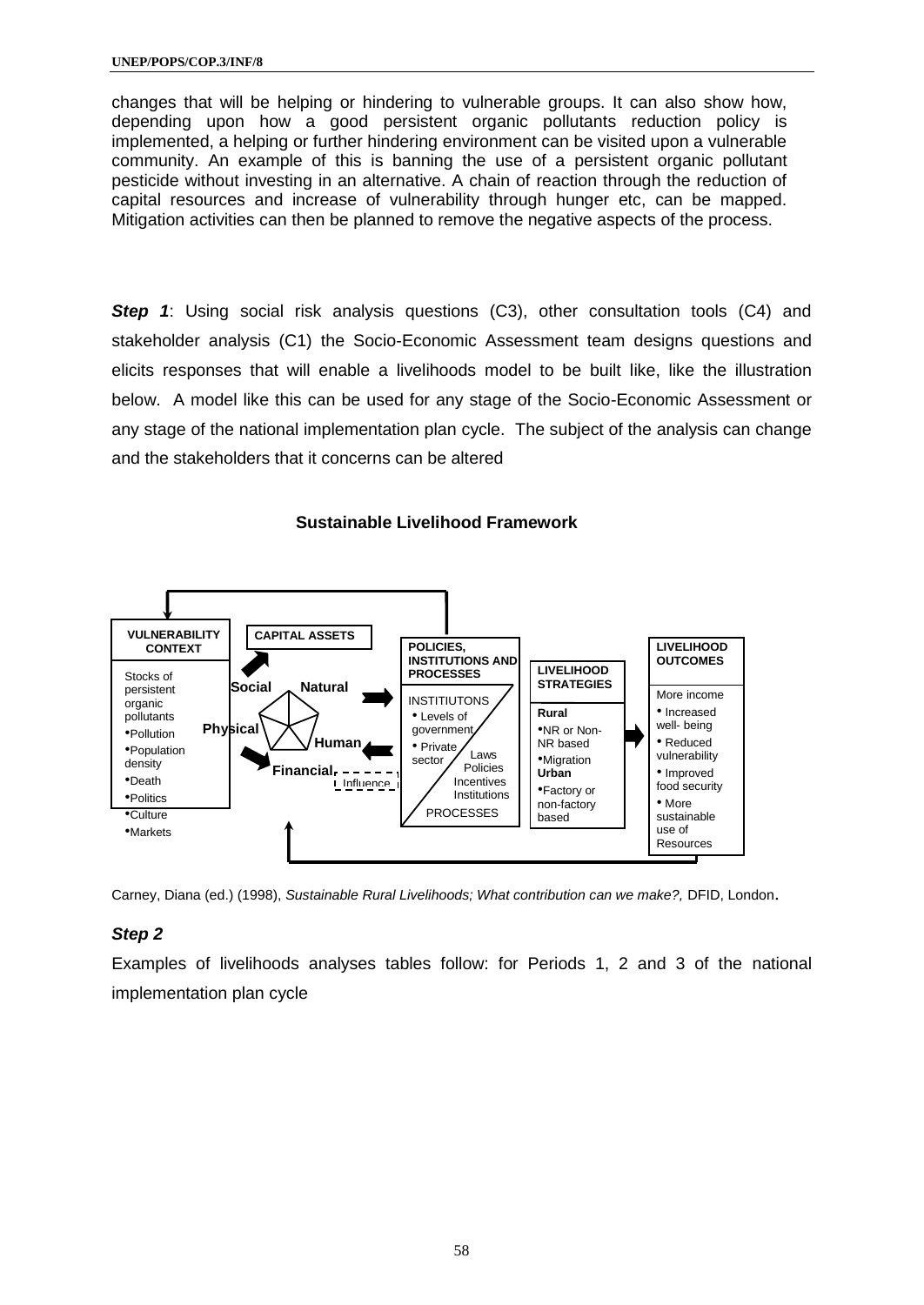### **Example of a LIVELIHOOD MATRIX in Period 1 baseline situation –**

### **Rural community dependent upon persistent organic pollutants pesticides and firewood fires**

| <b>Resources</b>                     | Level and type of                                                                                                                                                                                                                                                        | Policy and cultural                                                                                                                                                                                                  | <b>Vulnerability</b>                                                                                                                                                                            |
|--------------------------------------|--------------------------------------------------------------------------------------------------------------------------------------------------------------------------------------------------------------------------------------------------------------------------|----------------------------------------------------------------------------------------------------------------------------------------------------------------------------------------------------------------------|-------------------------------------------------------------------------------------------------------------------------------------------------------------------------------------------------|
|                                      | resources                                                                                                                                                                                                                                                                | <b>Environment</b>                                                                                                                                                                                                   |                                                                                                                                                                                                 |
| Human<br><b>Resources</b>            | Low levels of qualifications<br>and skills (only school<br>teachers and few who have<br>gone beyond primary school)<br>especially among girls                                                                                                                            | School costs money                                                                                                                                                                                                   | High incidence of ill<br>health – high incidence of<br>respiratory disease,<br>cancers, maternal<br>mortality, infant mortality<br>and birth defects,                                           |
| <b>Social</b><br><b>Resources</b>    | Strong family bonds                                                                                                                                                                                                                                                      | Strong cultural bonds<br>Policies do not affect this<br>directly.                                                                                                                                                    | Emigration to town means<br>fewer people available to<br>help those suffering from<br>above and keep farming                                                                                    |
| <b>Financial</b><br><b>Resources</b> | Low levels of available cash<br>Spent on agricultural inputs,<br>such as pesticides, which are<br>likely to contain persistent<br>organic pollutant contaminants<br>for some pest problems.<br>Money buys food during<br>hungry season (limited food<br>supplies bought) | Chemicals company<br>representatives evident,<br>encouraging use of pesticides<br>in general                                                                                                                         | Illness or crop failure<br>reduces stakeholder ability<br>to cope                                                                                                                               |
| <b>Natural</b><br><b>Resources</b>   | Firewood<br>Crops and fields, water,<br>sunlight                                                                                                                                                                                                                         | Min of Agriculture undergoing<br>reform. Advisers rarely seen in<br>villages but when they are, use<br>traditional 'modern' advice -<br>use hybrid seeds, use chemical<br>not traditional inputs for pest<br>control | Trend: Necessity to<br>register land or risk losing<br>it. But then have to pay tax<br>on it and use according to<br>registered use<br>If inputs not used, crops<br>don't thrive - hunger rife. |
| <b>Physical</b><br><b>Resources</b>  | Housing – made from<br>traditional materials, few lead<br>roofs                                                                                                                                                                                                          | Encouraging of registering<br>certificates of occupancy                                                                                                                                                              | Taxes on registered houses<br>with Certificates of<br>occupancy - lead people<br>into debt when crop fails<br>due to illness, lack of<br>inputs                                                 |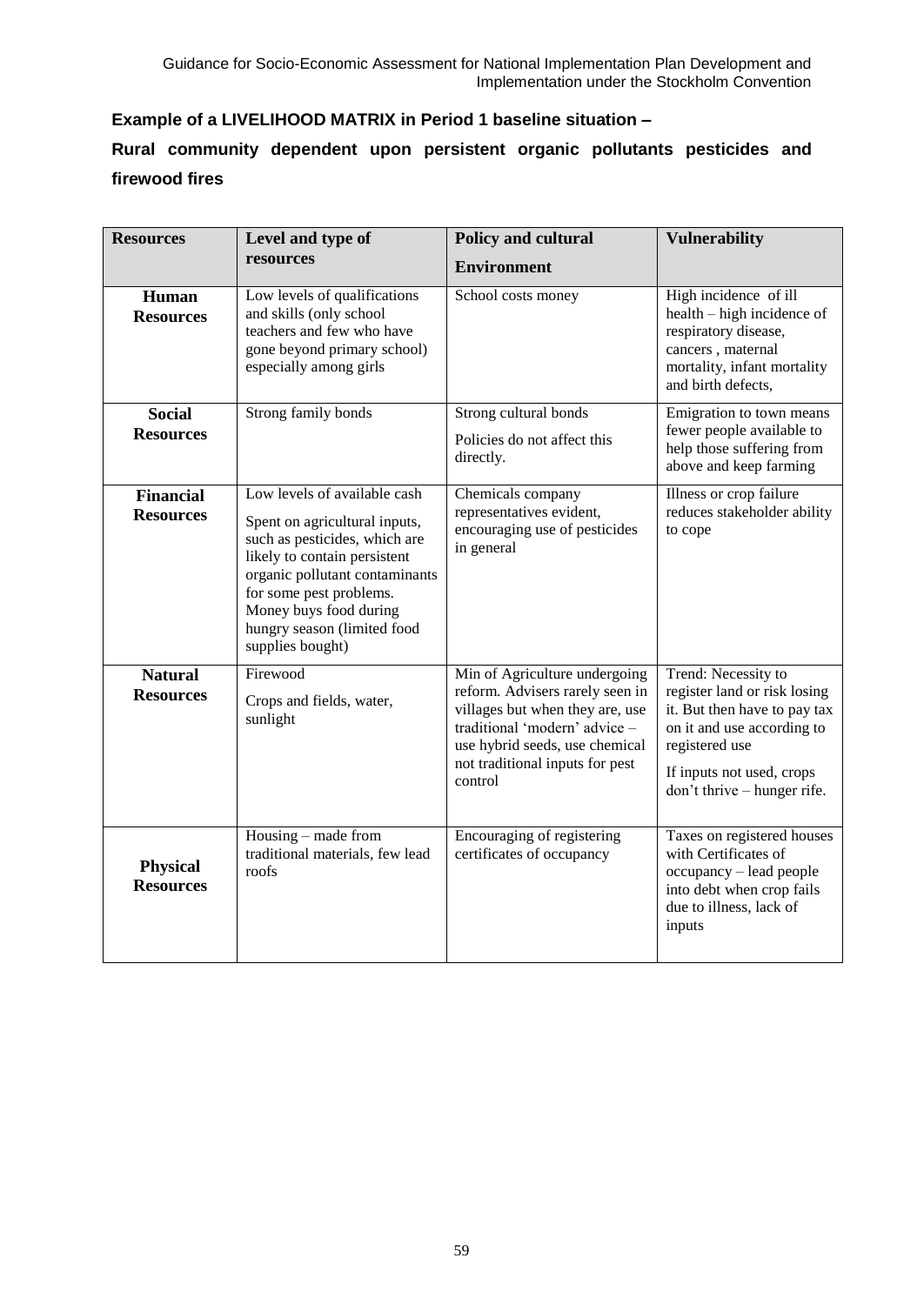## **Example of a LIVELIHOOD MATRIX in Period 1 or Period 2 Options Analysis – Option to ban use of persistent organic pollutant pesticides – forecast 5 years after implementation**

| <b>Resources</b>                     | Level and type of                                                                                                                 | Policy and cultural                                                                                             | <b>Vulnerability</b>                                                                                                                                                                                                                                                                                                    |
|--------------------------------------|-----------------------------------------------------------------------------------------------------------------------------------|-----------------------------------------------------------------------------------------------------------------|-------------------------------------------------------------------------------------------------------------------------------------------------------------------------------------------------------------------------------------------------------------------------------------------------------------------------|
|                                      | resources                                                                                                                         | <b>Environment</b>                                                                                              |                                                                                                                                                                                                                                                                                                                         |
| Human<br><b>Resources</b>            | Low levels of qualifications<br>and skills<br>Fewer school leavers as<br>proportion of population<br>Migration to town picking up | School costs money                                                                                              | Slightly lower incidence<br>of acute ill health due to<br>pesticide pollution (from<br>baseline of 5 years<br>previous)- continuing high<br>incidence of respiratory<br>disease, cancers continue,<br>mortality and birth defects<br>continue and illness/non-<br>productive days up,<br>especially in hungry<br>season |
| <b>Social</b><br><b>Resources</b>    | Family bonds breaking down                                                                                                        | Strong cultural bonds                                                                                           | Emigration to town means<br>fewer people available to<br>help those suffering from<br>above and keep farming                                                                                                                                                                                                            |
| <b>Financial</b><br><b>Resources</b> | Lower levels of available cash<br>spent on more expensive,<br>legal, inputs which are still<br>available.                         | Chemicals company<br>representatives still evident,<br>encouraging use of pesticides<br>in general              | Crop failure rates higher<br>and less money circulating<br>in community. Higher<br>incidence of 'hungry<br>season' mortality and<br>morbidity rates<br>Increased incidence of<br>debt due to lower yields,<br>increased hunger/lower<br>productivity                                                                    |
| <b>Natural</b><br><b>Resources</b>   | Firewood<br>Crops and fields, water,<br>sunlight                                                                                  | Policies still encourage use of<br>hybrid seeds, use of chemical<br>over traditional inputs for pest<br>control | Lower crop yields and<br>incidence of post-harvest<br>crop infestation<br>Increased length of hungry<br>season                                                                                                                                                                                                          |
| <b>Physical</b><br><b>Resources</b>  | Housing - made from<br>traditional materials, few lead<br>roofs                                                                   | Encouraging of registering<br>certificates of occupancy                                                         | Taxes on registered houses<br>with Certificates of<br>occupancy - lead people<br>into debt when crop fails<br>due to illness, lack of<br>inputs or post harvest pest<br>infestation                                                                                                                                     |

**= What mitigatory measures are needed to avoid the flashpoints of hunger and its impact on human resources and potentially increased vulnerability?**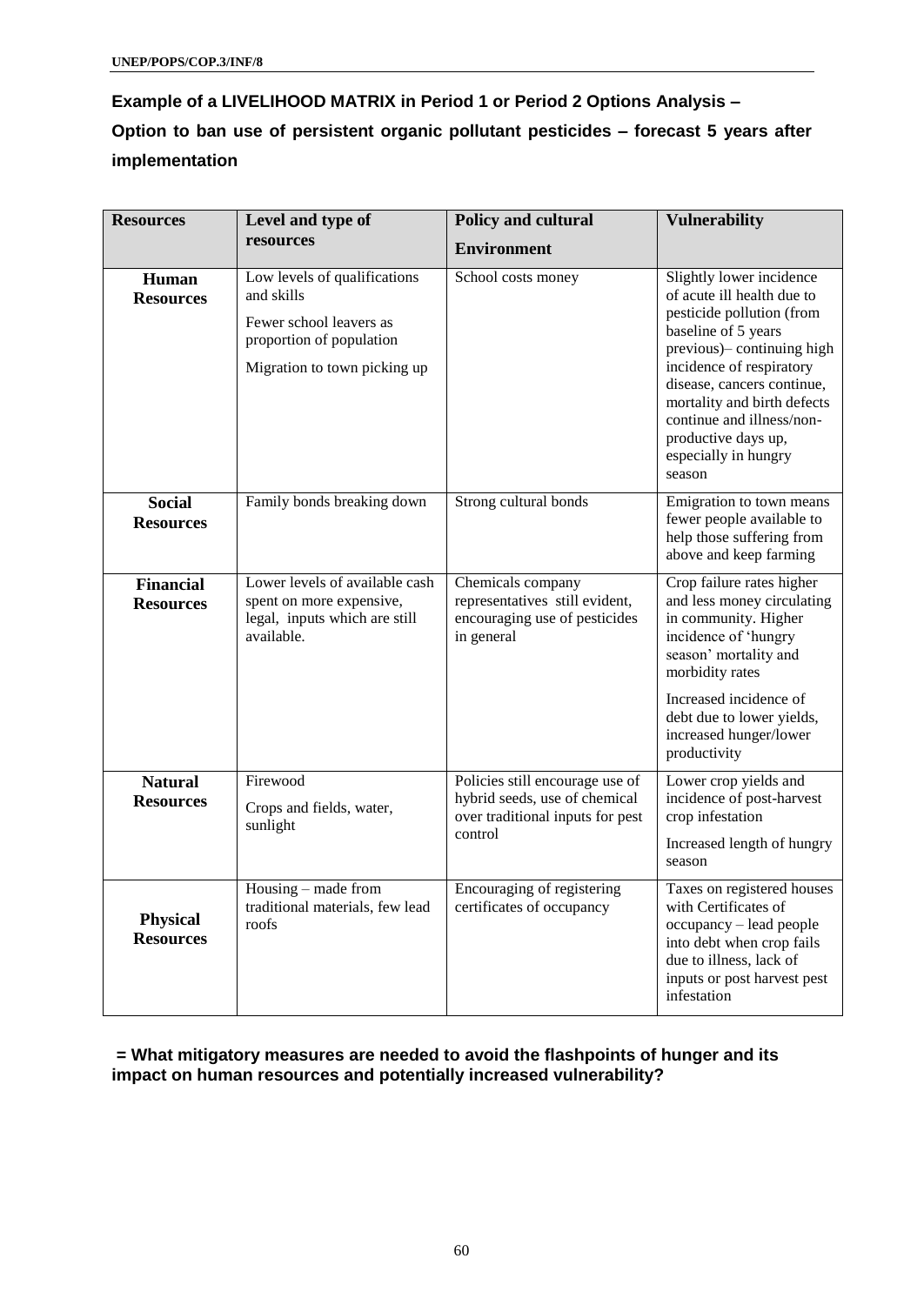**Example of a LIVELIHOOD MATRIX in Period 3 or 4 – Monitoring/Review and lesson learning 5 years after implementation with mitigatory projects in place (small rural business start-up, efficient stoves and traditional pesticide extension practices)**

| <b>Resources</b>                     | Level and type of                                                                                                                 | Policy and cultural                                                                                                 | <b>Vulnerability</b>                                                                                                                                                                                                                                |
|--------------------------------------|-----------------------------------------------------------------------------------------------------------------------------------|---------------------------------------------------------------------------------------------------------------------|-----------------------------------------------------------------------------------------------------------------------------------------------------------------------------------------------------------------------------------------------------|
|                                      | resources                                                                                                                         | <b>Environment</b>                                                                                                  |                                                                                                                                                                                                                                                     |
| Human<br><b>Resources</b>            | Low levels of qualifications<br>and skills<br>Fewer school leavers as<br>proportion of population<br>Migration to town picking up | School costs money                                                                                                  | more ill health anecdotally<br>ascribed to persistent<br>organic pollutants<br>(reflection on new<br>improved baseline data<br>collection), continuing<br>respiratory disease                                                                       |
| <b>Social</b><br><b>Resources</b>    | Family bonds breaking down                                                                                                        | Strong cultural bonds                                                                                               | Emigration to town means<br>fewer people available to<br>help those suffering from<br>above and keep farming                                                                                                                                        |
| <b>Financial</b><br><b>Resources</b> | Higher levels of available cash<br>for project participants                                                                       | Chemicals company<br>representatives still evident,<br>encouraging use of pesticides<br>in general                  | Crop failure rates higher<br>but more money<br>circulating in community.<br>Lower incidence of<br>'hungry season' mortality<br>and morbidity rates<br>Increased incidence of<br>debt due to lower yields,<br>increased hunger/lower<br>productivity |
| <b>Natural</b><br><b>Resources</b>   | Firewood - less harvested per<br>unit of cooking<br>Crops and fields, water,<br>sunlight                                          | Policies no longer encourage<br>use of hybrid seeds, use of<br>chemical over traditional<br>inputs for pest control | Stable crop yields and<br>incidence of post-harvest<br>crop infestation<br>Increased length of hungry<br>season                                                                                                                                     |
| <b>Physical</b><br><b>Resources</b>  | Housing – made from<br>traditional materials, few lead<br>roofs                                                                   | Encouraging of registering<br>certificates of occupancy                                                             | Taxes on registered houses<br>with Certificates of<br>occupancy - lead people<br>into debt when crop fails<br>due to illness, lack of<br>inputs or post harvest pest<br>infestation                                                                 |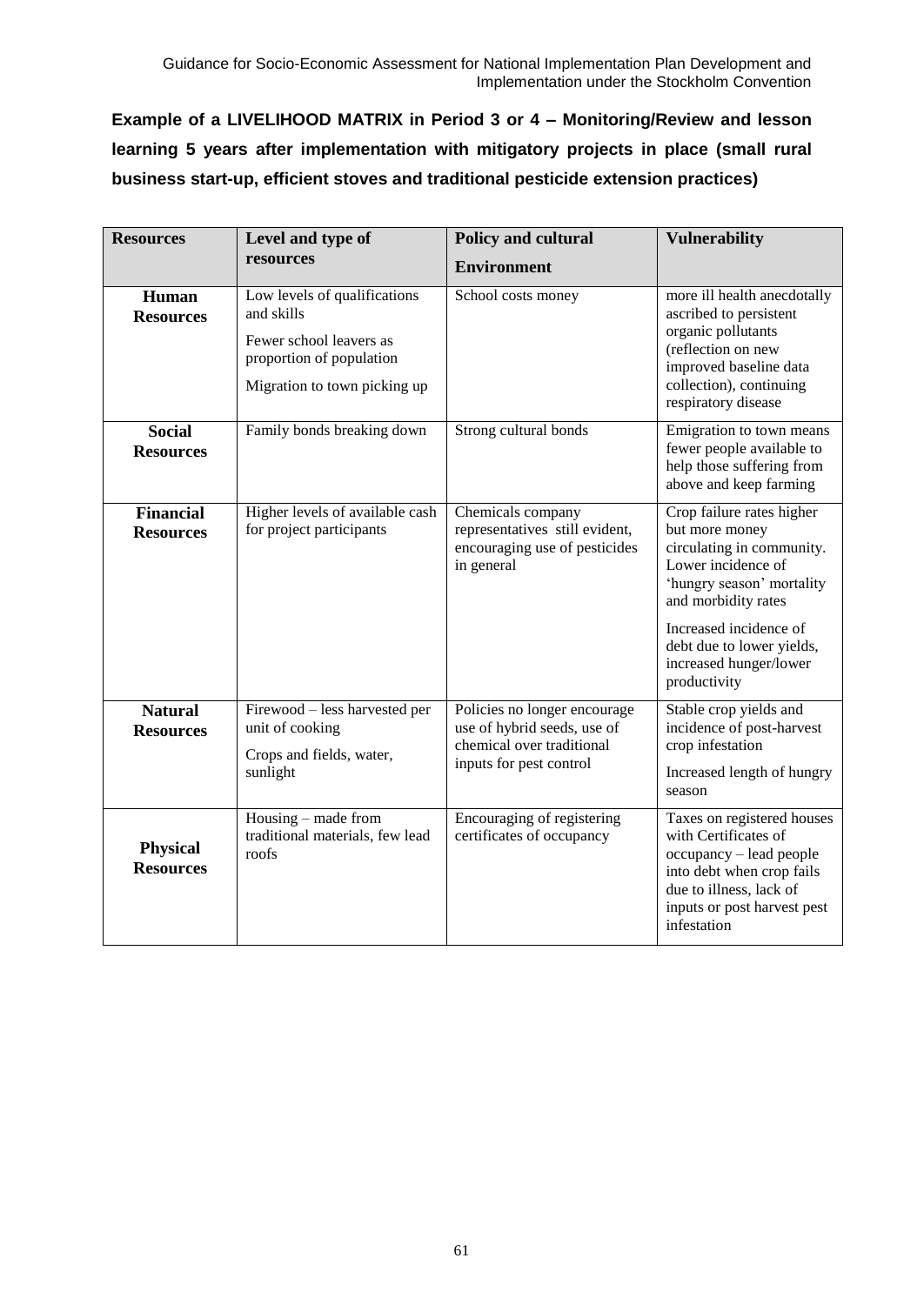### **C6 COST BENEFIT ANALYSIS**

#### **COST BENEFIT ANALYSIS**

Cost benefit analysis (CBA) is an analytical approach for those involved in making decisions about complicated issues of policy. Cost benefit analysis is based on the simple idea of comparing the costs of an action with the benefits of that action It highlights that some people gain from the change yet, at the same time, the possibility also exists for compensating those who suffer a loss, that is those who would be left less well off by the change (mitigatory actions).

#### **Doing a CBA helps to**:

- assist in a rational way the complex process of making decisions
- simplify
- reduce all inputs (costs) and all positive impacts (benefits) to the single measure of money

However, the processes of value conversion are not simple and the reduction to figures can give a false sense of certainty unless used with caution and balanced against other sources of analysis and evidence.

### **How to do a Cost-Benefit Analysis of phasing out persistent organic pollutants**

Cost benefit analysis can be conducting in four steps (See Figure 1). The conduct of cost benefit analysis is, by its very nature, a technical exercise often involving numerous choices and calculations. The more complicated the project or decision, the more care should be taken to identify and measure the key variables and to analyse them appropriately. Whatever merits a project might have, the technical nature of cost benefit analysis should not obscure the fact that the exercise is being carried out to inform the decision making process and not to supplant it (Frank and Sunstein, 2001).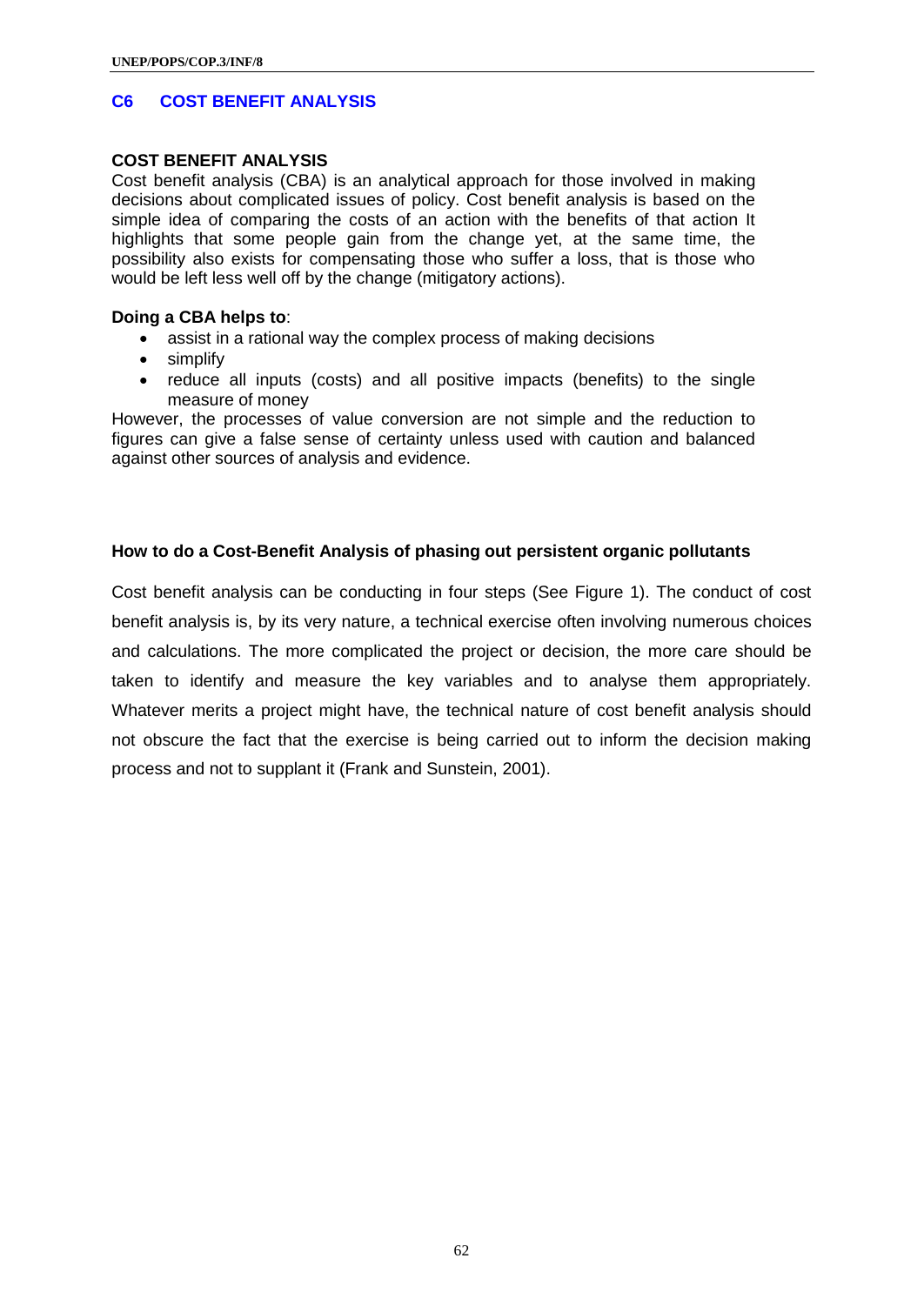

**Figure: 1: Illustration of Four Steps in Conducting Cost Benefit Analysis**



### *STEP 1a***:** *Specify the Action*

A scoping study has to be carried out to illustrate the base situation, which in theory exists when no changes have taken place. The base situation includes the locations, workplaces,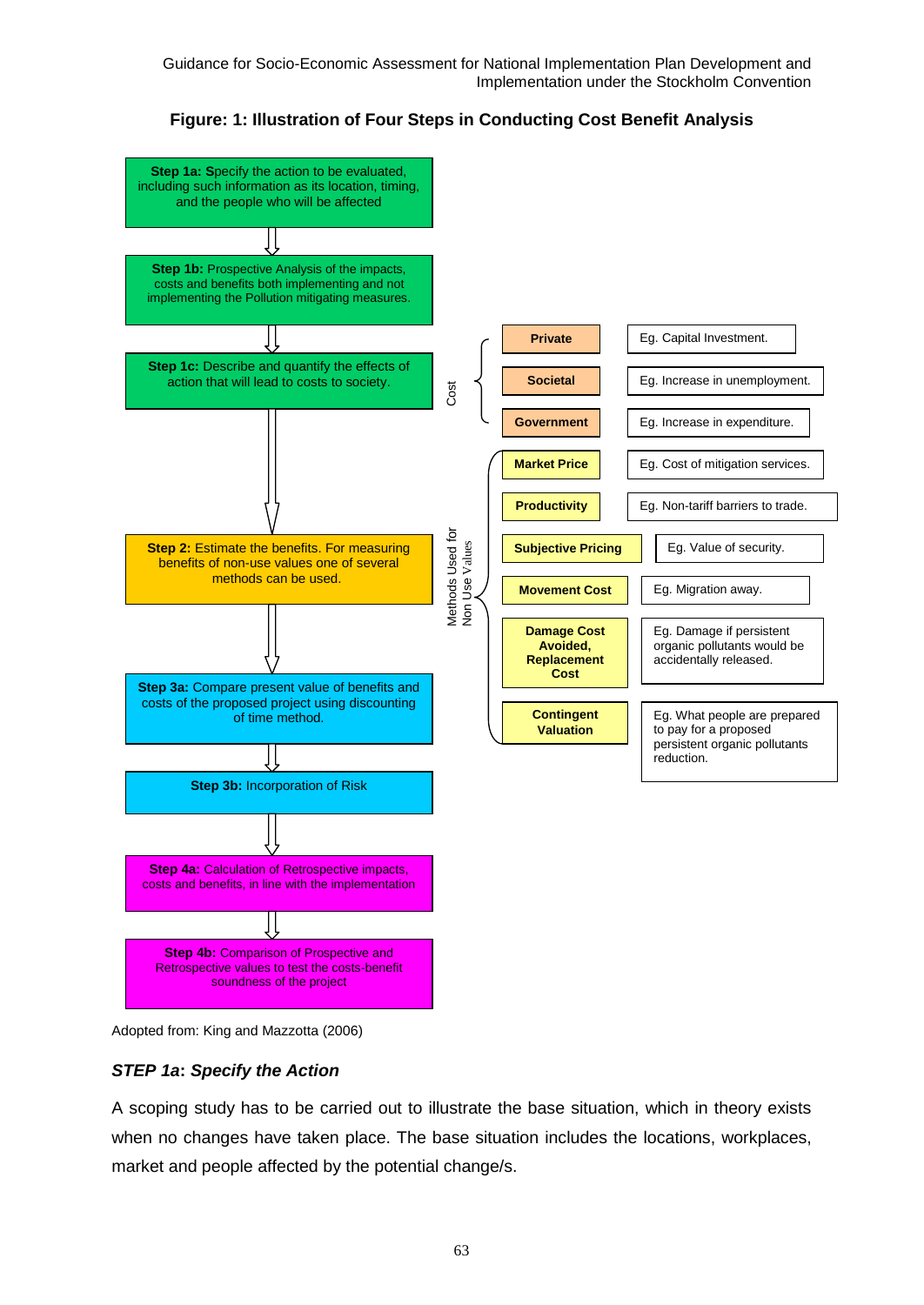#### *STEP 1b: Prospective analysis (Before or Ex-ante) of the impacts (see Fig. 2).*

In cost benefit analysis, the *impact* of a project is the *difference* between the situation which would arise *with* the project and that which exists *without* it. Thus, when evaluating a proposed project, the analysis must estimate the situation not only with the project, but also without it, so that these can be rationally compared.

If the sum of benefits of a with-project situation outweigh the costs of implementation, then the pollution mitigating project should be deemed economically worthwhile.



### **Fig 2: CBA Methods**

(Adapted from: Voorhees et. al., 2001)

It follows that, in a "without project" scenario, the level of pollution impact should be calculated as a cost, while the expenditure avoided by not purchasing pollution mitigation equipment should be recorded as a benefit. The cost might be the total current expenditure on health care which is consequent of exposure to pollution.

Conversely, in a "with project" situation, the impact of a cleaner environment should be taken into account as a benefit, the reduction in medical expenses from less exposure to pollution should be calculated as a benefit, while expenses to implement the legislation and install pollution control equipment would be costs.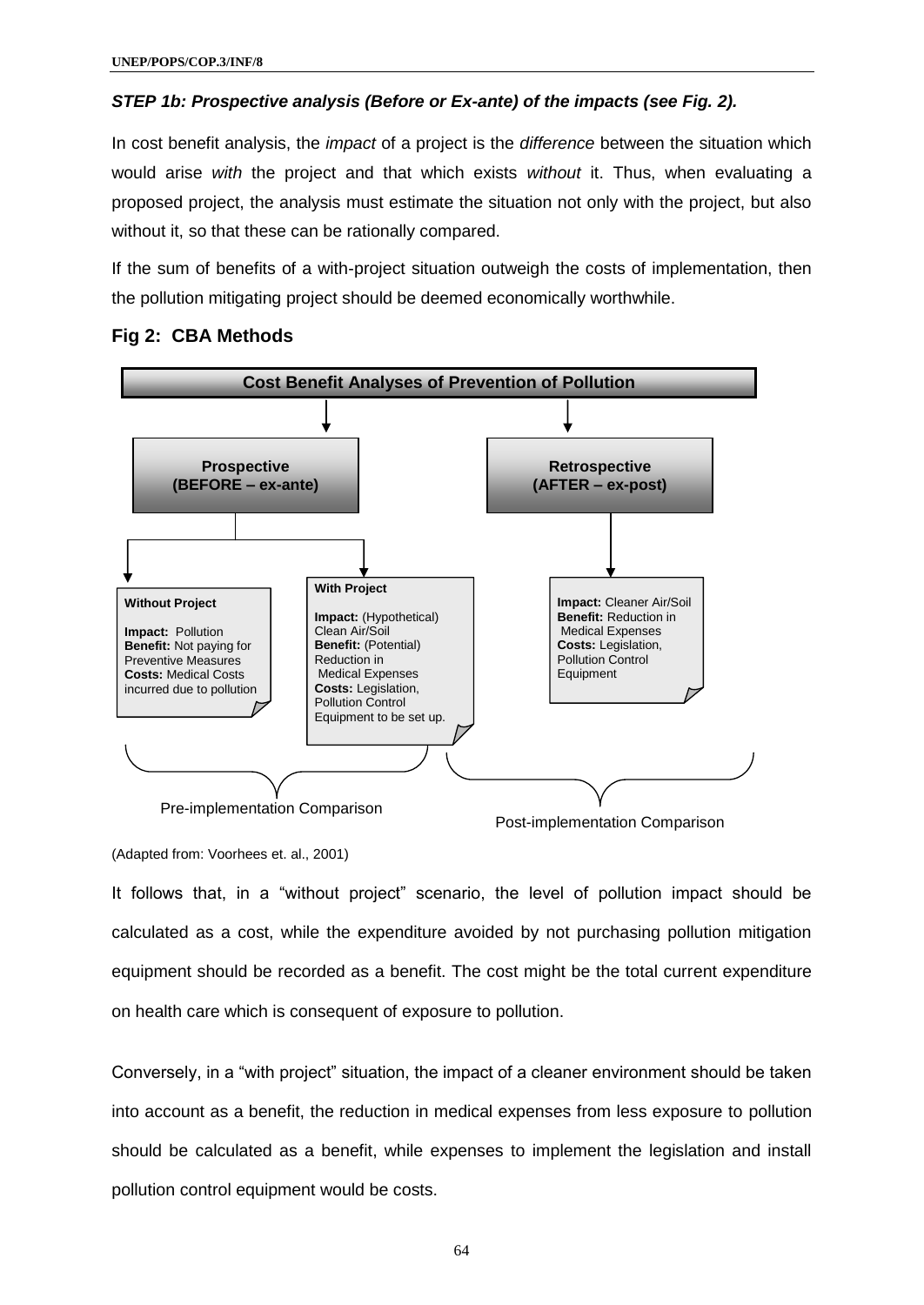Clearly the stakeholders that bear costs or receive benefits are unlikely to be the same – and part of the judgment must be in regard to the willingness to pay or the willingness to forego benefit. The vulnerable are hardly in a position to express an unwillingness to forego benefits, whilst the rich are well able to protect their economic interest and reluctance to bear cost. This is particularly important in pursuit of the principle of "the polluter should pay".

### *STEP 1c: Estimation of costs*

Cost of pollution/poisoning/livelihood vulnerabilities can feature in all economic sectorsprivate, civil society and government and the costs can be either direct or indirect effects of the legislation (see Figure 3).



### **Figure 3: Cost Categories as per Economic Sector**

### **STEP 2: Benefits valuation of both Use and Non-use with relevance to the environment legislation**

When the benefits and costs of a policy have been identified, the next step is to express these components in a common metric (unit of measurement). The most common metric is a monetary unit, be it dollars or the local currency (Sunstein, 2000). Then all benefits and costs of the project should be set out in terms of their monetary value. For many components this is straightforward (Frank and Sunstein, 2001). However, a particular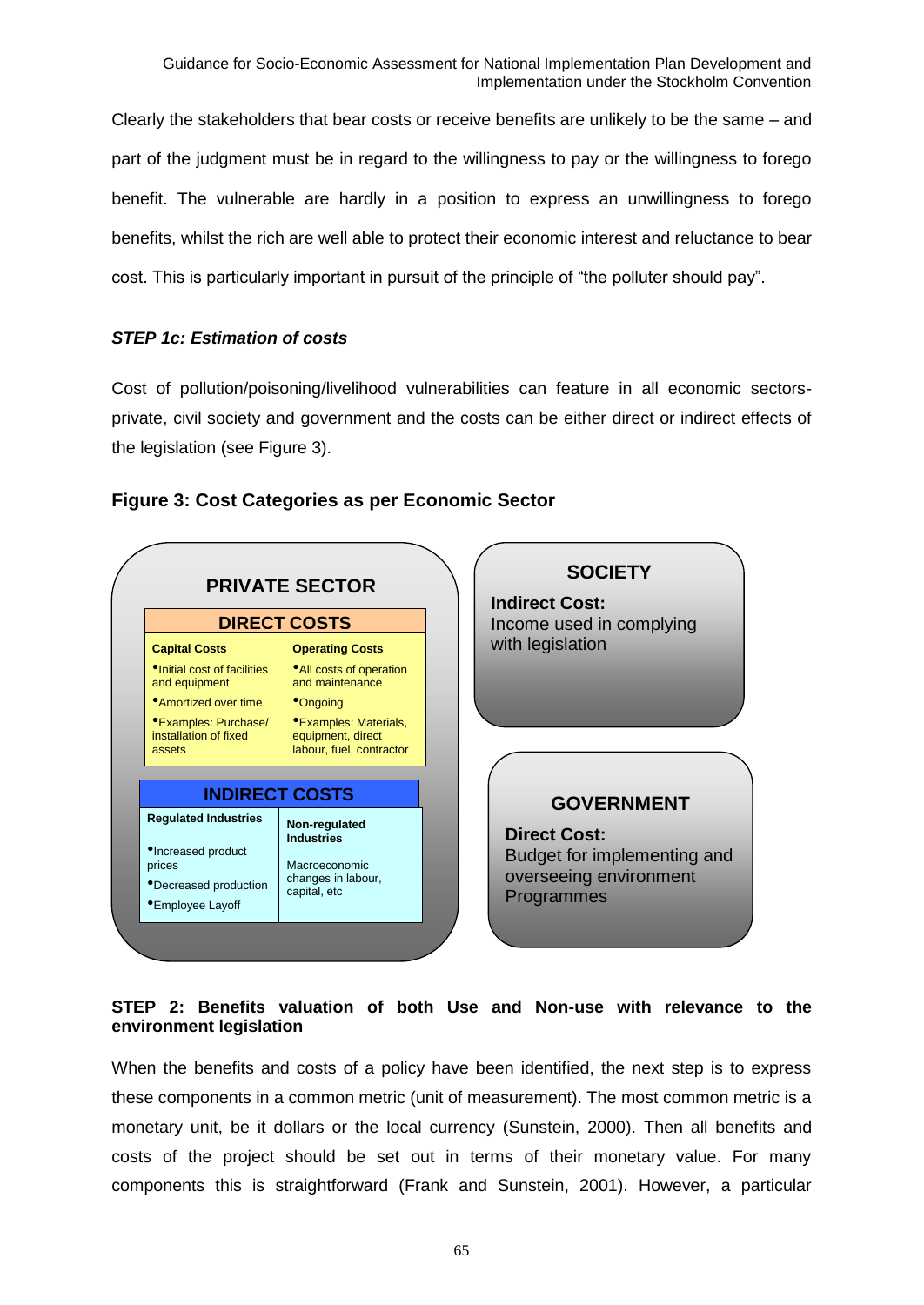programme may incur benefits or costs which cannot be expressed directly in monetary terms. In such cases, the equivalent monetary value of the project's costs or benefits (deemed to be that sum of money which the recipients of the benefits or costs, when asked, consider to be of equivalent value) needs to be ascertained (King and Mazzotta, 2006).

| Method                                                                                   | Applicable to                                                                                                              | Description and Importance                                                                                                                                                                                                                                                          | <b>Constraints and Limitations</b>                                                                                                                                                                                                                                                                                                                                                                            |
|------------------------------------------------------------------------------------------|----------------------------------------------------------------------------------------------------------------------------|-------------------------------------------------------------------------------------------------------------------------------------------------------------------------------------------------------------------------------------------------------------------------------------|---------------------------------------------------------------------------------------------------------------------------------------------------------------------------------------------------------------------------------------------------------------------------------------------------------------------------------------------------------------------------------------------------------------|
| <b>Market Price</b><br>Method                                                            | Direct Use values,<br>especially of products<br>or services.                                                               | The value is estimated from the<br>price in commercial markets (law<br>of supply and demand).                                                                                                                                                                                       | Market imperfections (subsidies,<br>lack of transparency) and policy<br>distort the market price.                                                                                                                                                                                                                                                                                                             |
| Damage<br>Cost<br>Avoided,<br>Replacement<br>Cost or<br>Substitute<br><b>Cost Method</b> | Indirect Use Values:<br>environmental<br>protection, avoided<br>contamination,<br>pollution control,<br>resource retention | The value of organic pollutant or<br>any other pollutant's removal can<br>be estimated from the cost of<br>building and running a treatment<br>plant (substitute cost). The value<br>of persistent organic pollutant<br>control can be estimated from<br>the (damage cost avoided). | It is assumed that the cost of<br>avoided damage or substitutes<br>match the original benefit. But<br>many external circumstances may<br>change the value of the original<br>expected benefit and the method<br>may therefore lead to under- or<br>over- estimates. Insurance<br>companies are very interested in<br>this method.                                                                             |
| Movement<br><b>Cost Method</b>                                                           | Settlement and<br>migration                                                                                                | The recreational value of a site is<br>estimated from the amount of<br>money that people are prepared<br>to pay to move away from<br>pollutants or to spend on settling<br>in an uncontaminated site.                                                                               | This method only gives an<br>estimate. Over- estimates are<br>easily made as the site may not be<br>the only reason for moving to or<br>from that area. This method also<br>requires a lot of quantitative data.                                                                                                                                                                                              |
| Subjective<br>Valuation<br>(Hedonic)<br>Pricing<br>Method                                | Some aspects of<br>Indirect Use, Future<br>Use and Non-Use<br>Values                                                       | This method is used when<br>contamination levels influence<br>the price of locally marketed<br>goods. Clean air, safe working<br>conditions, and recreational will<br>increase the sense of security<br>and well being.                                                             | This method only captures<br>people's willingness to pay for<br>perceived benefits. If people are<br>not aware of the link between the<br>environment attribute and the<br>benefits to themselves, the value<br>will not be reflected in the price.<br>This method is very data intensive.                                                                                                                    |
| Contingent<br>Valuation<br>Method                                                        | Non-Use values                                                                                                             | This method asks people directly<br>how much they would be willing<br>to pay for specific persistent<br>organic pollutants control<br>measures. It is often the only<br>way to estimate the Non-Use<br>values. It is also referred to as a<br>"stated preference method".           | There are various sources of<br>possible bias in the interview<br>techniques. There is also<br>controversy over whether people<br>would actually pay the amounts<br>stated in the interviews. It is the<br>most controversial of the non-<br>market valuation methods but is<br>one of the only ways to assign<br>monetary values to non-use values<br>of ecosystems that do not involve<br>market purchases. |
| Contingent<br>Choice<br>Method                                                           | For all environmental<br>goods and services                                                                                | Estimate values based on asking<br>people to make tradeoffs among<br>sets of ecosystem or<br>environmental services                                                                                                                                                                 | Does not directly ask for<br>willingness to pay as this is<br>inferred from tradeoffs that include<br>cost attribute. This is a very good<br>method to help decision makers to<br>rank policy options.                                                                                                                                                                                                        |

| <b>Figure 4: Comparison of Benefits Valuation Methods</b> |
|-----------------------------------------------------------|
|-----------------------------------------------------------|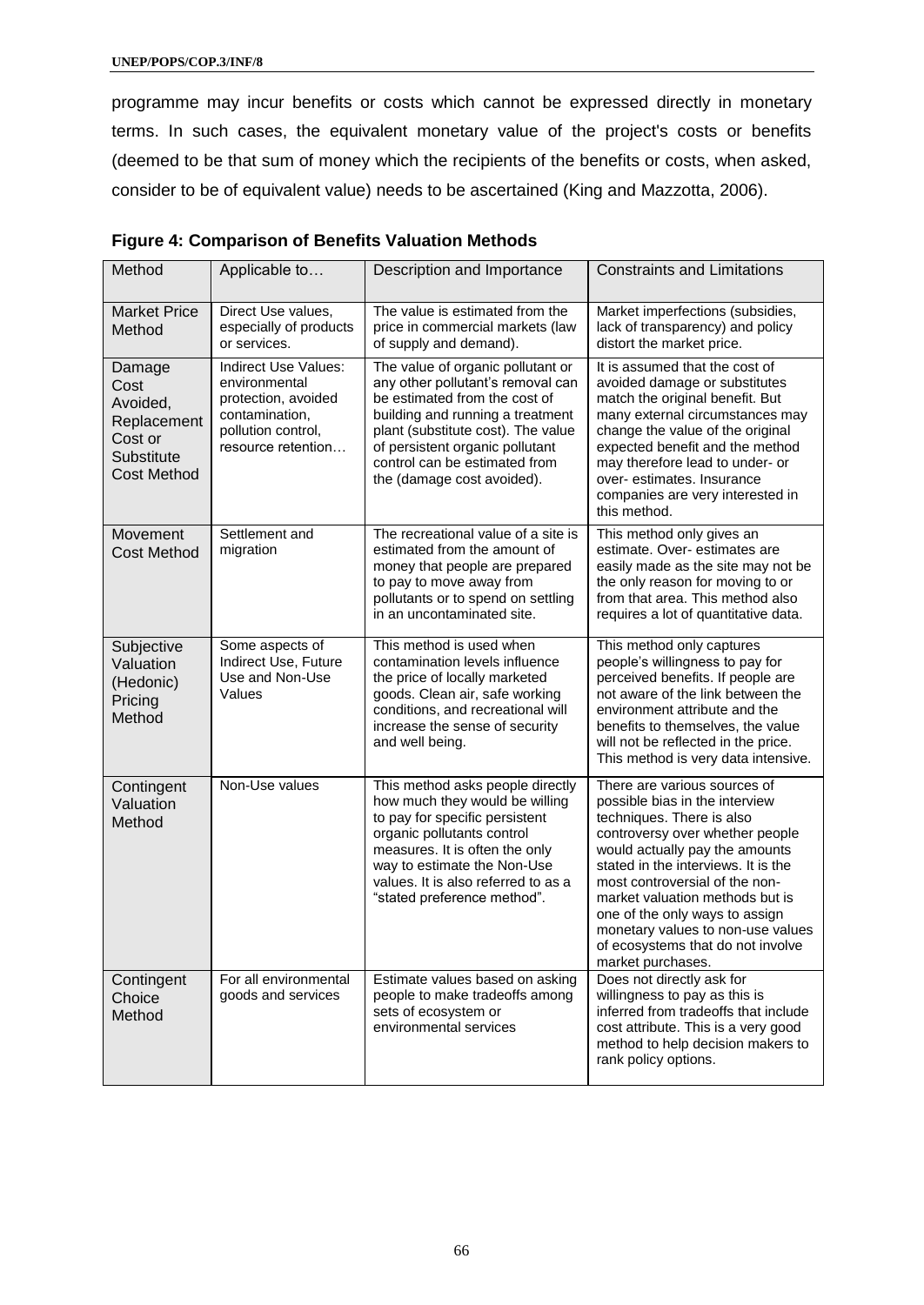Guidance for Socio-Economic Assessment for National Implementation Plan Development and Implementation under the Stockholm Convention

| <b>Benefit</b><br>Transfer<br>Method | For ecosystem<br>services in general<br>and recreational uses<br>in particular               | Estimates economic values by<br>transferring existing benefit<br>estimates from studies already<br>completed in another location or<br>context.                                             | Often used when it is too<br>expensive to conduct a new full<br>economic valuation for a specific<br>site. Can only be as accurate as<br>the initial study. Extrapolation can<br>only be done for sites with the<br>same gross characteristics. |
|--------------------------------------|----------------------------------------------------------------------------------------------|---------------------------------------------------------------------------------------------------------------------------------------------------------------------------------------------|-------------------------------------------------------------------------------------------------------------------------------------------------------------------------------------------------------------------------------------------------|
| Productivity<br>Method               | For specific<br>environmental goods<br>and services: water,<br>soils, presence in the<br>air | Estimates the economic values<br>for environmental products or<br>services that contribute to the<br>marketability of commercially<br>marketed goods (eg. Non-tariff<br>barriers to trade). | The methodology is straightforward<br>and data requirements are limited<br>but the method only works for<br>some goods or services.                                                                                                             |

Source: Adapted and modified from Lambert (2006) & Voorhees et. al. (2001)

The Benefit Valuation approach outlined in the above figure entails a vast range of techniques for each context for completeness. It should be noted that they are not parallel but instead isolated techniques from which one method or a combination of methods has to be selected according to the nature of goods (i.e. market/non-market, quantifiable) and the socio-economic structure (e.g. proportion or population affected by the potential change) and the environment of the location (i.e. the level of pollution/risk etc).

The Willingness To Pay (WTP) and Willingness To Accept (WTA) indices should be used to portray the subjective preferences for goods. The willingness-to-pay method is an effort to derive social preferences. It attempts to value life comprehensively. Monetary valuations of non-market goods and services such as quality of air, water and ecosystems are estimated in terms of willingness to pay defined as the maximum amount of money a person is willing to pay in order to obtain some level of the good or service. Willingness to accept is the amount of benefit a person is prepared to forgo rather than lose a product or service.

### *STEP 3a: Estimation of the discounted rate of time to calculate net benefit*

The benefits of implementing each project should be adjusted with the time value for money. The introduction of time increases the complexity of the analysis because the monetary value of costs or benefits at some point in the future is not directly comparable to the same monetary value of costs or benefits today. For this reason, cost benefit analysis, which requires comparisons to be based on a common metric, uses a process called ['discounting'](http://sunsite.utk.edu/ncedr/tools/othertools/costbenefit/module4.htm)  to express future costs and benefits in terms of their current-value equivalents (Watkins, undated). This is achieved by discounting costs and benefits in each future time period and summing them to arrive at their present value. Given the rate of inflation, interest and other macroeconomic factors, a discount rate should be decided upon to adjust the value of benefits. For example, at a discount rate of ten percent per annum, the present value of, say, one dollar in ten years is 37 cents; and the present value of one dollar in, say, fifty years time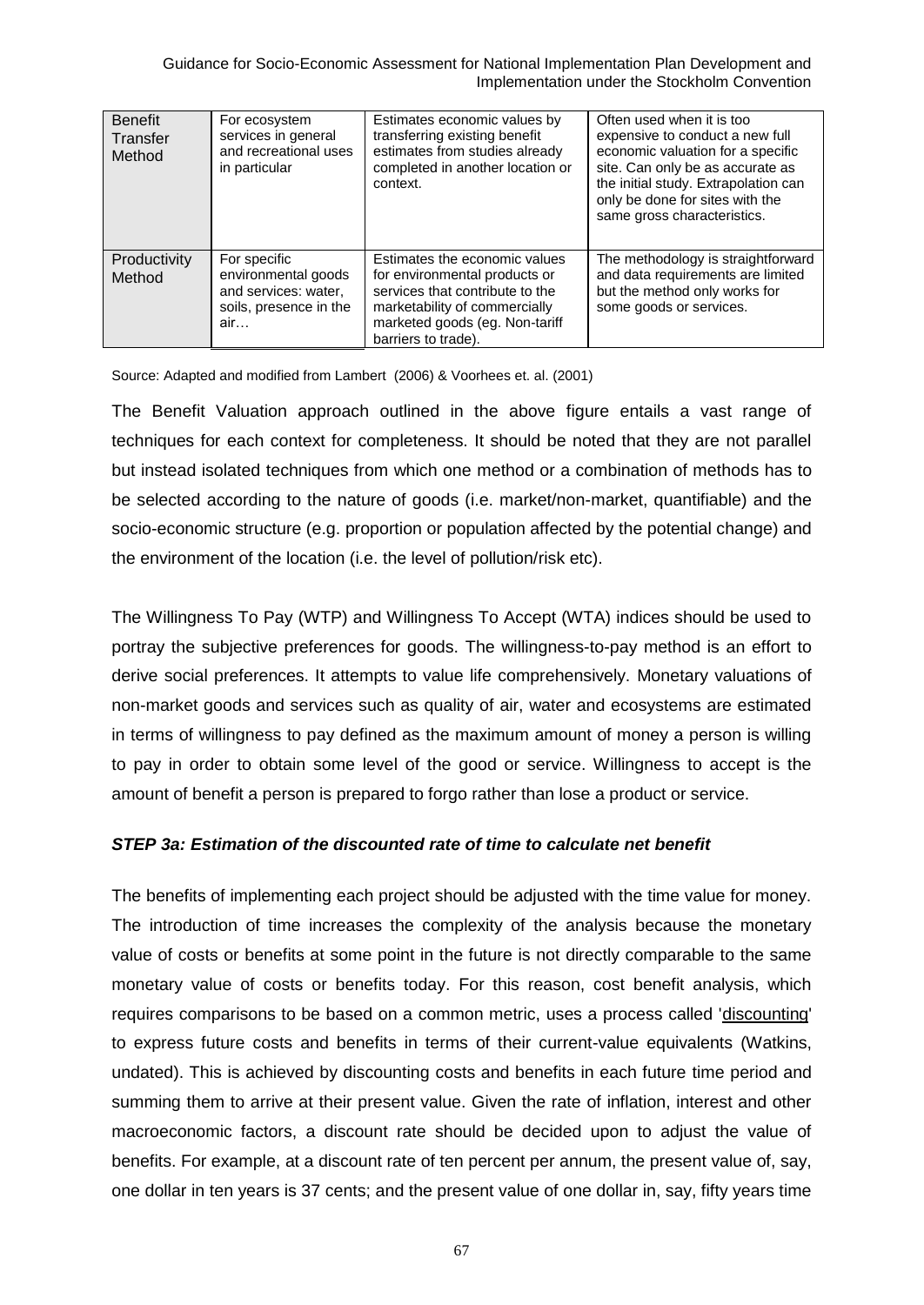is 0.67 cents. In general, the longer the time frame, the higher the discount rate and the smaller will be the impact of any given year on total net benefits (King and Mazzotta, 2006).

### *STEP 3b: Incorporation of risk values to yield the net cost-benefit flow*

The incorporation of a risk element is important for analysing future benefit values and especially comparing between different potential projects. For example, one project may involve equipment with a higher rate of depreciation or involve land which is more subject to environmental hazards. When such factors exist, it is imperative to accommodate the cost of risk within the budget, along with "unanticipated costs" which might arise after implementation.

When risk is incorporated within the cost-benefit flow, a project can be deemed economically worthwhile if the net benefit criterion is a positive number. Choice between two or more projects becomes relatively straightforward through choice of that which has the greater net benefit criterion (as a sum of cost and benefits).

### *STEP 4a: Calculation of impacts, costs and benefits, after the event (Retrospective) in line with implementation (Fig. 1).*

This step is similar to the "with project" scenario of the Prospective Analysis but represents the actual impacts rather than the predicted ones. Therefore, after implementation, the subsequent cleaner environment (for example) should be the ex-post impact, while the reduction in medical costs from reduced exposure should be the benefit. The costs involved should be that of policy change and installation of pollution control equipment.

### *STEP 4b: Comparison of Prospective and Retrospective values to test the costsbenefit soundness of the project*

The comparison of the predicted and actual cost-benefits represents the actual testing of a project. If all external factors remain unchanged the following equations should apply:

### *Costs of 'without project' = Benefits of 'with project' Benefits of 'without project' = Costs of 'with project'*

If the actual costs are greater than the predicted costs, one will have to revert back to the plan and more realistically accommodate for unanticipated costs in the budget. However, if the actual costs are less, it may be due to mere overestimation of costs and underestimation of benefits during the Propsective analysis.

The following diagram reflects the essence of CBA methods starting from inception the decision to proceed with implementation.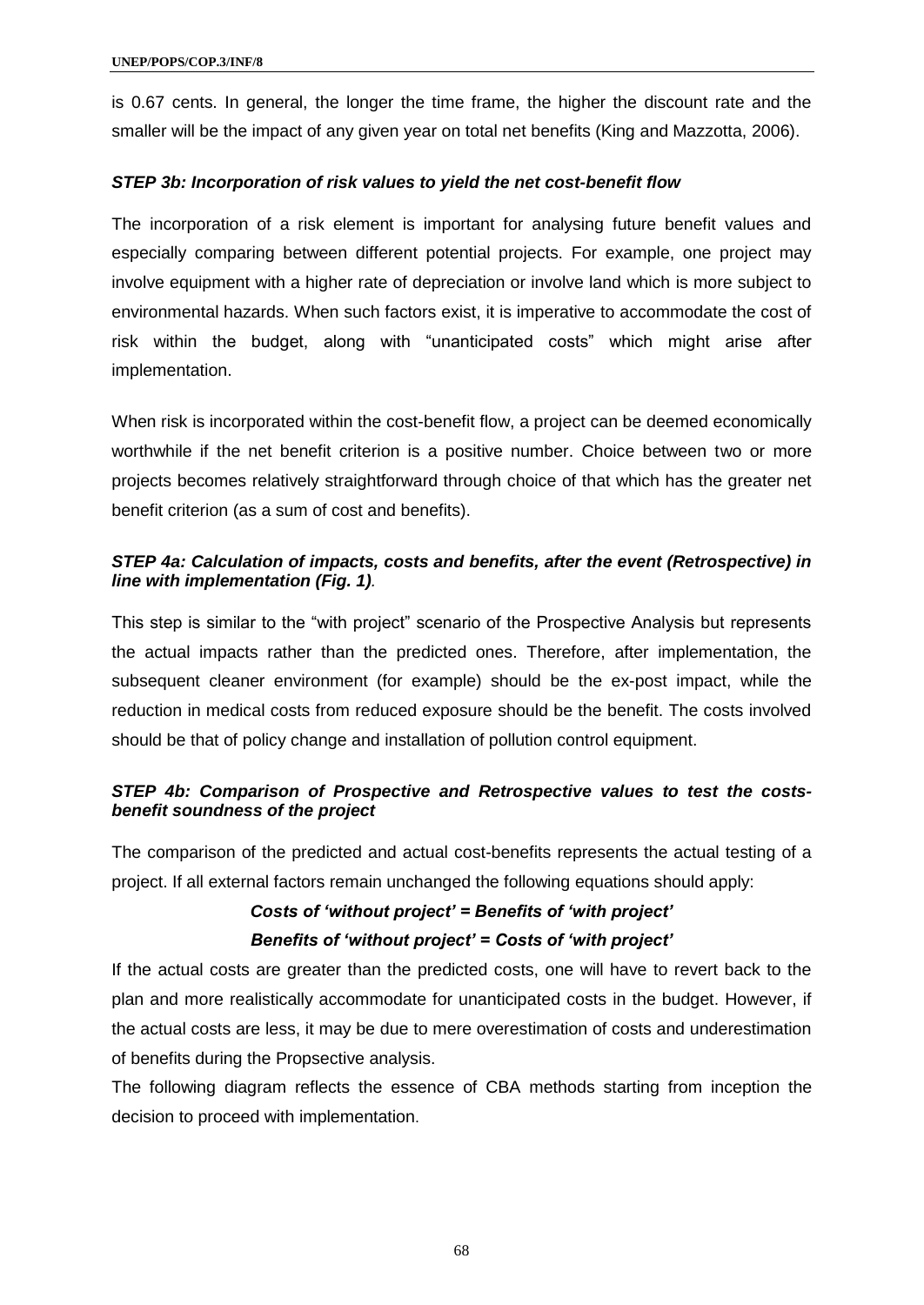Guidance for Socio-Economic Assessment for National Implementation Plan Development and Implementation under the Stockholm Convention



**Figure 5: An Illustration of the Essence of Cost Benefit Analysis**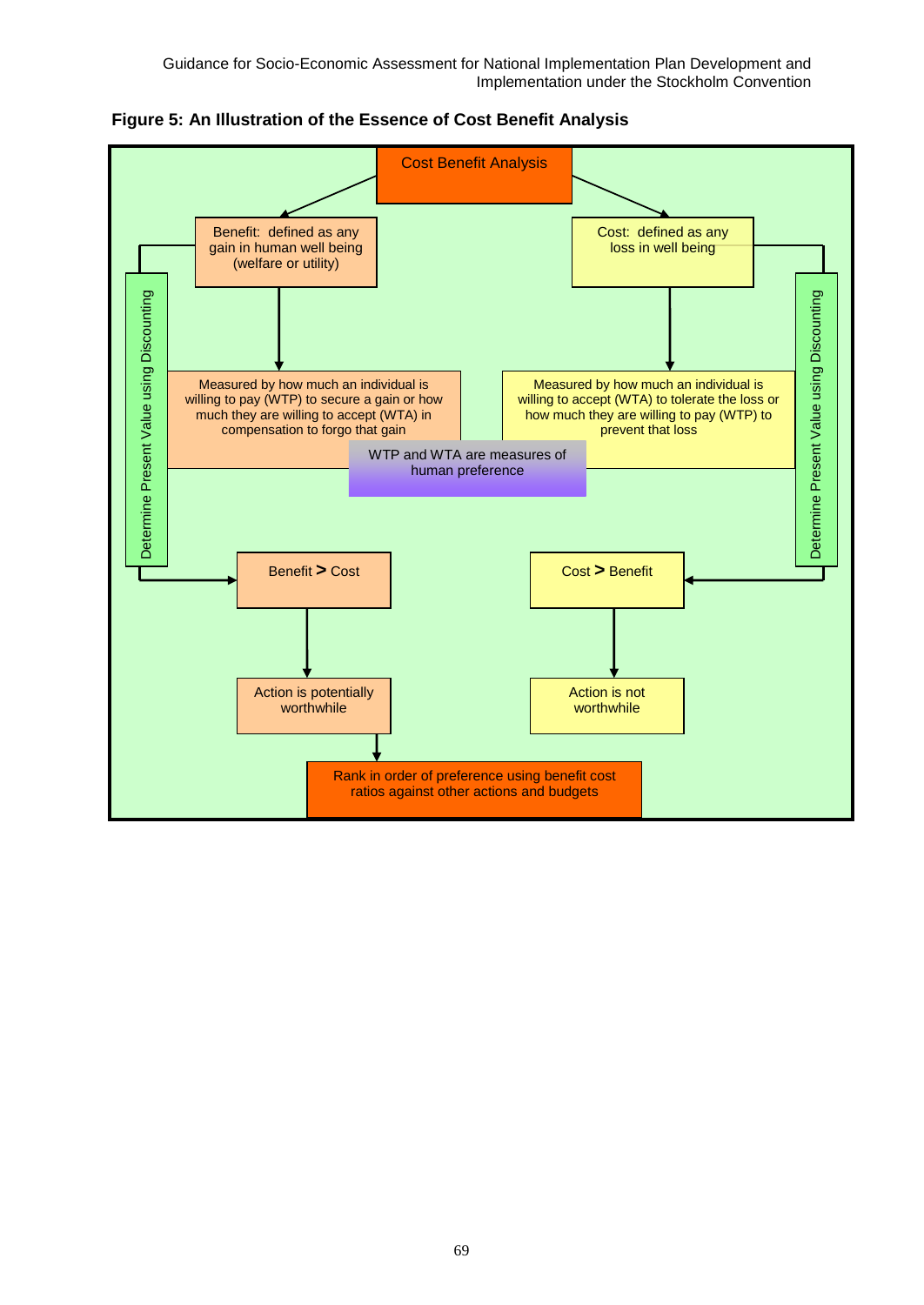### **C7 PROBLEM AND OPTIONS ANALYSIS**

### **OPTIONS ANALYSIS**

The process of weighing up the various chemicals management options and designing initiatives to reduce/phase-out the banned persistent organic pollutants begins once all the Socio-Economic Assessment data is collected. Options analysis, is a collection of tools within the process of the Stockholm Convention national implementation plan cycle, to enable the filtering of embryonic concepts and ideas, gaining a better understanding, building stakeholder ownership and refining – and ultimately rejecting proposals that, for whatever reason, are inappropriate. The Options analysis is the mechanism by which the decision-making process concludes.

### **Problem Analysis**

A **Problem tree** is one way of doing problem analysis. Essentially this involves mapping the focal problem against its causes and effects. Once the tree is constructed, a hierarchy emerges and the focal problem can be moved up or down the chain or cause and effect.

**Objectives** or **Vision Tree**. Instead of looking back, looking forward; rather than thinking in terms of negatives, a desired situation in the future is envisioned

### **Doing a Problem and objectives analysis helps to:**

- Understand the whole picture
- Build a greater sense of Stakeholder ownership
- Improve transparency and accountability if more and more stakeholders are given information and decision making power
- Improve equity as stakeholders' needs and interests are taken into account
- Help to establish the scale or response

### **SWOT Analysis**

SWOT analysis is a dynamic strategic planning tool used to evaluate the Strengths, Weaknesses, Opportunities, and Threats involved in a situation requiring a decision. It is an extremely useful tool for persistent organic pollutants reduction and socioeconomic analysis.

#### **Doing a SWOT analysis helps to:**

- facilitate workshops with key stakeholders
- refine technical and social risk assessments
- $\bullet$  refine options as part of the options analysis

The SWOT analysis provides a good framework (the four headings) for reviewing strategy, position and direction of the persistent organic pollutants reduction plans. It helps by evaluating each option in turn and ranking the different aspects in each box for importance, enabling viability of options to be cross checked.

#### **Decision matrices**

The Decision Matrices enable decision-makers to summarise and prioritise all the information collected during Socio-Economic Assessment and to agree on a way forward to take into logical framework analysis. The matrices consist of:

- discussion around a key set of questions
- persistent organic pollutants action summary sheet
- Summary Decision sheet

A key aspect of the final decision will have to that the response is proportionate.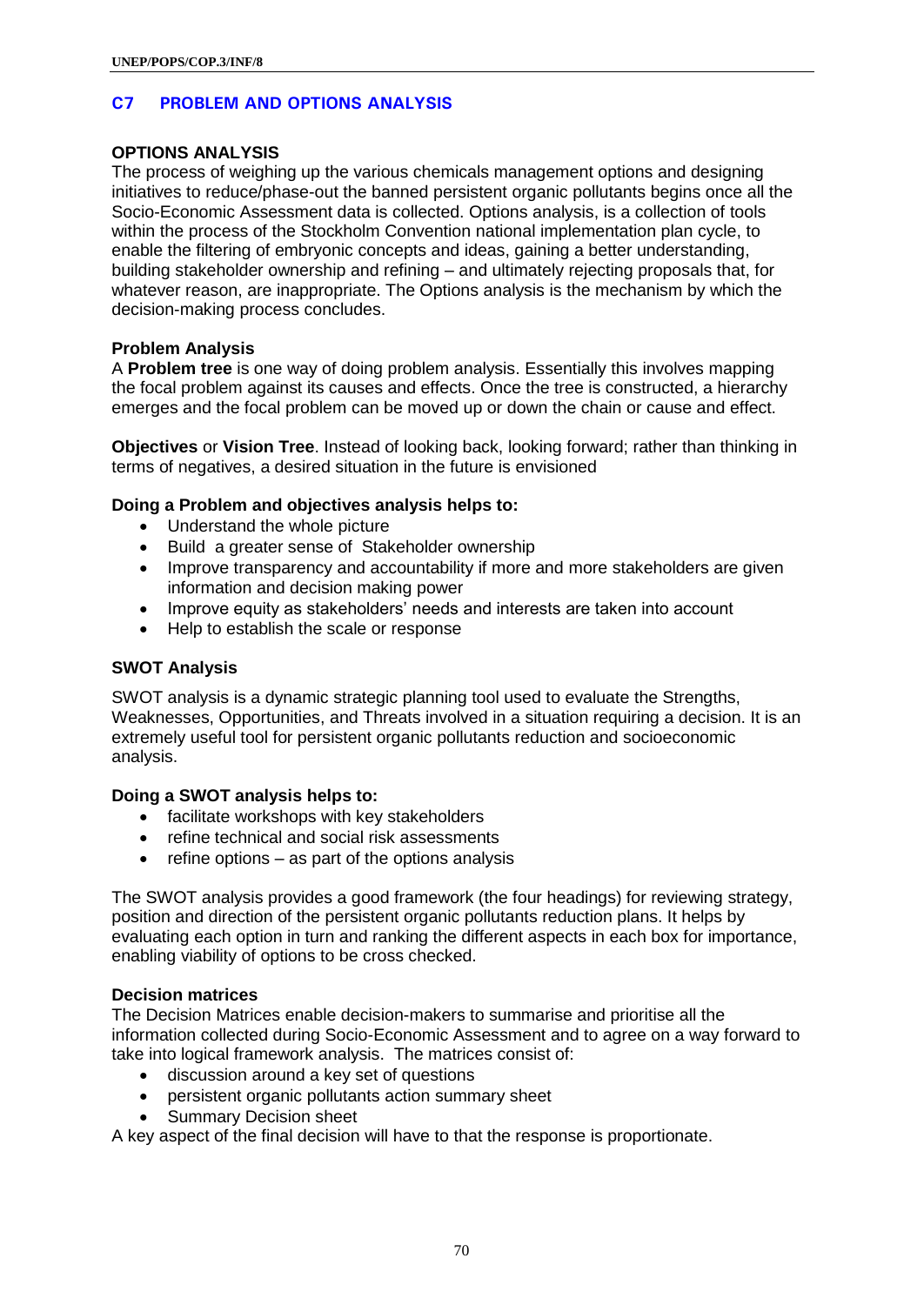### **C7.1 How to Do a Problem Tree**



**Step 1:** Debate and agree the focal problem to be addressed. Position this in the middle of the chart/paper as shown above.

**Step 2:** Identify and develop the **direct causes** of the problem. Position these on the first level below the focal problem.

**Step 3:** Identify lower level causes by taking each of the direct causes and asking 'but why?' Position accordingly, drawing connecting lines to show the relationships.

**Step 4:** Repeat the process for the effects (positioned above the focal problem) starting with the direct/immediate effects of the problem and then the medium/longer-term effects above those.

An example of a problem tree is shown below:



**Transformers Management: Problem Tree**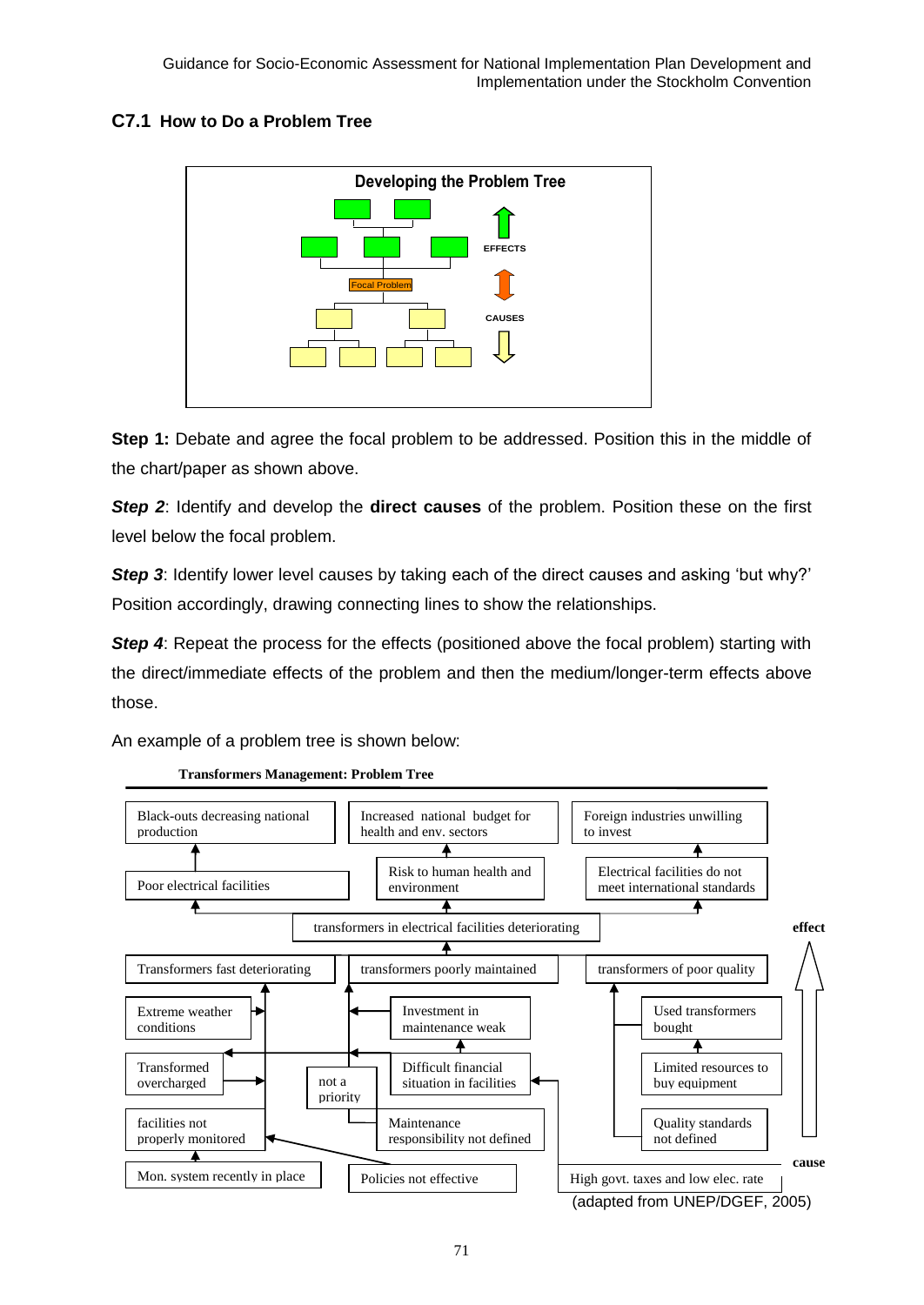**UNEP/POPS/COP.3/INF/8**

A problem tree at this level can be used to bring together information on the practices, risks and impacts of a sub-group of persistent organic pollutants in order to assess potential management options. A lower order problem tree can focus in on one aspect in more detail.

#### **C7.2 How to Do an Objectives analysis**

*Step 1*: After the Problem tree is agreed, the next thing to do is to reformulate the elements of the problem tree into positive desirable conditions. What was the focal problem now becomes a key objective. (In logical framework terms it may be the Goal or Purpose; discussed further in C8).

*Step 2: Look for elements to use in strategic planning*. Below what was the focal problem in the problem tree, are now related *objectives* for addressing the problem. Above what was the focal problem, if the problem were to be addressed one would expect to see changes in the effects, so in the options tree there will be useful ideas here for potential *indicators* of progress.

An example of an 'Objectives Tree' based on the above 'Problem Tree' is shown below:



#### **PCB Management: Objectives tree**

#### **C7.3 How to do a SWOT Analysis**

**Step 1: Set up a template.** The SWOT analysis is normally presented as a grid, comprising four sections, one for each of the SWOT headings: Strengths, Weaknesses, Opportunities, and Threats.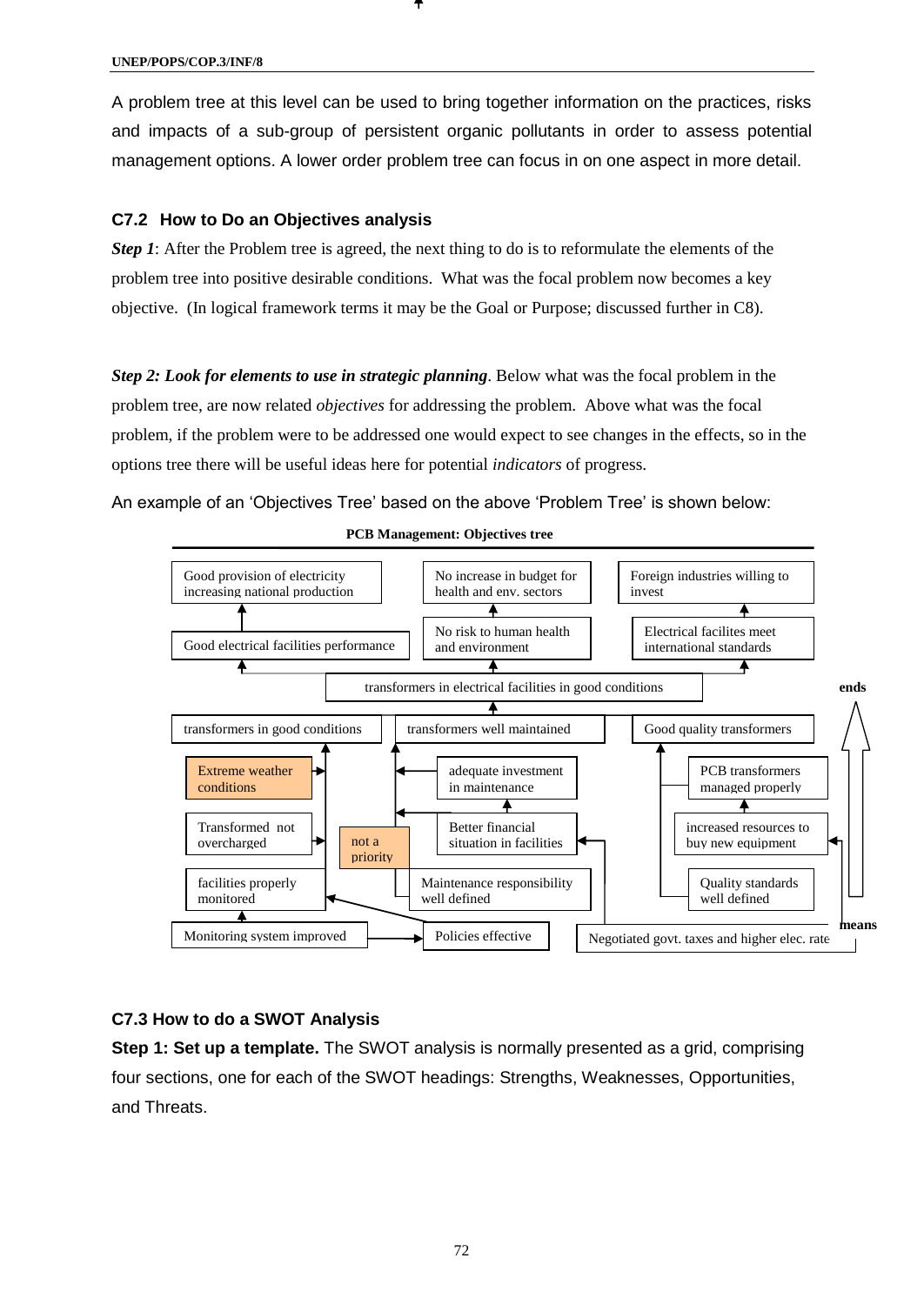# **SWOT Template**



**Step 2:** The stakeholders brainstorm all the strengths, weaknesses, opportunities and threats of a course of action using the following question: What are the strengths and weaknesses of the activity/option? What opportunities and threats are coming up? Within these boxes can be the results of C6 – Cost Benefit Analyses, C1 - social and stakeholder analyses and any other tools used in the Socio-Economic Assessment. Thus the tool can help to finalise options before persistent organic pollutants reduction actions are finally planned.

### **Guide on terms:**

- a *strength*, e.g. a skill or resource, can be used to do something successfully;
- a *weakness* makes successful action less likely;
- *opportunities* require action to be taken by the the national implementation plan team and possibly others, before benefits result; and
- *threats* will cause harm to the stakeholders unless action is taken.

**Step 3:** Review the lists, noting any evidence that the items listed really exist. Revise the lists by deleting any items you no longer think need to be included.

**Step 4:** Rank in order of importance the strengths you have listed. Indicate each item's ranking in the appropriate column  $(1 = \text{most important}, 2 = \text{second most important}, \text{etc}).$  Rank weaknesses, opportunities and threats in the same way.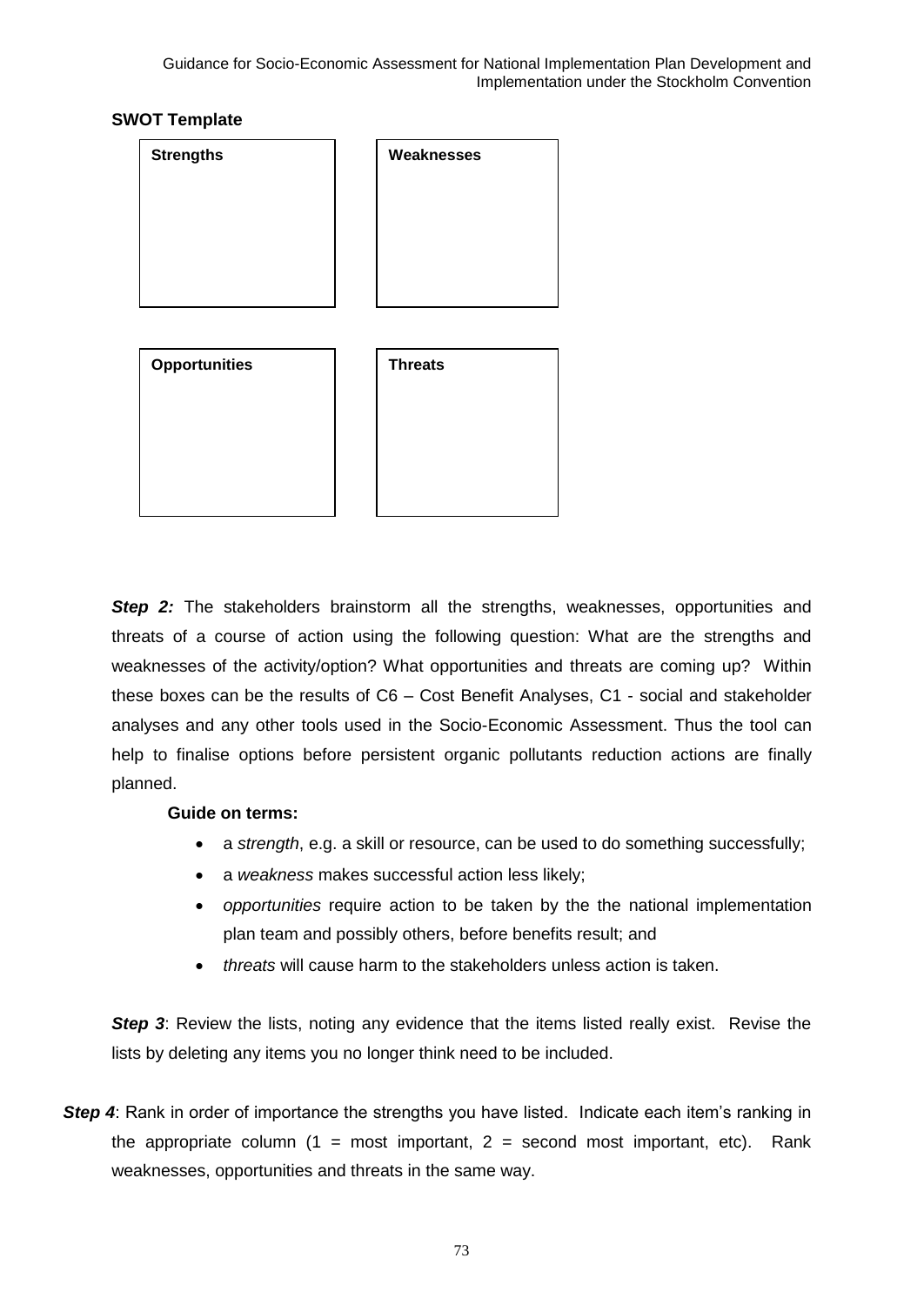### **C7.4 How to use Decision Matrices**

The objectives immediately below the Focal Objective of the Objective Tree (C7.2) in effect summarise the Options.

**Step 1:** Agree with participants the criteria for assessing the various options. Key factors here could include<sup>3</sup>:

- Degree of fit with overall goals
- What are the expected benefits? To whom?
- What is the feasibility and probability of success?
- Risks and assumptions? Who is carrying the risk?
- Social criteria costs and benefits, livelihood issues, socio-cultural constraints; who carries social costs
- Environmental criteria what are the environmental costs and gains?
- Technical criteria appropriateness, availability of resources, market factors
- Institutional criteria capacity, capacity building, technical assistance
- Economic criteria economic returns, cost effectiveness
- Financial criteria costs, cashflows, financial sustainability, foreign exchange needs.

**Step 2:** Feed results into a summary action sheet such as the one produced below, which

focuses on particular stakeholders and the alternatives based on an overall risk rating.

 $\overline{a}$ 

<sup>3</sup> Based on Sartorius, R. (Social Impact) in DFID *Tools for Development*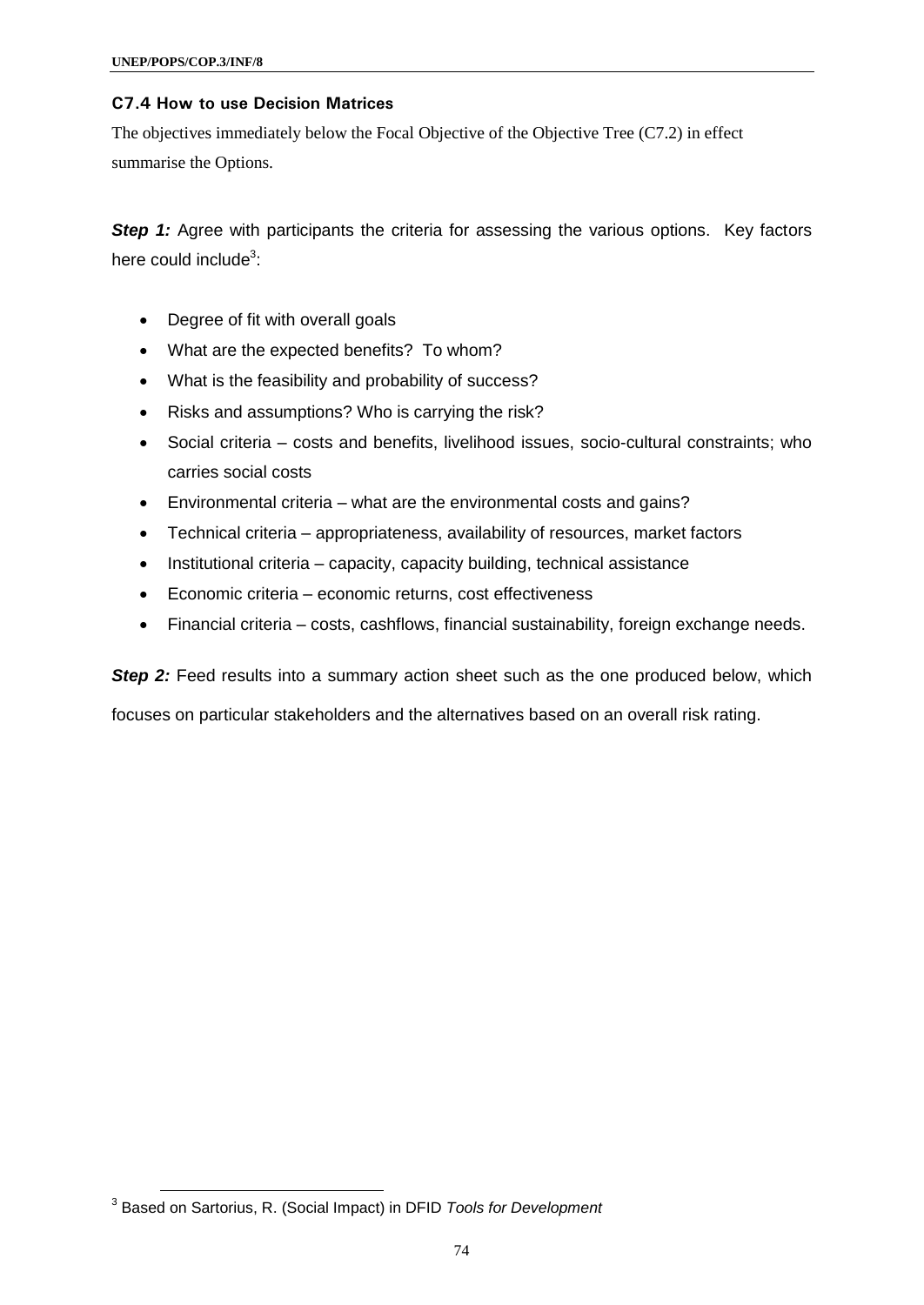| persistent organic<br>pollutants<br>Family/action | persistent<br>organic<br>pollutants<br>obligation | Links to other<br>government<br>Policies and<br>commitments | Long or<br>short term | Funding support            |
|---------------------------------------------------|---------------------------------------------------|-------------------------------------------------------------|-----------------------|----------------------------|
| Stakeholder group                                 | Impact                                            |                                                             |                       |                            |
|                                                   | <b>Benefit</b>                                    | Costs                                                       | Level of<br>risk      | Mitigation<br>alternatives |
| 1.                                                |                                                   |                                                             |                       |                            |
| 2.                                                |                                                   |                                                             |                       |                            |
| 3.                                                |                                                   |                                                             |                       |                            |
| 4.                                                |                                                   |                                                             |                       |                            |
| 5.                                                |                                                   |                                                             |                       |                            |
| 6.                                                |                                                   |                                                             |                       |                            |

**Step 3:** Feed results of this table into a table such as the following one, which summarises all the options.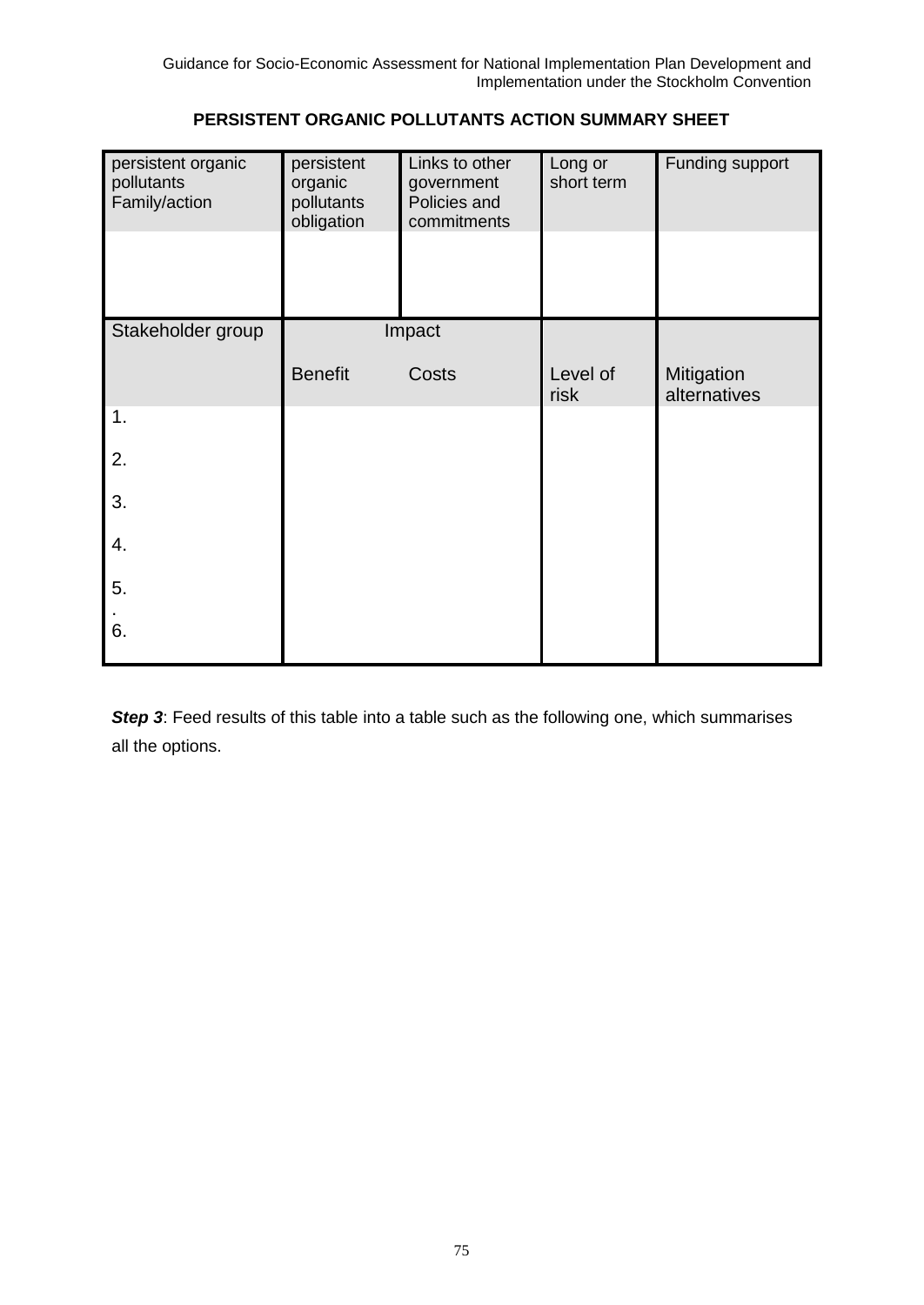**UNEP/POPS/COP.3/INF/8**

# **PERSISTENT ORGANIC POLLUTANTS SUMMARY DECISION SHEET**

| persistent<br>organic<br>pollutants<br><b>Action</b><br>alternative | Long<br><b>or</b><br>short<br>term | <b>Stakeholders</b><br>on whom<br>action will<br>impact<br>negatively<br>(including)<br>costs to<br>qovernment | How? | <b>Mitigating</b><br>measures | <b>Stakeholders</b><br>on which<br>action will<br>impact<br><b>Positively</b> | How? | <b>Partners</b> | <b>Possible</b><br><b>Funding</b><br>from | <b>Convent-</b><br>ion<br>reference | Links to other<br>qovernment<br>policies and<br>commitments | <b>Score</b><br>(?) |
|---------------------------------------------------------------------|------------------------------------|----------------------------------------------------------------------------------------------------------------|------|-------------------------------|-------------------------------------------------------------------------------|------|-----------------|-------------------------------------------|-------------------------------------|-------------------------------------------------------------|---------------------|
|---------------------------------------------------------------------|------------------------------------|----------------------------------------------------------------------------------------------------------------|------|-------------------------------|-------------------------------------------------------------------------------|------|-----------------|-------------------------------------------|-------------------------------------|-------------------------------------------------------------|---------------------|

2

1

3

4

5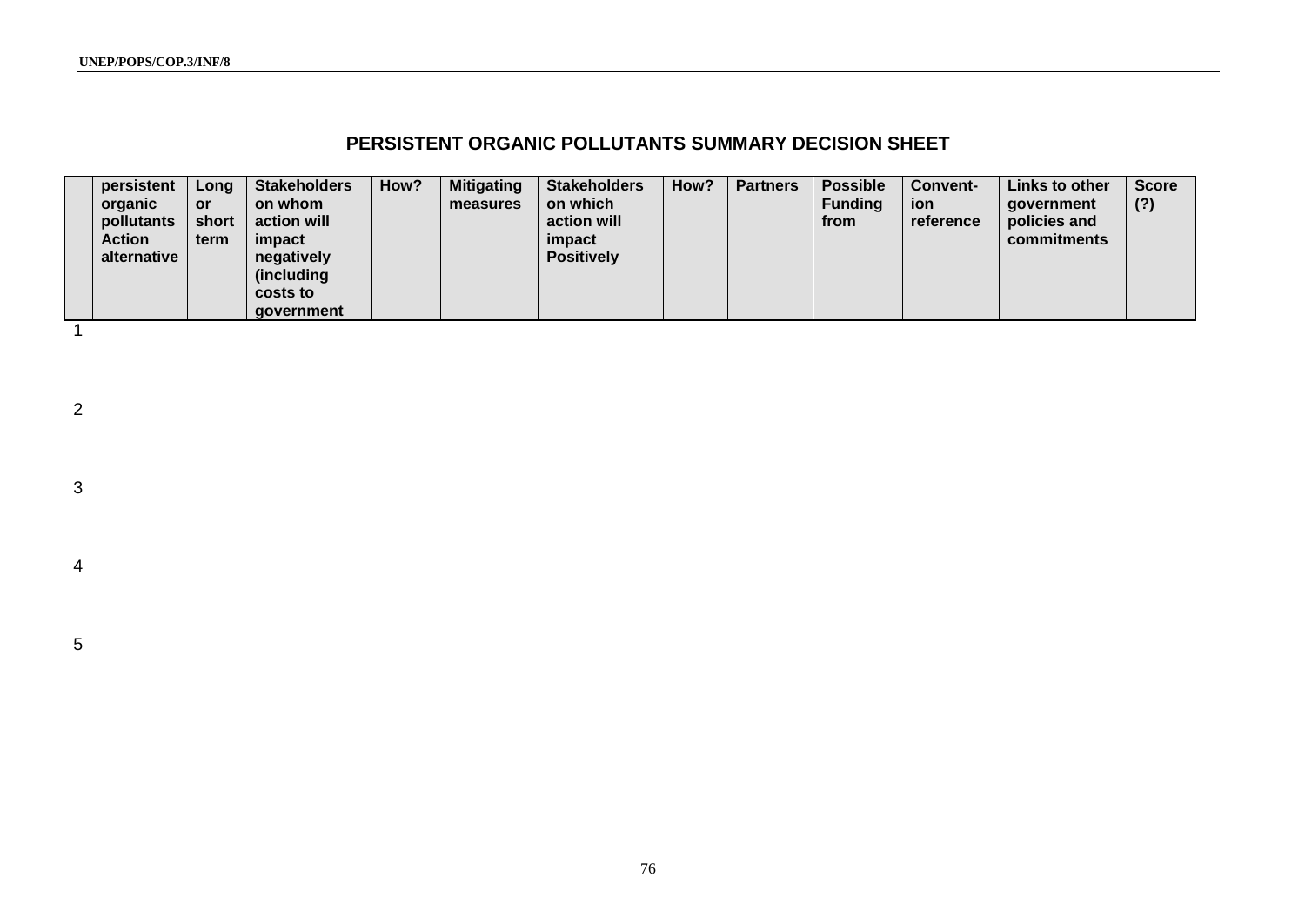# **C8 LOGICAL FRAMEWORK ANALYSIS**

## **LOGICAL FRAMEWORK ANALYSIS**

The logical framework, often abbreviated to logframe, is a highly effective and useful tool for organising a project or a group of activities around one common, single, purpose. This tool provides the basis for planning, monitoring and evaluating a persistent organic pollutants reduction programme. There are essentially 16 boxes which need to be developed. This is best done with a selection of key stakeholders – it should not be done in a room with consultants only.

### **Doing a logical framework help to:**

- Take key stakeholders through a common process
- Provide a logic to the intervention which is easily understood
- Ensure projects are easily understood and assessed by funders/donors
- Feed in key important data from Socio-Economic Assessment
- Envision a future desirable situation
- Set up the monitoring and lesson learning agenda
- Analyse the potential of unintended outcomes and risks and assumptions not yet covered by other analyses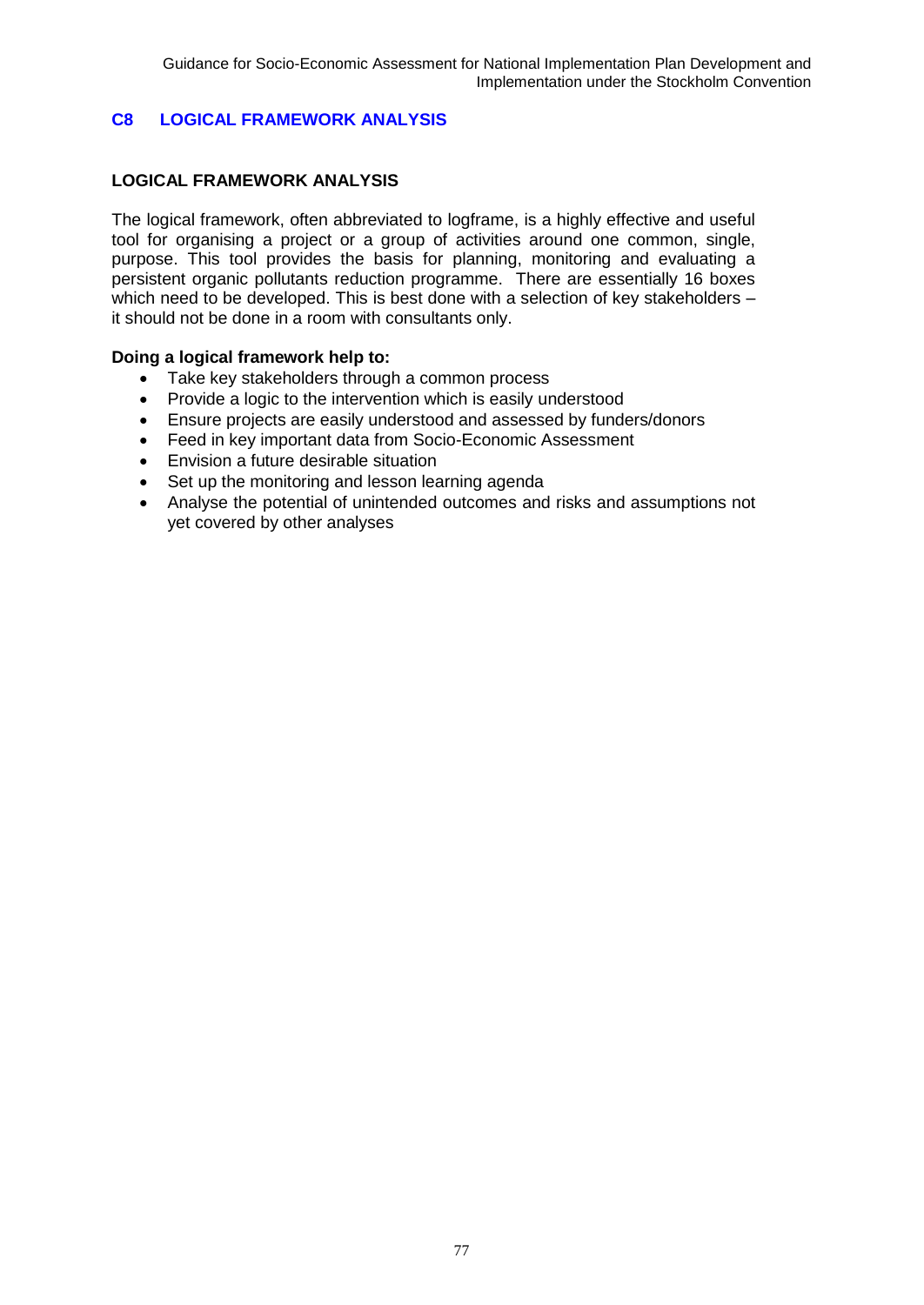#### .*Start here* (NOT with the Activities!) THE LOGICAL FRAMEWORK

*Prior Steps Use appropriate and proportionate processes before starting on the logframe itself e.g stakeholder, problem, objectives and options analyses.* **Objectives** 

### *Step 1 Define the Impact / Goal*

*To what national or sector level priorities are we contributing? What long-term benefits on the lives of the poor will happen partly as a result of the project? Several interventions may share a common Goal.*

#### *Step 2 Define the Outcome*

*What immediate change do we want to achieve? Why is the intervention needed? How will others change their behaviour as a result of the use, uptake or implementation of the Outputs? How will development conditions improve on completion of the Outputs? Limit the Outcome to one succinct statement.*

#### *Step 3 Define the Outputs*

*What will be the measurable end results of the planned activities? What products or services will the project be directly responsible for, given the necessary resources?* 

#### *Step 4 Define the Activities*

*What needs to be actually done to achieve the Outputs? This is a summary (not detailed workplan) showing what needs to be done to accomplish each Output.* 



#### *Step 7 Re-check the design logic e.g if the conditions are in place and we do the activities, will we deliver the Outputs? And so on up columns 1 and*

*Step 6d With the Outcome achieved, what conditions are needed to contribute to the Impact / Goal? Do a robust risk analysis. At each level, identify risks by asking what can stop success. For measures. Step 6c With the Outputs delivered, what conditions are needed to achieve the Outcome? Step 6b*

*With the Activities completed, what conditions are needed to deliver the Outputs?*

*Step 6a What conditions need to be in place for the Activities to be done successfully?*

### *each risk, evaluate its seriousness and probability; and identify mitigatory Manage the risks by adding mitigatory measures planned within the project to Column 1 (mainly as Activities, possibly as an Output). The conditions that remain are the Assumptions in Column 4. Avoid mixing Assumptions and Risks.*

### *Step 5 Check the vertical logic back up Column 1*

*Apply the If/then test to check cause and effect. If the listed Activities are carried out, then will the stated Output result? Is what is planned necessary and sufficient? Are we planning to do too much or too little? And so on up Column 1.*

# *Step 6 Define the assumptions at each level*

*Do a robust risk analysis to determine the Assumptions in the project design.*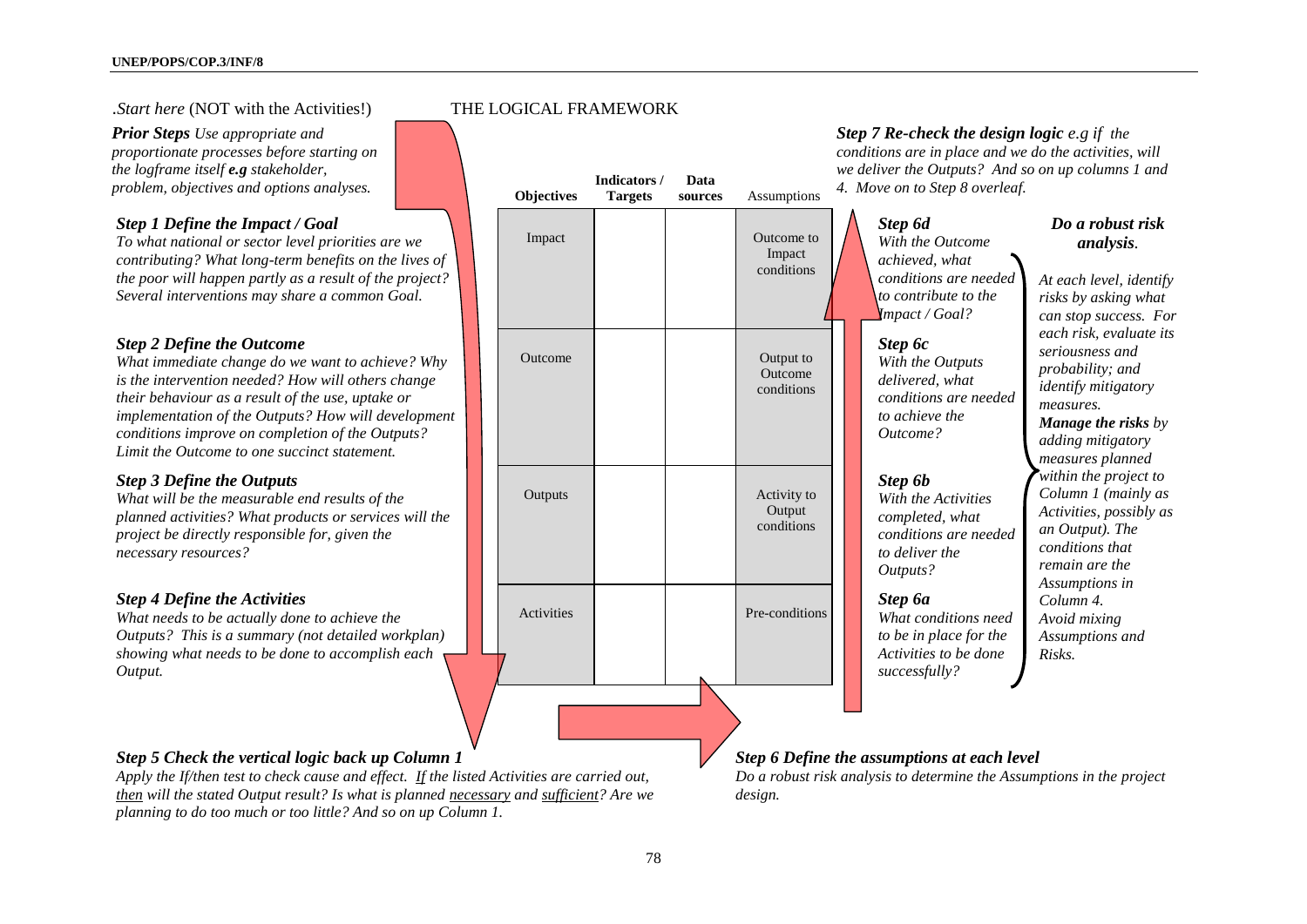## Guidance for Socio-Economic Assessment for National Implementation Plan Development and Implementation under the Stockholm Convention

*Step 8 Define the Performance Indicators and Data Sources / Evidence*

*Complete both columns together*

| Objectives | Indicators /<br>Targets | Indicators are means; Targets are ends. Start by<br>defining Indicators; only set Targets when there is<br>enough baseline data and stakeholder ownership.<br>Set Indicators and Targets in terms of Quality,<br>Quantity and Time.                                                                           | Evidence is usually in the form of documents,<br>outputs from data collection. Some reliable<br>sources may already be available. Include<br>data collection planned and resourced in the<br>project as Activities in Column 1.      | Data sources | Assumptions |
|------------|-------------------------|---------------------------------------------------------------------------------------------------------------------------------------------------------------------------------------------------------------------------------------------------------------------------------------------------------------|--------------------------------------------------------------------------------------------------------------------------------------------------------------------------------------------------------------------------------------|--------------|-------------|
| Impact     |                         | <b>Step 8a Impact indicators / targets</b><br>What will indicate the impact changes that are<br>happening / will happen to which the project has<br>contributed? Include changes that will happen<br>during the lifetime of the project, even if only<br>early signs.                                         | <b>Step 8a Impact data sources</b><br>What evidence will be used to report on<br>Impact changes? Who will collect it and<br>when?                                                                                                    |              |             |
| Outcome    |                         | <b>Step 8b Outcome indicators / targets</b><br>At the end of the project, what will indicate<br>whether the Outcome has been achieved? This is<br>the key box when the project is evaluated on<br>completion.                                                                                                 | <b>Step 8b Outcome data sources</b><br>What evidence will be used to report on<br>Outcome changes? Who will collect it and<br>when?                                                                                                  |              |             |
| Outputs    |                         | <b>Step 8c Output indicators / targets</b><br>What will indicate whether the Outputs have<br>been delivered? What will show whether<br>completed Outputs are beginning to achieve the<br>Outcome? These indicators / targets define the<br>terms of reference for the project.                                | <b>Step 8c Output data sources</b><br>What evidence will be used to report on<br>Output delivery? Who will collect it and<br>when?                                                                                                   |              |             |
| Activities |                         | <b>Step 8d Activity indicators / targets</b><br>What will indicate whether the activities have<br>been successful? What milestones could show<br>whether successful Activities are delivering the<br>Outputs? A summary of the project inputs and<br>budget will also be one(but not the only) entry<br>here? | <b>Step 8d Activity data sources</b><br>What evidence will be used to report on the<br>completion of Activities? Who will collect it<br>and when? A summary of the project<br>accounts will be one (but not the only) entry<br>here. |              |             |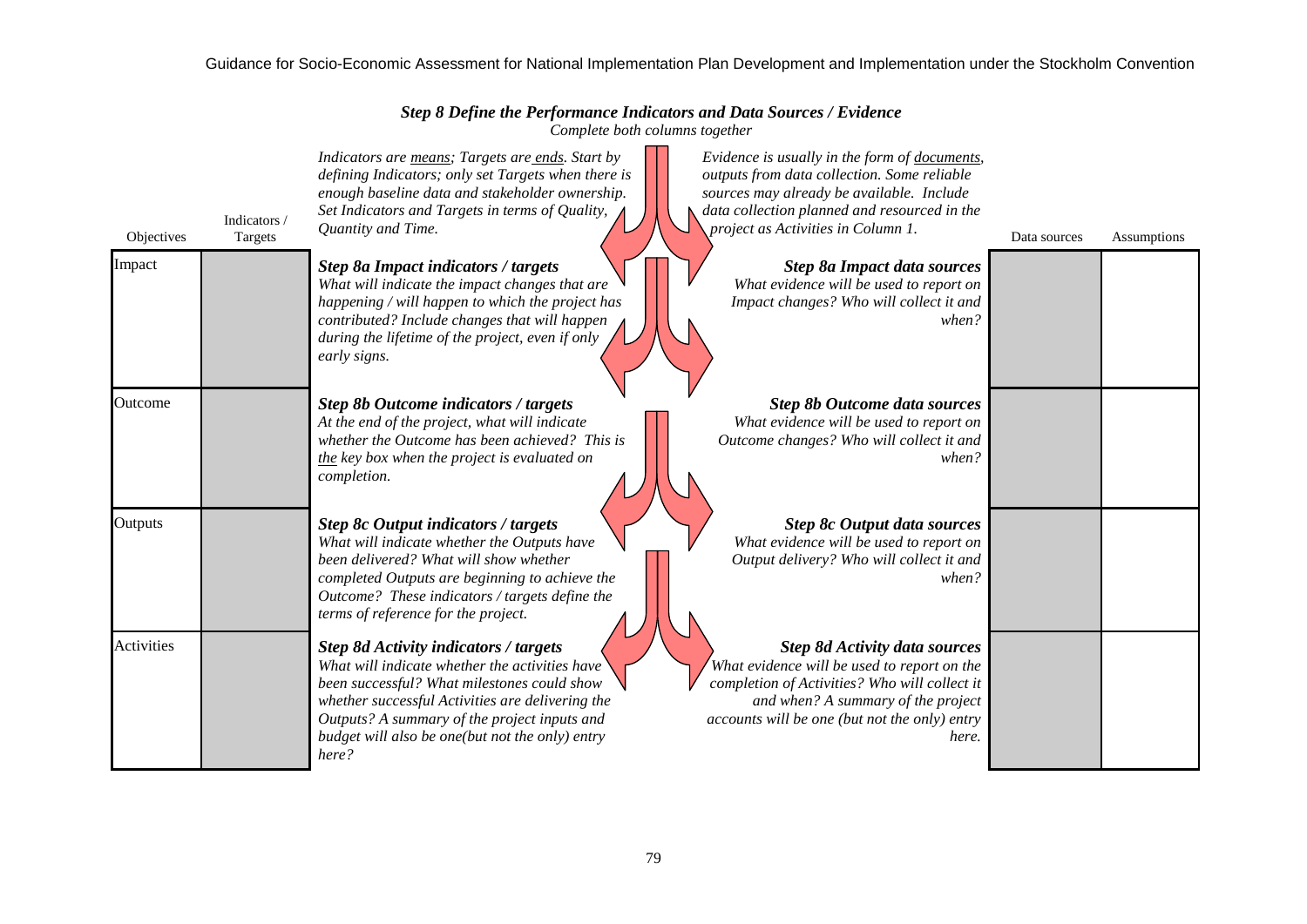

Ref: http://www.pops.int/documents/implementation/National Implementation Plans/guidance/guidances/docdirec\_en.pdf)

47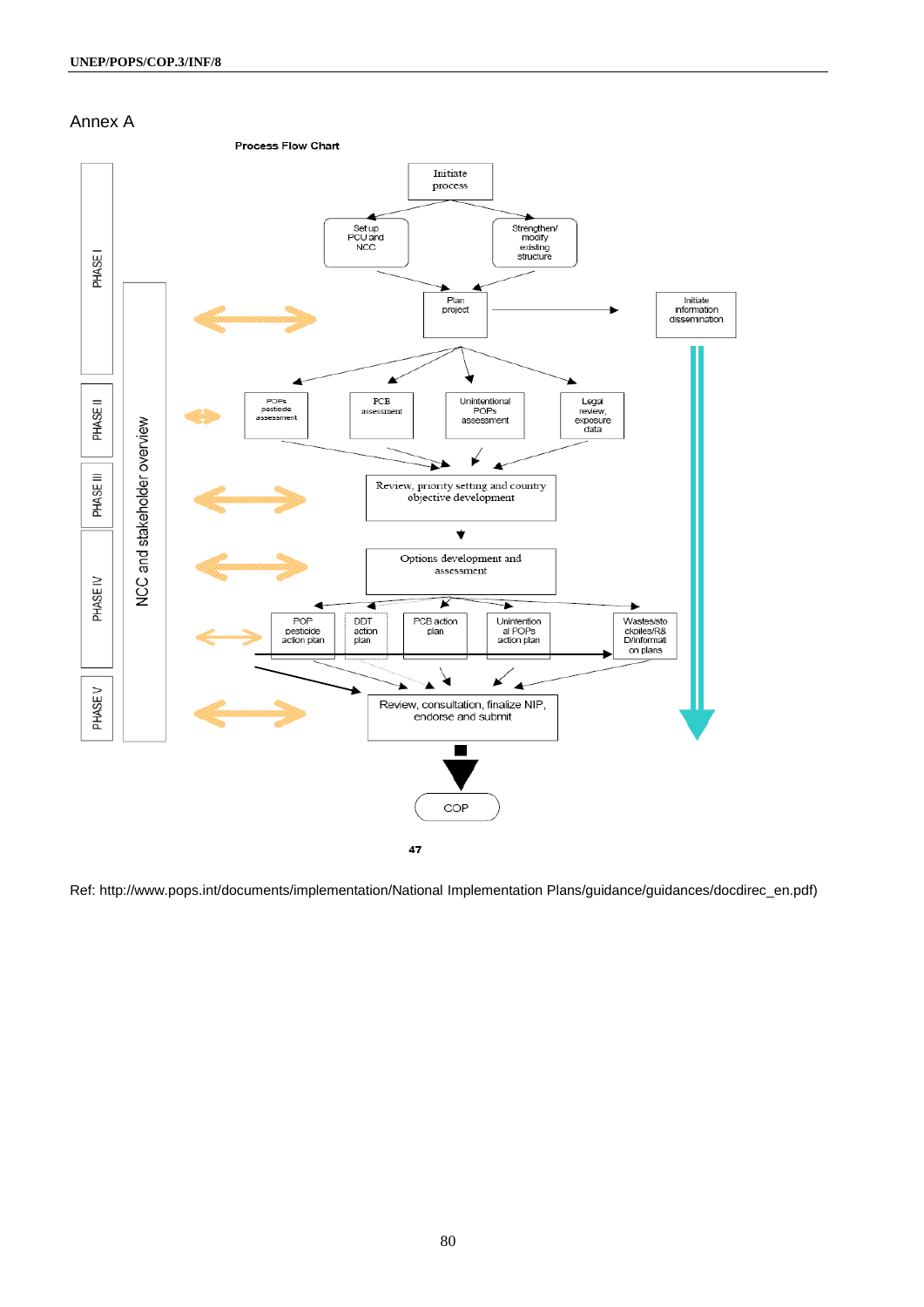### **REFERENCES AND BIBLIOGRAPHY**

Anglo American – Socio-Economic Assessment Manual

- Anglo-American (2003) Socio-Economic Assessment Toolbox, Anglo-American, UK
- Anderson, M.B. and Woodrow, P.J. (1998) Rising from the ashes: development strategies in times of disaster, ITDG Publishing, London, UK
- EPA (2004) Toolkit for Assessing Potential Allegations of Environmental Injustice, United States Environmental Protection Agency, USA
- EPA (2003) Beyond RCRA; Waste and Materials in the year 2020, United States Environmental Protection Agency, USA
- Feng, H and Swann, I. (1998). Responsible Care and persistent organic pollutants management by industry. Accessed on 23.10.06 at [http://www.chem.unep.ch/pops/pops\\_inc/proceedings/bangkok/rampy2/sld013.htm](http://www.chem.unep.ch/pops/pops_inc/proceedings/bangkok/rampy2/sld013.htm)
- Frank, R and Sunstein, C (2001) Cost-Benefit Analysis and Relative Position, *University of Chicago Law Review*, Vol. 68, No. 2, Spring 2001, pp. 323–374.
- Hussen, Ahmed (2004) *Principles of Environmental Economics, 2e*. New York, NY: Routledge
- King, D and Mazzotta, M (undated) [Ecosystem Valuation](http://www.ecosystemvaluation.org/index.html)*, [http://www.ecosystemvaluation.org/,](http://www.ecosystemvaluation.org/) accessed on 17th October, 2006*
- Lambert, A (2006) Payment for Environmental Services: Some Thoughts, Conservation Finance Alliance, Vol 2 Number 2
- National Centre for Environmental Decision Making Research (NCEDR) (2006) NCEDR Interactive*, [http://www.ncedr.org/default.html,](http://www.ncedr.org/default.html) accessed on 19th October, 2006*
- OECD (1999) Guidance for Conducting Retrospective Studies on Socio-Economic Analysis, OECD Environmental Health and Safety Publications, No 11, Paris: Organisation for Economic Co-operation and Development.
- OECD (1999) Indicators for the Second Cycle of Environmental Performance Reviews; Discussion Paper, OECD Working Group on the State of the Environment, Paris, France
- OECD (2000) FRAMEWORK FOR INTEGRATING SOCIO-ECONOMIC ANALYSIS IN CHEMICAL RISK MANAGEMENT DECISION MAKING OECD Environmental Health and Safety Publications, Series on Risk Management No. 13,Paris, France
- Pearce, D (1998) Cost Benefit Analysis and Environmental Policy, *Oxford Review of Environmental Policy*, Vol. 14, No. 4.